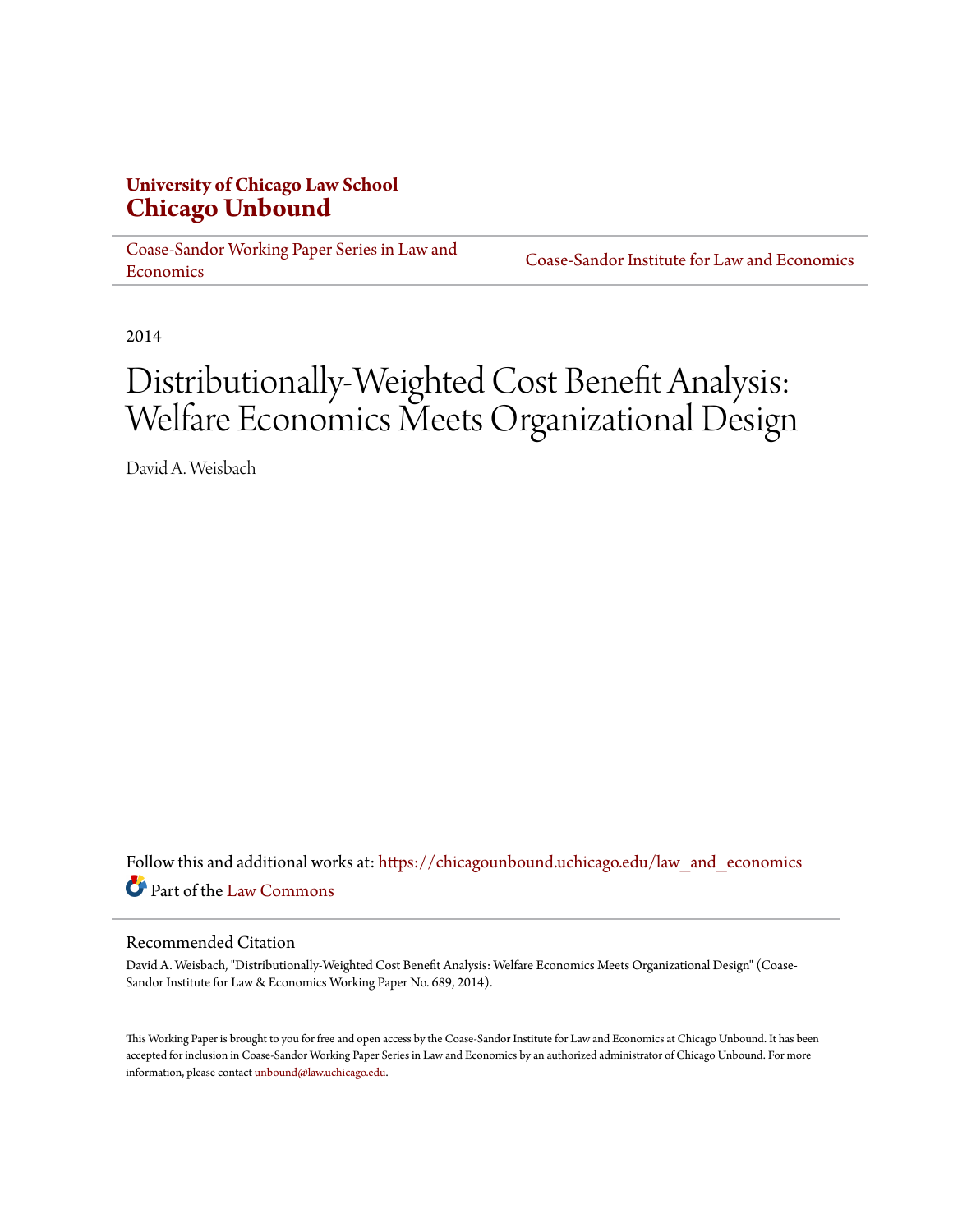# **Distributionally-Weighted Cost Benefit Analysis: Welfare Economics Meets Organizational Design**

*David A. Weisbach*[†](#page-40-0)

# Draft of July 7, 2014

### Abstract

Conventional approaches to cost benefit analysis, derived from social welfare maximization, suggest that it should ideally be adjusted to account for distributional effects. These approaches do not consider how tasks should be assigned within a large institution that includes specialized units such as the numerous agencies in the federal government. This paper considers how optimal distributive systems map onto the assignment of tasks to government agencies in such a system. It concludes that regulatory agencies should not, in general be asked to consider the distributive effects of regulations. The types of distributive adjustments that specialized regulatory agencies are able to make are not consistent with the types of distributive polices that are desirable. As a result, attempts to adjust cost-benefit analysis for distributive effects will likely be more expensive and less effective than other means of improving the distribution of resources. Instead, regulatory agencies, particularly those correcting market failures, should use cost-benefit analysis without taking distributive effects into account.

<sup>†</sup> Walter J. Blum Professor, The University of Chicago Law School and Senior Fellow, The Computation Institute The University of Chicago and Argonne National Laboratories. I thank Louis Kaplow, Jonathan Masur, Jennifer Nou, and Eric Posner and participants at seminars at the University of Chicago and the American Law and Economics Association 2014 annual meeting for comments.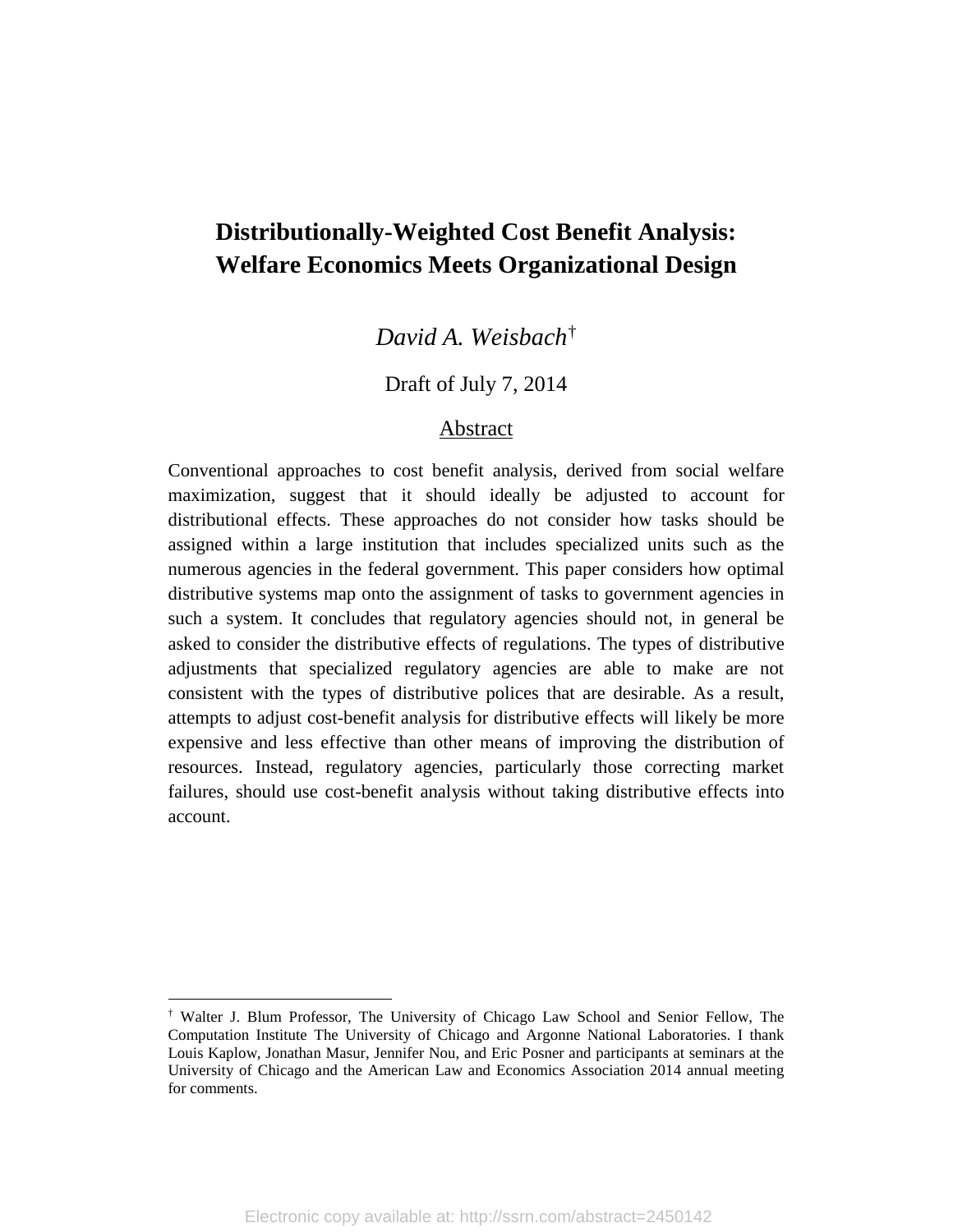Since 1981, federal regulatory agencies have been required to use cost-benefit analysis in designing and evaluating regulations.<sup>[1](#page-2-0)</sup> More than thirty years later, this requirement continues to generate controversy with scholars calling for expanding its use while others arguing for abandoning it altogether.<sup>[2](#page-2-1)</sup>

In its most basic form, cost-benefit analysis requires the marginal costs of a project to be set equal the marginal benefits. By setting marginal costs equal to marginal benefits, CBA generates efficient outcomes. If the last dollar spent on a project such as a park equals the increased benefit to the public from the park, its size and other attributes will be efficient. Additional spending would cost more than the benefits from the spending. A regulation of emissions of a toxin will be efficient if the cost of further reductions in emissions is equal to the additional safety benefits from further reductions.

Although regulations that set marginal costs equal to marginal benefits will be efficient, they may have bad distributive effects or other fairness problems. For example, a regulation that forces factories to reduce pollution may cause the factories to shut down, hurting workers, as well as their families and communities. Regulations that require goods to be safe may make them more expensive, possibly hurting poor people who can no longer afford them. If the distributive effects are bad enough, overall welfare may go down. One of the central questions about the use of CBA, therefore, is whether or under what conditions it should be adjusted to consider distributive effects.

The standard approach to answering this question is to derive CBA directly from a social welfare function. Social welfare functions describe society's preferences about both efficiency – the size of the pie – and the distribution of

<span id="page-2-0"></span><sup>&</sup>lt;sup>1</sup> Exec. Order No. 13,563, 76 Federal Register  $3821-3823$  (January 21, 2011), Section 1(b) ("to the extent permitted by law, each agency must, among other things (1) propose or adopt a regulation only upon a reasoned determination that its benefits justify its costs (recognizing that some benefits and costs are difficult to quantify"). Exec. Order 13,563 incorporates Exec. Order No. 12,866 3 C.F. R. 638 (1992) which provides that "each agency shall assess both the costs and the benefits of the intended regulation and, recognizing that some costs and benefits are difficult to quantify, propose or adopt a regulation only upon a reasoned determining that the benefits of the intended regulation justify its costs." Sec. 1(b)(6).

<span id="page-2-1"></span><sup>2</sup> Compare Robert W Hahn & Cass R Sunstein, *New Executive Order for Improving Federal Regulation-Deeper and Wider Cost-Benefit Analysis, A*, 150 U. PA. L. REV. (2001).; and MATTHEW ADLER & ERIC POSNER, NEW FOUNDATIONS OF COST-BENEFIT ANALYSIS (Harvard University press. 2006). to Frank Ackerman & Lisa Heinzerling, *Pricing the Priceless: Cost-Benefit Analysi of Environmental Protection*, 150 UNIVERSITY OF PENNSYLVANIA LAW REVIEW (2002).; Henry S Richardson, *The stupidity of the cost-benefit standard*, 29 THE JOURNAL OF LEGAL STUDIES (2000).; and David Driesen, *Is Cost-Benefit Analysis Neutral ?*, 77 U COLORADO L. REV. 335(2006).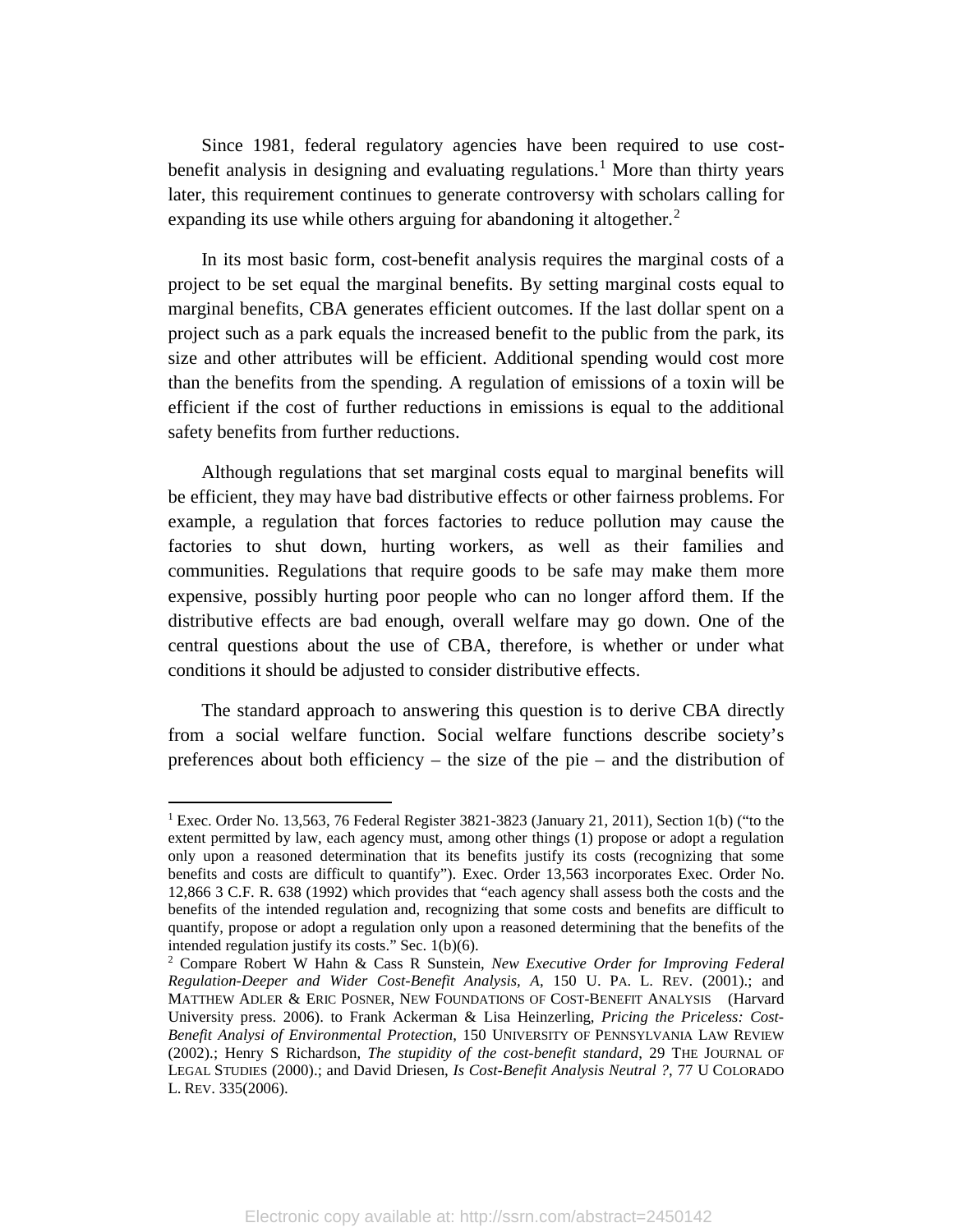resources – who gets what. They can reflect strong preferences for egalitarian outcomes, showing a substantial willingness to sacrifice efficiency for distributional ends. They can alternatively reflect a view that efficiency is central. All social welfare functions, however, reflect some degree of concern about the distribution of income or wealth. Adopting efficient and only efficient policies is not generally consistent with maximizing social welfare.

If we derive CBA directly from a social welfare function, CBA must account for distributive concerns. If CBA does not consider distributive concerns, so that it requires adoption of all efficient policies, it may require adoption of a policy that decreases social welfare because of bad distributive effects. If CBA requires rejection of inefficient policies, it may reject policies that increase social welfare because their good distributive effects. As a result, many commentators believe that CBA should, in an ideal world, consider distributive effects.

This approach, I will argue, is mistaken. We cannot derive the conditions for CBA directly from a social welfare function. CBA is used by agencies pursuing tasks assigned to them in their role as part of a massive institution. CBA is part of the set of instructions to those agencies on how to perform their assigned role. The justification for and the design of CBA has to consider this institutional setting, a setting that is not reflected in approaches that derive CBA directly from a social welfare function.

Social welfare functions tell us the overall goal of the combined set of policies implemented by the government. Casual observation of large institutions tells us that individual parts of an institution need not individually pursue the overall goal of the institution. For example, the overall goal of an automobile company is to make and sell vehicles at a profit, but no single division on its own does exactly that. Design, research, engineering, procurement, legal, accounting, advertising, testing, finance, grounds keeping, sanitation, security, manufacturing, sales, and other tasks are assigned to divisions which pursue their assigned tasks, and do not aim on their own to produce, market, and sell complete vehicles. When these tasks are assigned properly and coordinated, the divisions achieve the overall goal even though none pursue it directly. We cannot go directly from the overall goal, producing and selling automobiles, to the tasks assigned to a particular division without careful consideration of the intermediating institutions.

The same is true for the assignment of tasks to units of the government, such as regulatory agencies using cost-benefit analysis. A social welfare function can be used to determine the overall goals of the government, including how much we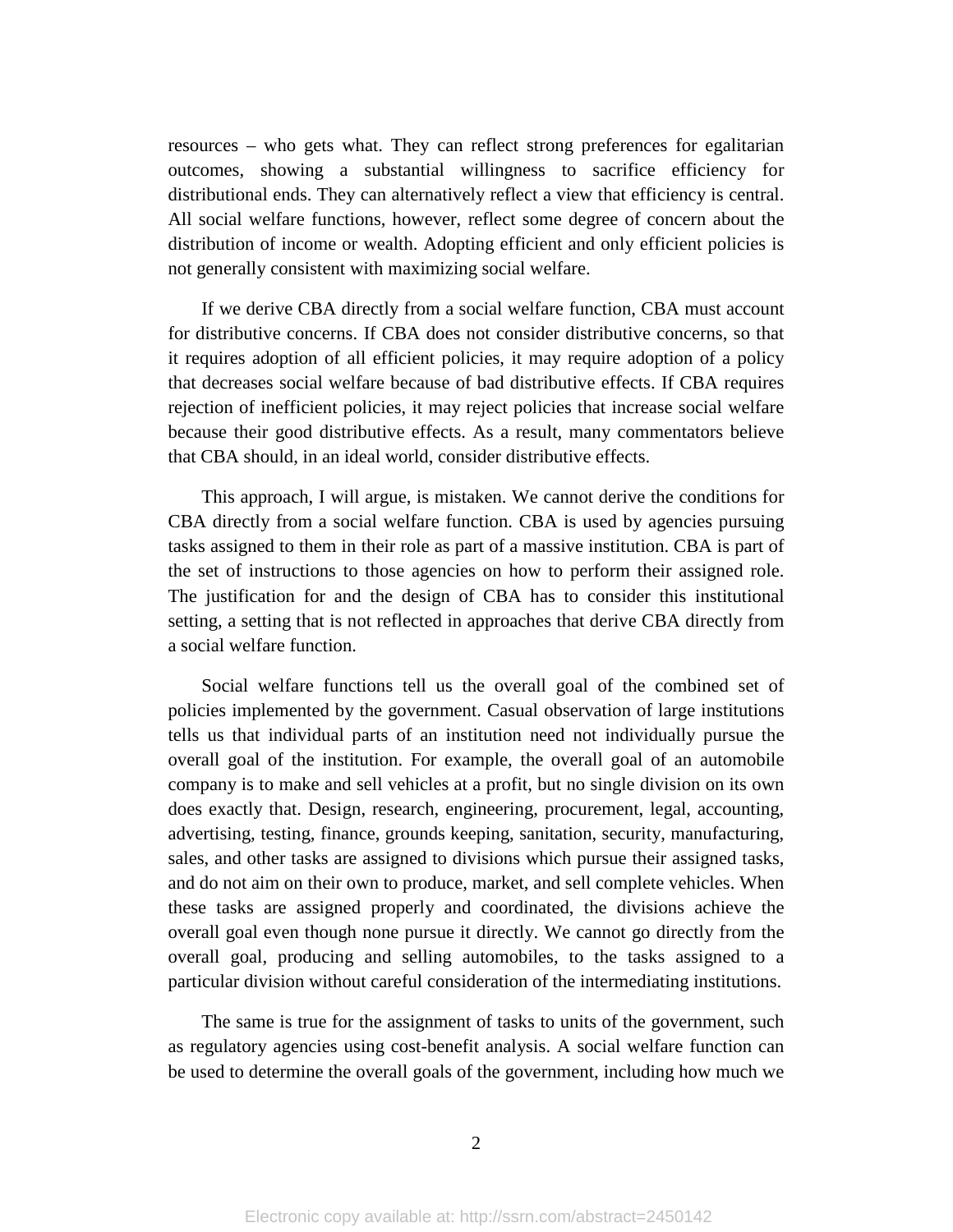should pursue distributive goals and how we balance that with efficiency. It does not tell us how to pursue that goal within a large institution. Merely because the government should pursue distributive goals does not mean that each and every agency should. If we ask an agency to correct a market failure or manage a public resource, we may not want it to pursue distributive goals at the same time. We may instead want it to focus its expertise on a narrow set of tasks. Knowing the social welfare function does not tell us whether agencies using CBA should consider distributive concerns even though the social welfare function tells us that the government taken as a whole should.

The only way to understand the proper scope distributive adjustments to CBA is to consider the institutional setting in which it is used. The problem is one of assigning tasks to units of government. We need to map polices to agencies.

Mapping distributive policies to agencies requires an initial understanding of what good distributive policies should look like. Welfare economics is the study of this precise question. It helps us understand how to set marginal tax rates and how to best design safety net programs. It also tells us the extent to which we should use particular markets for distributive purposes, for example, by exempting necessities from tax or by imposing additional taxes on luxuries.

A core finding of welfare economics is that distributive policy should consist of a progressive tax on labor income and taxes or subsidies on various goods or services to complement the income tax. For example (as will be discussed below), we want to impose a tax on goods that are substitutes to labor and grant a subsidy to goods that are complements to labor.

A corollary to this result is that we should not make distributional adjustments in individual markets based solely on the view that those adjustments appear to be progressive. The simplest example is a luxury tax. A luxury tax is a tax on goods consumed by the wealthy. It would seem that a luxury tax is a good way of improving the distribution of income or wealth because it is well-targeted and progressive. Only the wealthy can afford to purchase expensive automobiles, large homes, carbon-fiber bicycles, and yachts. Taxing these items would seem to be a good way of targeting the wealthy without increasing overall tax rates. Notwithstanding this intuition, welfare economics shows us that luxury taxes are not good tools for redistributing income. If luxury taxes are well-targeted so that they fall on the rich, they have similar distributive effects to making the income tax more progressive. Unlike making the income tax more progressive, however, luxury taxes distort the choice of which types of goods to buy; the wealthy have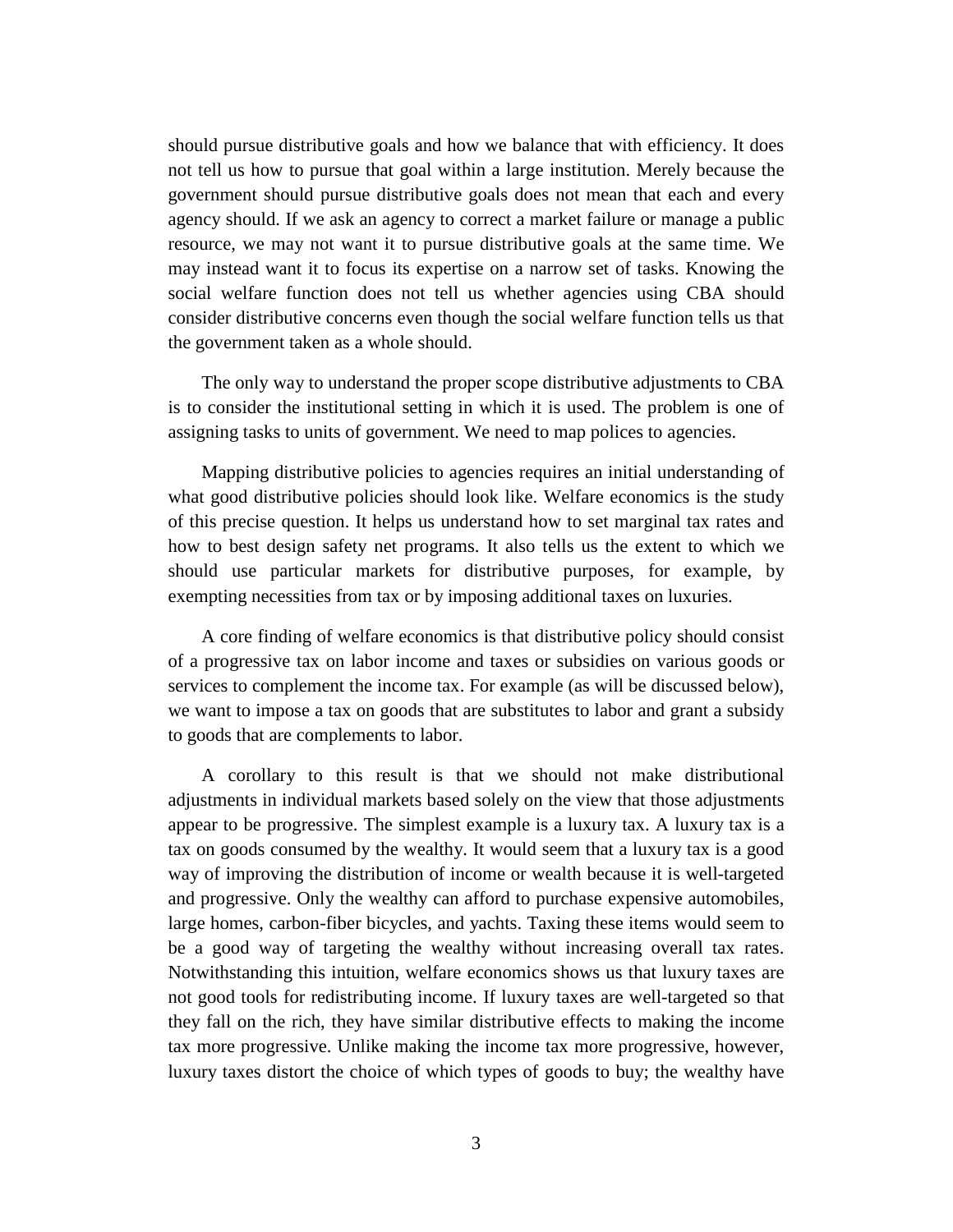an incentive to avoid luxury taxes by purchasing other types of goods. Simply making the income tax more progressive works better. As a result, welfare economics recommends against luxury and other similar taxes.

When we map these finding to the design of CBA – to the instructions we give agencies – we see that CBA is a poor tool for implementing distributive policy. There are three reasons. First, agencies using CBA do not necessarily regulate markets that are appropriate to use for distributive purposes. The markets where we use CBA are only by chance the markets where it is desirable to intervene for distributive purposes. This means that generic adjustments to CBA to account for distributive effects (such as by regulating more lightly if the effects of a regulation hurt the poor) would not produce a set of policies that are anywhere near what distributive policies should look like.

This is true even if it seems that a particular regulation has substantial distributive effects. We cannot conclude from an observation that a regulation has substantial distributive effects that it is a good market to use for distributive purposes. The reasons are the same as the reasons why a luxury tax is not a good tool for redistribution.

Second, even if we are regulating in a market where it is desirable to consider distributive effects, the size and even the direction of the appropriate adjustments are determined by subtle factors that a regulating agency will not likely be able to determine. The adjustments are not conventionally pro-poor. Instead, their amounts are determined by subtle factors such as complementarity with labor and their interaction with the income tax. They look nothing like the simple weighting that adjusting regulations to be more pro-poor would produce. Specialization by agencies in their central function makes it particularly difficult for agencies to make this sort of determination. An agency that specializes in say, designing and evaluating trials for drug efficacy, nuclear power plant safety, or in forest management, is unlikely to have the expertise to make subtle distributive determinations.

Finally, suppose that we solve or assume away that first two problems and decide that a particular agency should be told to make a distributive adjustment to a policy and that it can determine the direction and size of the appropriate adjustments. The tools available to most agencies are typically tools for regulating the attributes of particular products or markets. For example, an agency specifying a technology or safety feature could require a more effective or less effective technology or safety feature because of distributive concerns.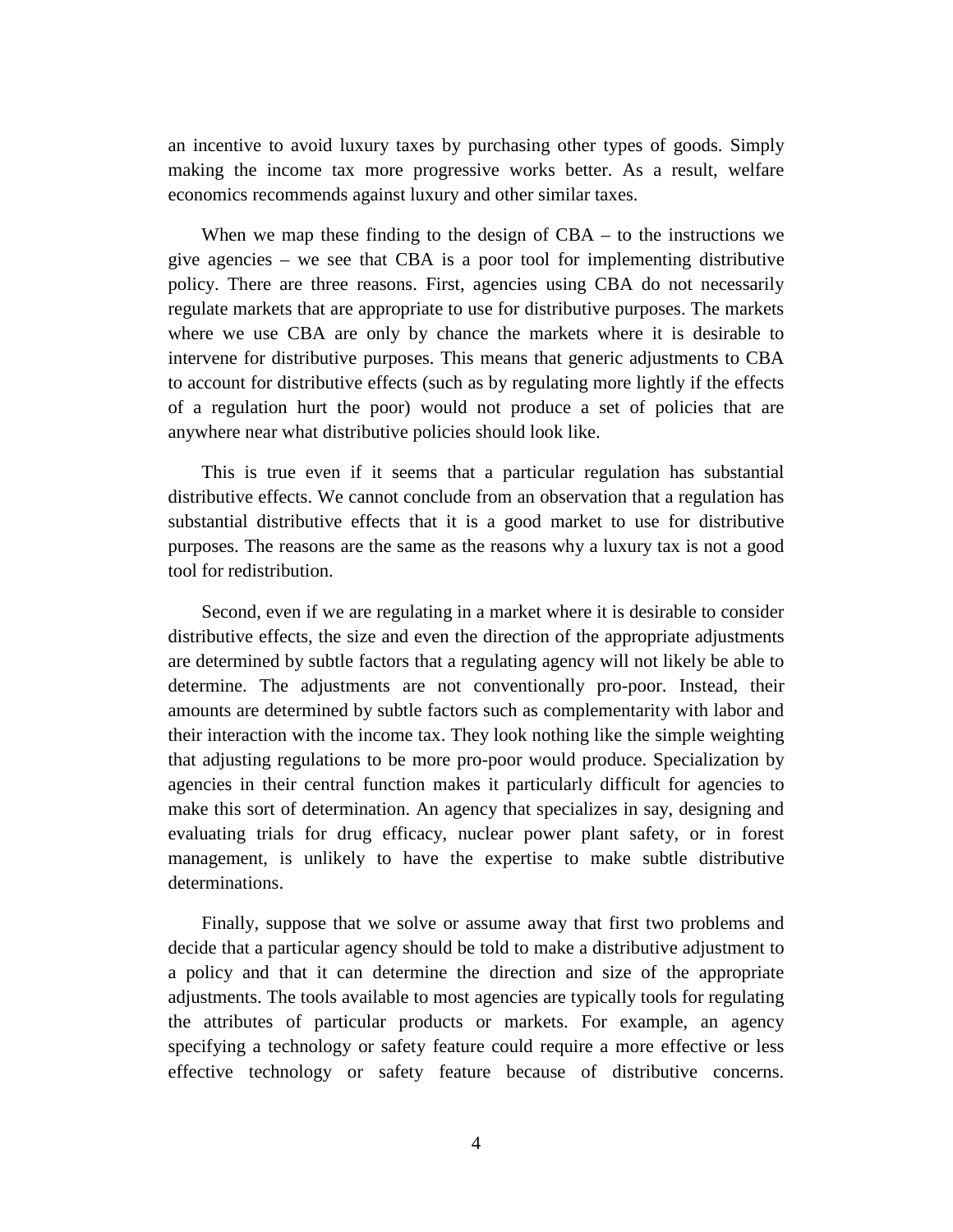Adjustments to product attributes of this sort, however, are generally less efficient than a tax or subsidy in the relevant market. For example, if we want to make electric power less expensive to help poor consumers, we are better off directly subsidizing power than making power plants less safe or allowing them to pollute more. Therefore, even if we were regulating in the right market and the regulating agency knew the size and direction of the adjustments to make, we would still not want agencies to adjust their regulatory policy. We would instead prefer a commodity tax or subsidy.

This paper comes in five parts. Part 1 provides background on cost-benefit analysis and may easily be skipped by readers familiar with CBA. Part 2 considers how CBA has been derived from social welfare functions and the problems with that approach. Part 3 is the core of the paper and considers how policies derived from welfare economics should be mapped onto the tasks assigned to agencies. Part 4 considers several extensions of the analysis, such as to the possibility that CBA consider unemployment effects. Part 5 concludes.

#### **1. Background on CBA**

 $\overline{a}$ 

CBA requires comparing the costs of a project to its benefits. The goal is choose projects that provide the greatest net benefit. To maximize the net benefits, textbook or classic CBA requires agencies to set the marginal costs of a project equal to the marginal benefits.<sup>[3](#page-6-0)</sup>

To conduct CBA, an analyst must be able to put costs and benefits on a common metric. When markets are complete, this happens automatically through the price system. Individuals are able to compare seemingly diverse goods using money. Any good that is traded in a well-functioning market can be compared to any other traded good. If an apple costs \$1 and bananas are \$0.50, consumers know that they can exchange one apple for two bananas and either of those for a quarter of a gallon of gas, a short cab ride, three hours of watching television, and so forth.

When there is a market failure, however, the price system may not operate to provide the relevant information. Regulatory agencies often regulate in precisely this circumstance, when there is a market failure. As a result, a central problem in

<span id="page-6-0"></span><sup>3</sup> Exec Order 12866: "in choosing among alternative regulatory approaches, agencies should select those approaches that maximize net benefits . . ." For a useful summary of cost-benefit analysis, see RICHARD ZERBE & ALLEN BELLLAS, A PRIMER FOR BENEFIT-COST ANALYSIS (Edward Elgar. 2006). See also ADLER & POSNER, New Foundations of Cost-Benefit Analysis. 2006. pp 12-19 for a succinct summary of cost-benefit methodology.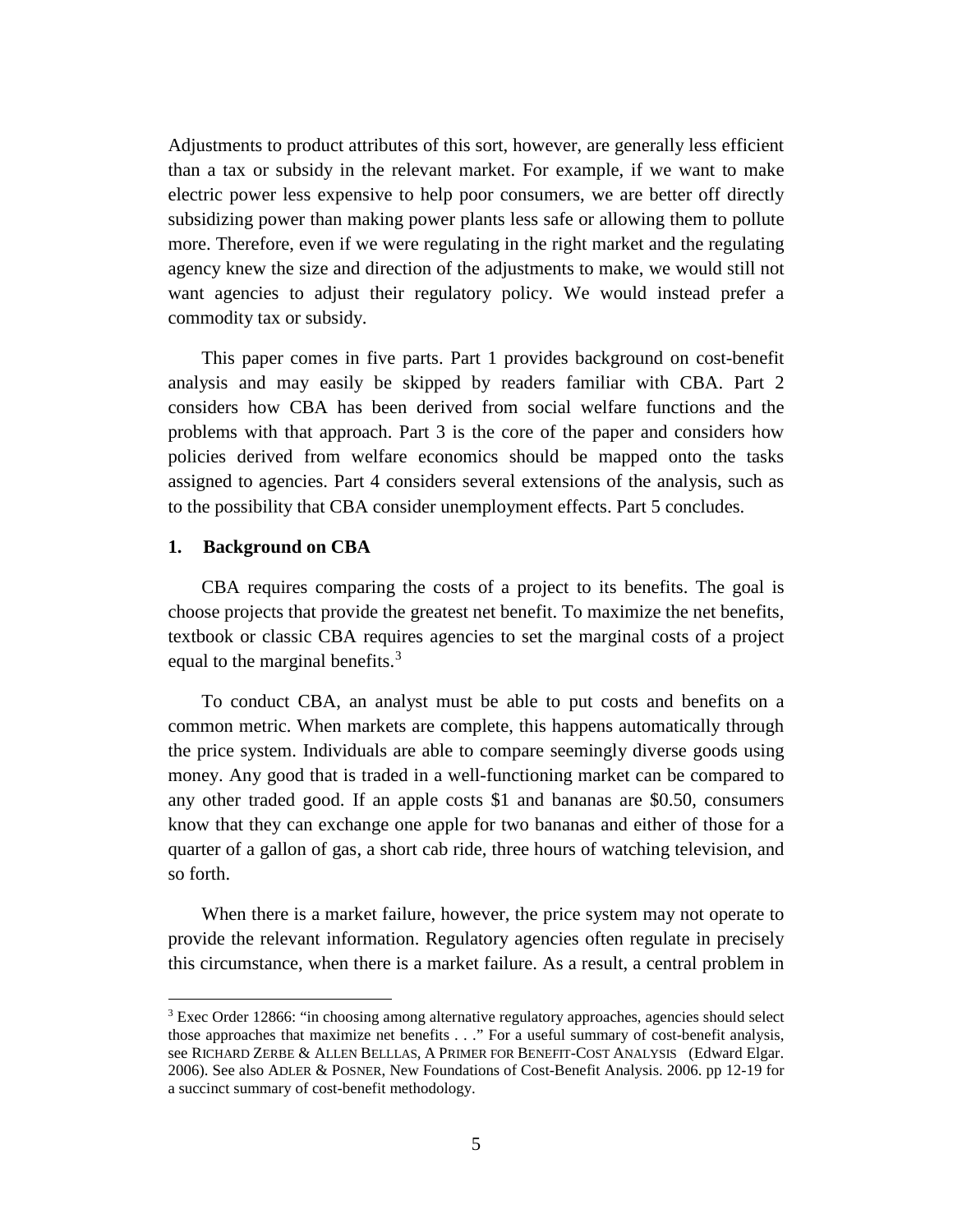conducting CBA is that agencies often cannot find observable prices for many of the items that they have to value. For example, an agency regulating pollution needs to know the harm that the pollution causes and the costs of reducing the pollution. There will be no price for the harms from pollution which means that we cannot use the existing price system to determine how pollution should be traded off with other goods unlike the way we use the price system to determine the trade-off between televisions and dairy products.

CBA attempts to find usable prices by finding money-equivalent values, known as compensating variations. CV's are the amounts individuals would pay to avoid or obtain something. They are roughly the equivalent of a price. For example, there is no readily observable price for clean air or for the reduction in risk from dirty air. CV's are the equivalent of such a price. They are roughly the amount someone would pay if they could purchase clean air in a market.

By some metrics, the use of CV's favors the wealthy. A wealthy person can afford to pay more to obtain something good or avoid something bad simply because she has more money, not because she intrinsically values it more. The starkest example is life itself. Suppose we are considering a regulation that reduces the chance of death each year by 1/100,000. Over the US population of 300 million, the regulation will save 3,000 lives each year so it has significant benefits. We need to value those benefits. We do so by estimating how much people would pay for the reduced risk. Rich people will systematically pay more for the reduction in risk simply because they can. Rich and poor might pay a similar proportion of their wealth, and in a non-monetary metric, they surely value their lives equally, but CV's are a monetary measure. CV's are how much people will pay, and the rich will pay more because they can. This means that rich lives count more than poor lives in textbook CBA.<sup>[4](#page-7-0)</sup>

By other metrics, the use of CV's does not favor the wealthy because CV's simply mimic the market. In situations where there is no market failure, the wealthy will pay more for various goods including goods that reduce the risk of death. For example, the wealthy might be willing to purchase expensive safety devices for their automobiles that the poor cannot afford. If the metric is whether CV's do anything different than what the market does, then CV's do not favor the wealthy. The market overall may favor the wealthy, but that is a general problem of the distribution of income or wealth, not a problem specific to the use of CV's

<span id="page-7-0"></span><sup>4</sup> Federal agencies count all lives equally, deviating from strict CBA in this regard. See Circular A-4. (2003).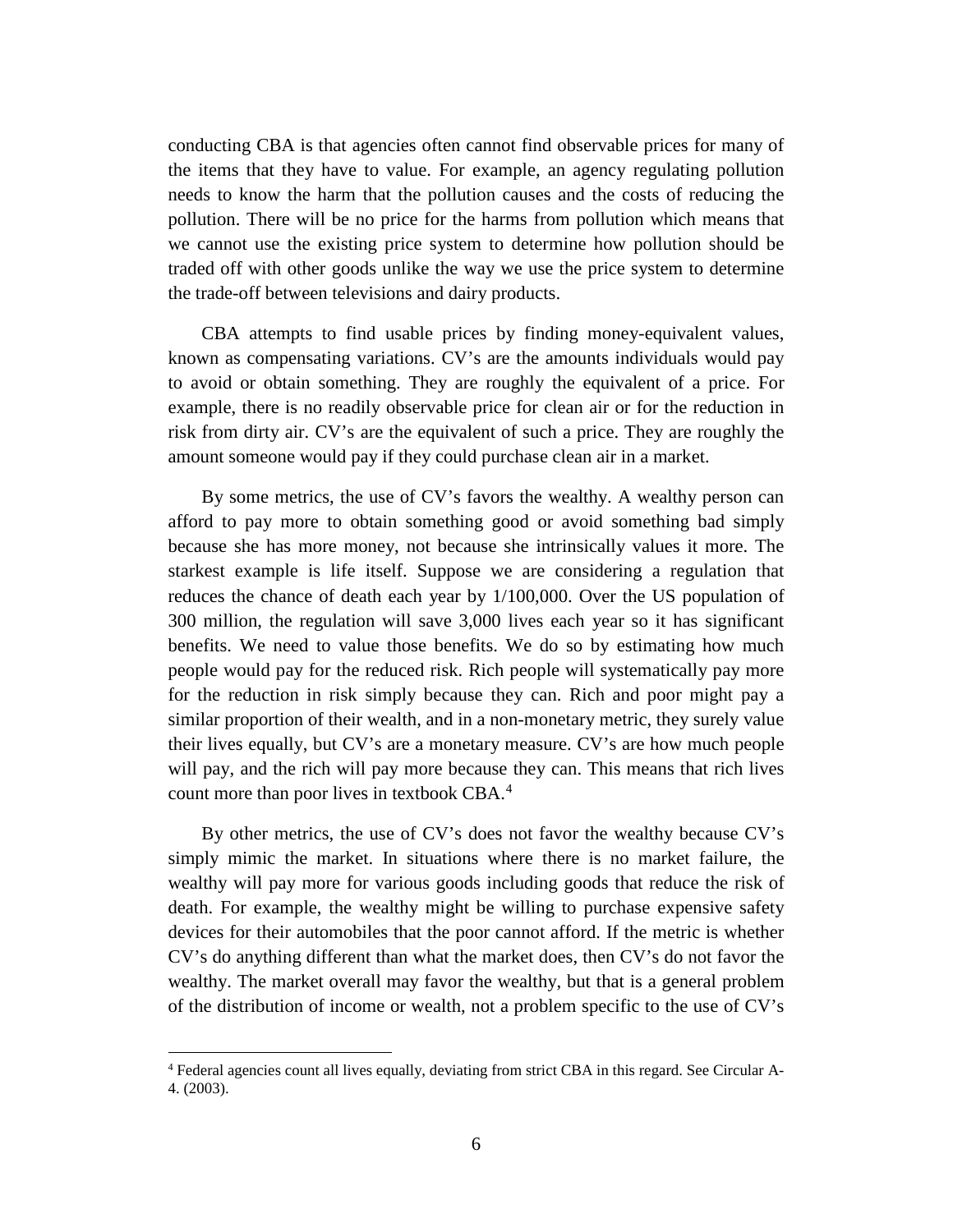in regulatory policy. (This question – whether prices estimated by using CVs are different than other types of prices for purposes of distributive policy – is the central question of this paper and the topic of part 3.)

Aside from possible distributive problems, the key problem with CV's is that measuring them is difficult. The measurements are often uncertain and potentially wildly off the mark. Complications abound, and most of the literature on the theory and the practice of CBA focuses on valuation methodologies. We can look to markets similar to the regulated market to try to estimate the equivalent of a price, we can ask people using various elicitation techniques, and so forth. None of these methods is perfect and many have serious flaws.

While the problems with measuring CV's are important, they are not the focus here. Instead, my goal is to examine the underlying normative premises of CBA. I will therefore say little more about measurement issues. Measurement problems, however, are serious, and bad measurements can lead CBA to erroneous results. Moreover, measurements may systematically exclude or undervalue certain types of goods or goods valued by certain people, leading to systematic biases in CBA. Where measurement is sufficiently horrible, perhaps other tools should be used instead of CBA. I do not mean to minimize these issues by focusing elsewhere.<sup>[5](#page-8-0)</sup>

In theory, CBA works for a wide variety of government projects. If the government wishes to spend money to build a park, buy an airplane, or build a road, CBA can inform the choice of how much to spend or exactly how to spend the money. It can apply to the regulation of externalities, such as pollution. And it can apply to cases of imperfect information such as a safety regulation imposed because individuals cannot evaluate the safety of a complex product due to information or rationality constraints.

In practice, CBA at the federal level in the US is limited to significant regulatory actions, which are roughly regulations with more than \$100 million of effects in any one year.<sup>[6](#page-8-1)</sup> It does not apply to spending. Moreover, it does not override specific legal requirements: if an agency is mandated by law to issue regulations where the costs exceed the benefits, it must do so. For example, if an

<span id="page-8-0"></span><sup>5</sup> For a discussion of these issues and possible cures, See RICHARD REVESZ & MICHAEL LIVERMORE, RETAKING RATIONALITY, HOW COST-BENEFIT ANALYSIS CAN BETTER PROTECT THE ENVIRONMENT AND OUR HEALTH (Oxford University Press. 2008).

<span id="page-8-1"></span><sup>6</sup> See Exec. Order 12866 and Regulatory Impact Analysis: Frequently Asked Questions, available at http://www.whitehouse.gov/sites/default/files/omb/assets/OMB/circulars/a004/a-4\_FAQ.pdf Exec Order 12866 recommends CBA for all regulations but does not make it mandatory.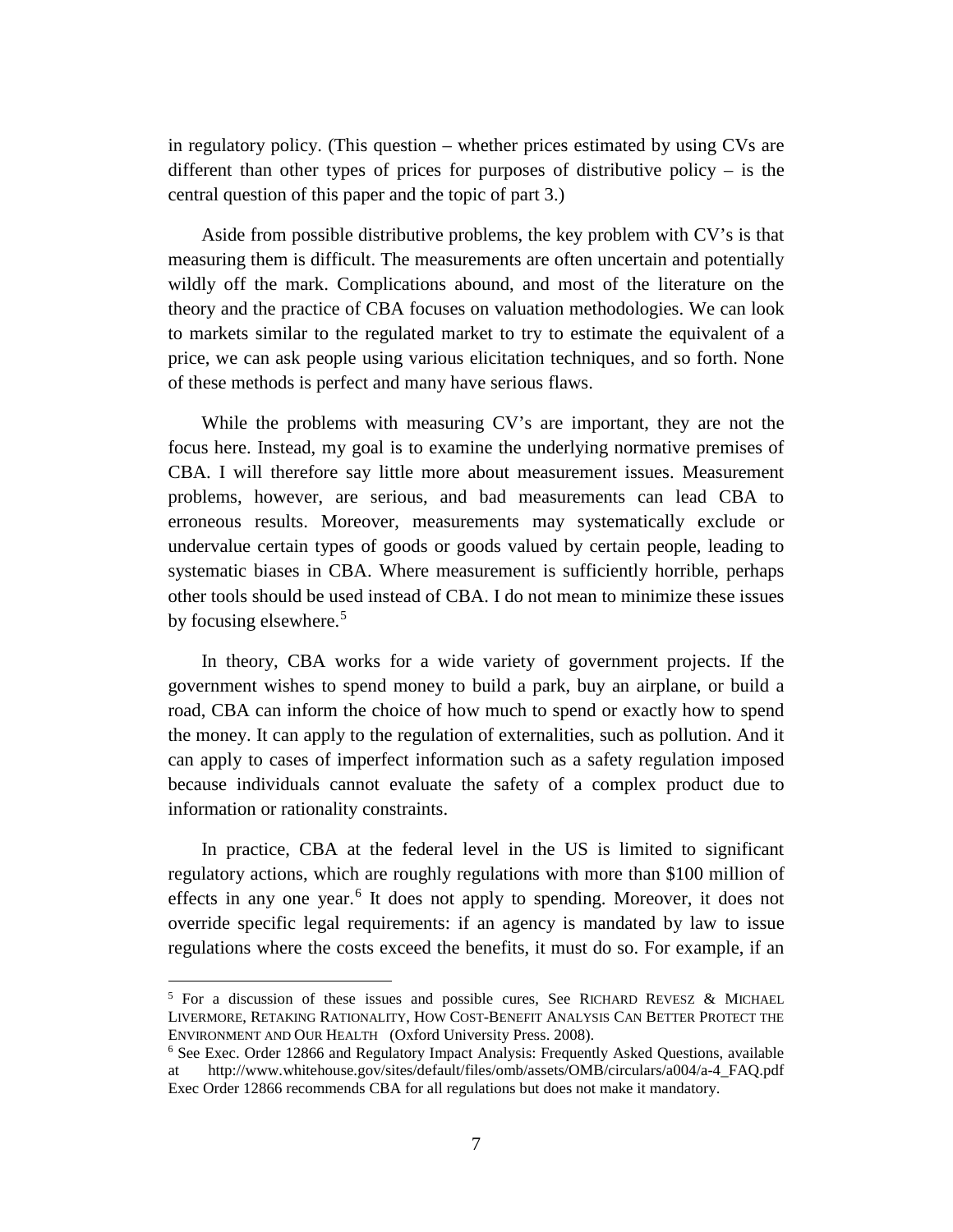agency must, under its legislative mandate, do everything feasible to achieve a goal, it may have to pursue policies that are not cost-justified.

CBA as implemented at the federal level in the United States, also differs from what I have been calling textbook CBA. The requirements have varied depending on the administration. For example, the Clinton administration required agencies to maximize net benefits but allowed them to include distributive impacts and equity in their evaluation.<sup>[7](#page-9-0)</sup> The George W. Bush administration, however, suggested that distributional considerations be analyzed separately from the costs and benefits of a regulation.<sup>[8](#page-9-1)</sup> Distributive concerns under this approach did not alter the CBA calculations. The Obama Administration modified CBA to require or allow agencies to consider equity, human dignity, fairness and distributive impacts in their cost-benefit calculations. [9](#page-9-2) Moreover, in some places, the Obama administration suggested that the benefits must merely justify the costs, possibly implying that agencies need not maximize net benefits.<sup>[10](#page-9-3)</sup> I will generally ignore these distinctions because my goal is to consider the underlying normative issues. Parsing through the details of these rules is, however, important because it determines what actions agencies can take.

#### **2. The basic distributive argument from welfare economics and why it fails**

The most common way to justify CBA is to argue that it maximizes welfare. In its textbook form, however, CBA is not a command to maximize welfare. It is a command to maximize the net monetary benefits of a regulation as measured by the sum of the CV's. The question commentators ask is whether the two are equivalent or if not, what adjustments to CBA must be made to make them equivalent.

In general, pursuing efficiency is not the same as maximizing welfare. Suppose that person A gains \$11 from a policy change and person B loses \$10. The gains outweigh the losses so the policy is efficient. We cannot know whether the policy change improves social welfare, however, unless we know the distribution of the gains and losses. The loss of \$10 to person B might reduce his

<span id="page-9-0"></span> $7$  Exec. Order No. 12,866 3 C.F. R. 638 (1992)

<span id="page-9-1"></span><sup>8</sup> Circular A-4 p. 14.

<span id="page-9-2"></span><sup>&</sup>lt;sup>9</sup> Exec. Order 13563 and Memorandum for the Heads of Executive Departments and Agencies and of Independent Regulatory Agencies from Cass Sunstein, Feb. 2, 2011.

<span id="page-9-3"></span> $10$  Exec. Order 13563. But in other places, Exec. Order 13563 says that agencies must maximize net benefits.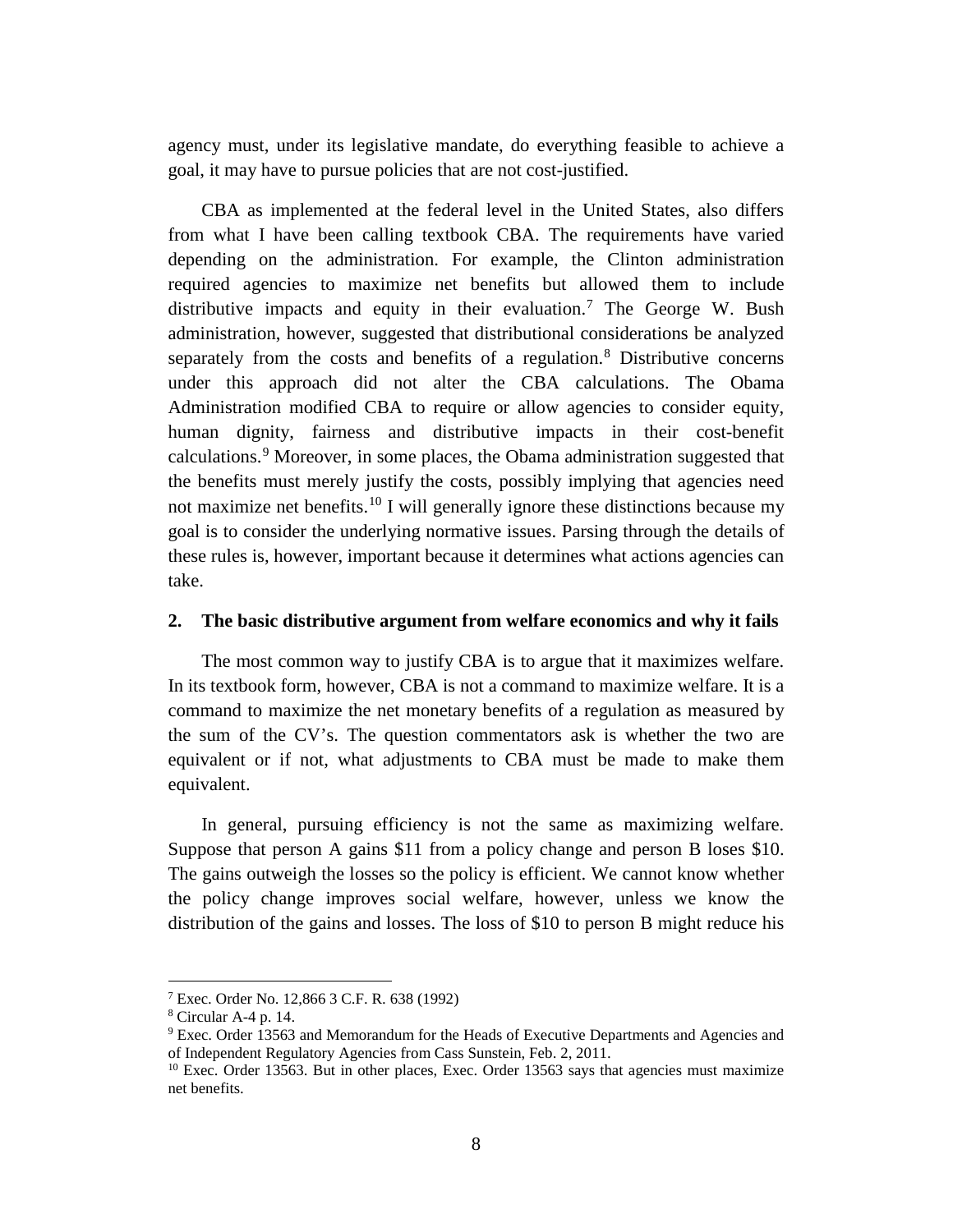utility more than the gain of \$11 to person A increases his utility. As a result, the project may reduce social welfare even though it is efficient.

A classic statement of this concern is found in a series of papers by Robin Boadway.[11](#page-10-0) Boadway starts with a social welfare function:

$$
W=W(U^1,\ldots,U^j,\ldots,U^m)
$$

where  $U^j$  is the well-being or utility of individual *j*. The utility of an individual is a function of income  $Y_i$  which he uses to consume goods  $X_i$  (where factors or expenses are treated as negatives and goods are interpreted broadly to include everything that contributes positively or negatively to a person's welfare).

The social welfare function *W* aggregates utilities. For example, *W* might be the sum of utilities in which case the social welfare function is known as a utilitarian social welfare function. Utilities of different individuals in this case are weighted equally but because the marginal utility of income declines with wealth, giving a dollar to a wealthy person increases social welfare less than giving a dollar to a poor person.<sup>[12](#page-10-1)</sup> Alternatively, *W* might be the product of utilities, which weighs low utilities more than utilitarianism does. If one person's utility is very low, for example, the overall product will be low even if the others' are high. Or it might be equal to the minimum of utilities, reflecting an even stonger weighting toward those with low utility.

To determine the welfare effect of a small change to the quantity of good *Xi*, Boadway takes the derivative of *W* with respect to a change in  $X_i$ . Differentiating *W* with respect to any *Xi* produces a term for the change in welfare for a change in utility, *∂W/∂U*. This term reflects how we value increases in well-being of different people. If *W* is egalitarian, it will count increases in the well-being of the less well-off more than of the well-off. This means that *∂W/∂U* declines with utility.

Differentiating *W* also produces a term which reflects the change in utility for a change in income of each individual, *dU/dYj*. If marginal utility declines with income, this term goes down as income goes up.

<span id="page-10-0"></span><sup>&</sup>lt;sup>11</sup> Robin Boadway, *The Welfare Foundations of Cost-Benefit Analysis*, 84 THE ECONOMIC JOURNAL 926(1974). Robin W. Boadway, *Cost-Benefit Rules in General Equilibrium*, 42 THE REVIEW OF ECONOMIC STUDIES 361(1975). and Robin Boadway, *Integrating Equity and Efficiency in Applied Welfare Economics*, 90 THE QUARTERLY JOURNAL OF ECONOMICS 541(1976).

<span id="page-10-1"></span> $12$  Claims that utilitarians do not care about the distribution of goods or of wealth, therefore, are false. Utilitarians care or should care deeply about distributive issues.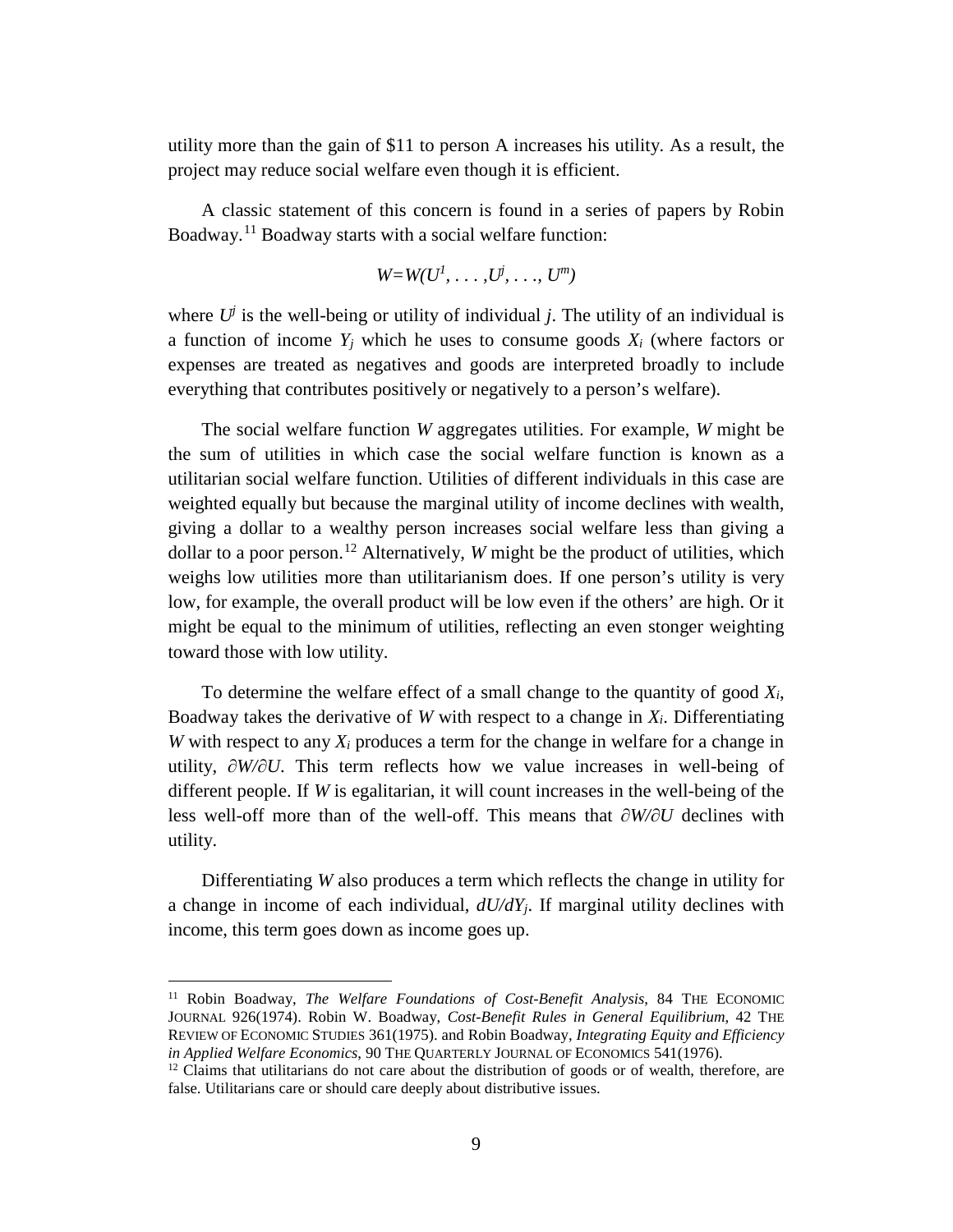These two terms are often combined into a single term, known as the distributional weight. The distributional weight for an individual or class of individuals, the product of  $dW/dU_i$  and  $dU/dY_i$ , tells us how much welfare goes up if give that individual or class of individuals another dollar.

When people say that CBA should reflect the distributional effects of a policy, they usually mean something like the costs and benefits should be adjusted by multiplying by the distributional weight for the effected individuals. In the example where A gained \$11 and B lost \$10, we would multiply the \$11 by A's marginal utility of income and by the social marginal welfare of A's utility and the same for B to determine whether the policy passes cost-benefit analysis. This procedure would tell us when the \$11 gain to A increases social welfare by more than the \$10 loss to B.

Boadway shows from these simple equations that for CBA to directly maximize social welfare, it must include distributional weights. Any maximization of W includes the terms  $\partial W/\partial U$ , and  $dU/dY_i$ , so the maximization must take distributive issues into account. He develops this point by manipulating the derivative of the social welfare function *W* to have a term for the sum of the CVs from a policy change and a term for the distributional weights. The rest of Boadway's argument then proceeds to show that summing the unweighted CVs does not lead to improvements in social welfare because doing so ignores the distributional weights that arise for the reasons just discussed. Giving A \$11 while taking \$10 from B may not increase social welfare.

This set of arguments is now standard wisdom in economics. For example, the Handbook of Public Economics, which represents as close to official surveys as are found in economics, takes precisely this approach. It derives CBA as a procedure to maximize social welfare using the same basic derivation as Boadway.<sup>[13](#page-11-0)</sup> As a result, it concludes that distributional weighting is required in a complete cost-benefit analysis. Widely used textbooks on public economics are similar.<sup>[14](#page-11-1)</sup> Numerous classic papers follow.<sup>[15](#page-11-2)</sup> The key idea is that cost-benefit

<span id="page-11-0"></span><sup>13</sup> Jean Dreze & Nicholas Stern, *The Theory of Cost-Benefit Analysis*, *in* HANDBOOK OF PUBLIC ECONOMICS (Alan J Auerbach & Martin Feldstein eds., 1987).

<span id="page-11-1"></span><sup>&</sup>lt;sup>14</sup> RICHARD W TRESCH, PUBLIC FINANCE, A NORMATIVE THEORY (Adademic Press Second Edition ed. 2002). chapter 27; JOHN CULLIS & PHILIP JONES, PUBLIC FINANCE AND PUBLIC CHOICE (Oxford University Press Second Edition ed. 1998). chapter 6. JONATHAN GRUBER, PUBLIC FINANCE AND PUBLIC POLICY (Worth Publishers. 2005). p. 210. Not all textbooks include a discussion of CBA but of those that do, I found none that did not adopt this approach.

<span id="page-11-2"></span><sup>15</sup> E.g., Arnold Harberger, *Three Basic Postulates for Applied Welfare Economics: An Interpretive Essay*, 9 JOURNAL OF ECONOMIC LITERATURE 785 (1971).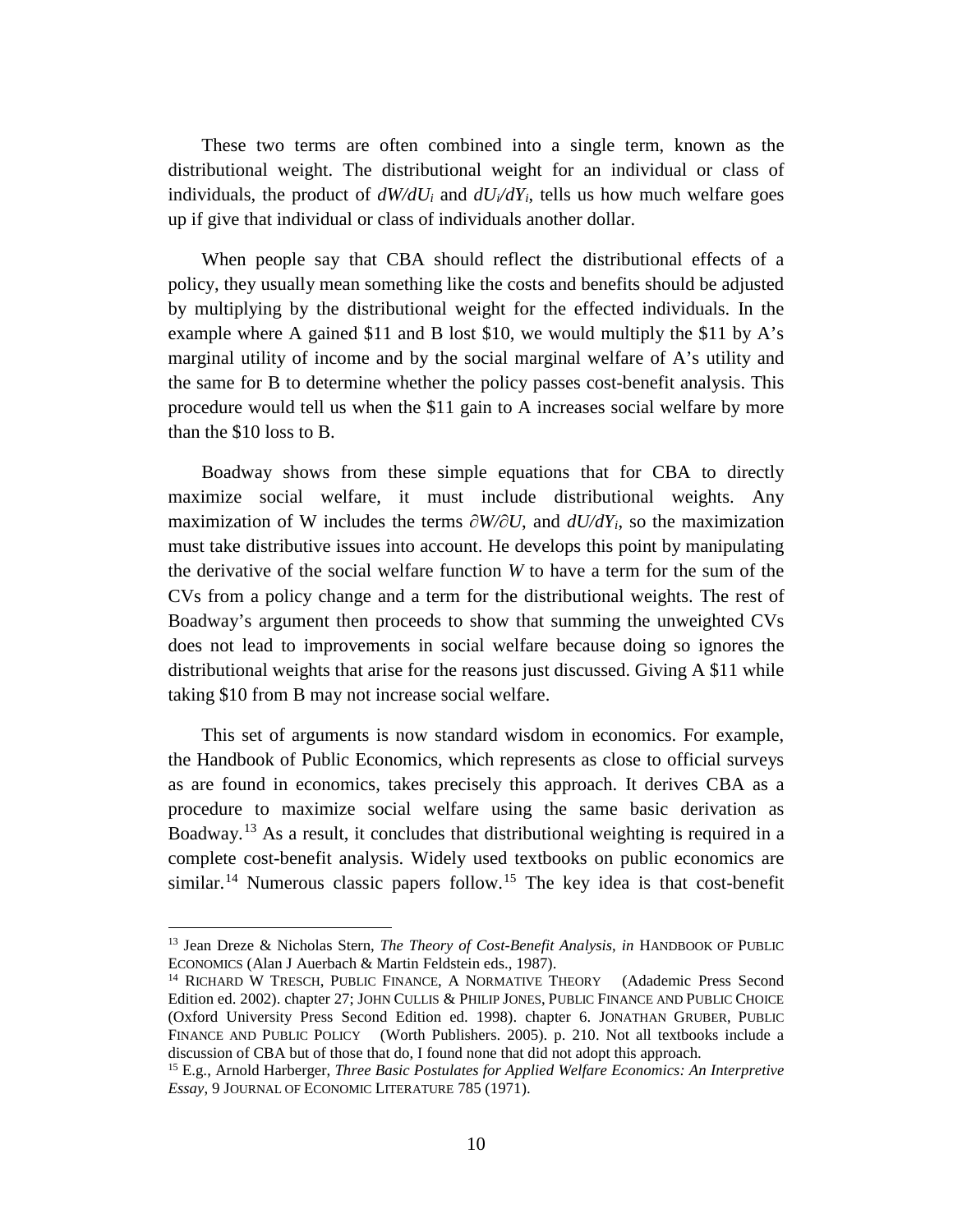analysis is justified as a procedure that directly maximizes social welfare. Distributional weighting follows almost immediately from this statement of the problem.

Many legal scholars have followed this approach. For example, Matt Adler, in a recent survey on distributional weighting in CBA derives distributional weights for specific social welfare functions.<sup>[16](#page-12-0)</sup> His procedure is effectively identical to Boadway's procedure: he derives distributional weightings by taking the first derivative of the social welfare function and collecting terms. Adler and Eric Posner in their book length treatment of CBA (discussed below) view CBA as a proxy for social welfare and, therefore, implicitly follow the Boadway approach.<sup>[17](#page-12-1)</sup> As a result, they believe that distributional weights are in theory desirable although they question their feasibility. [18](#page-12-2) John Bronsteen, Christopher Buccafusco, and Jonathan Masur suggest that CV's be replaced with the results from surveys about people's happiness. They believe that the happiness surveys approximate utility.<sup>[19](#page-12-3)</sup> Using utility for CBA calculations is equivalent to using monetary values weighted by the marginal utility of income. (See discussion in Part 4 for an explanation.) This means that Bronsteen, Buccafusco, and Masur implicitly assume that a version of distributional weighting desirable.

The problem with this approach is it does not account for the institutional setting in which CBA is used by government agencies.<sup>[20](#page-12-4)</sup> The model consists only of a social welfare function. A social welfare function is, by construction, a function only of utilities. Utilities in turn are functions of the goods consumed or factors supplied by individuals. The model does not have markets. It generally does not have firms. It does not have governments or any other sort of institution. The governments that the model does not have do not have subunits or agencies assigned tasks. The approach jumps directly from the raw equation for social

<span id="page-12-0"></span><sup>&</sup>lt;sup>16</sup> Matthew Adler, Cost-Benefit Analysis and Distributional Weight: An Overview (2013).

<span id="page-12-1"></span><sup>&</sup>lt;sup>17</sup> We can see the logic in statements such as this: "Cost-benefit analysis is inaccurate . . . by virtue of the fact that it reduces welfare impacts on project winners and loser to dollars – which are in turn differentially productive of welfare in different persons." Adler and Posner p. 142.

<span id="page-12-2"></span> $18$  p. 152 ("it is unclear whether the basic idea of distributive weighting is itself a feasible one... If distributive weighting is not feasible, then agencies should probably use unadjusted CV's when the distribution of wealth among the winners does not differ much from the distribution among the loser.") and p. 188-189 ("Cost benefit analysis should be a good proxy for overall welfare where the distribution of wealth or income among project winners is not dramatically different from its distribution among project losers.")

<span id="page-12-3"></span><sup>19</sup> John Bronsteen, et al., *Well-Being Analysis vs. Cost-Benefit Analysis*, 62 DUKE LAW JOURNAL 1603(2013).

<span id="page-12-4"></span> $20$  Note that Adler and Posner do consider the institutional setting and conclude that much of the time, distributional weighting is not desirable. Their institutional arguments are not the same as those considered here. See below.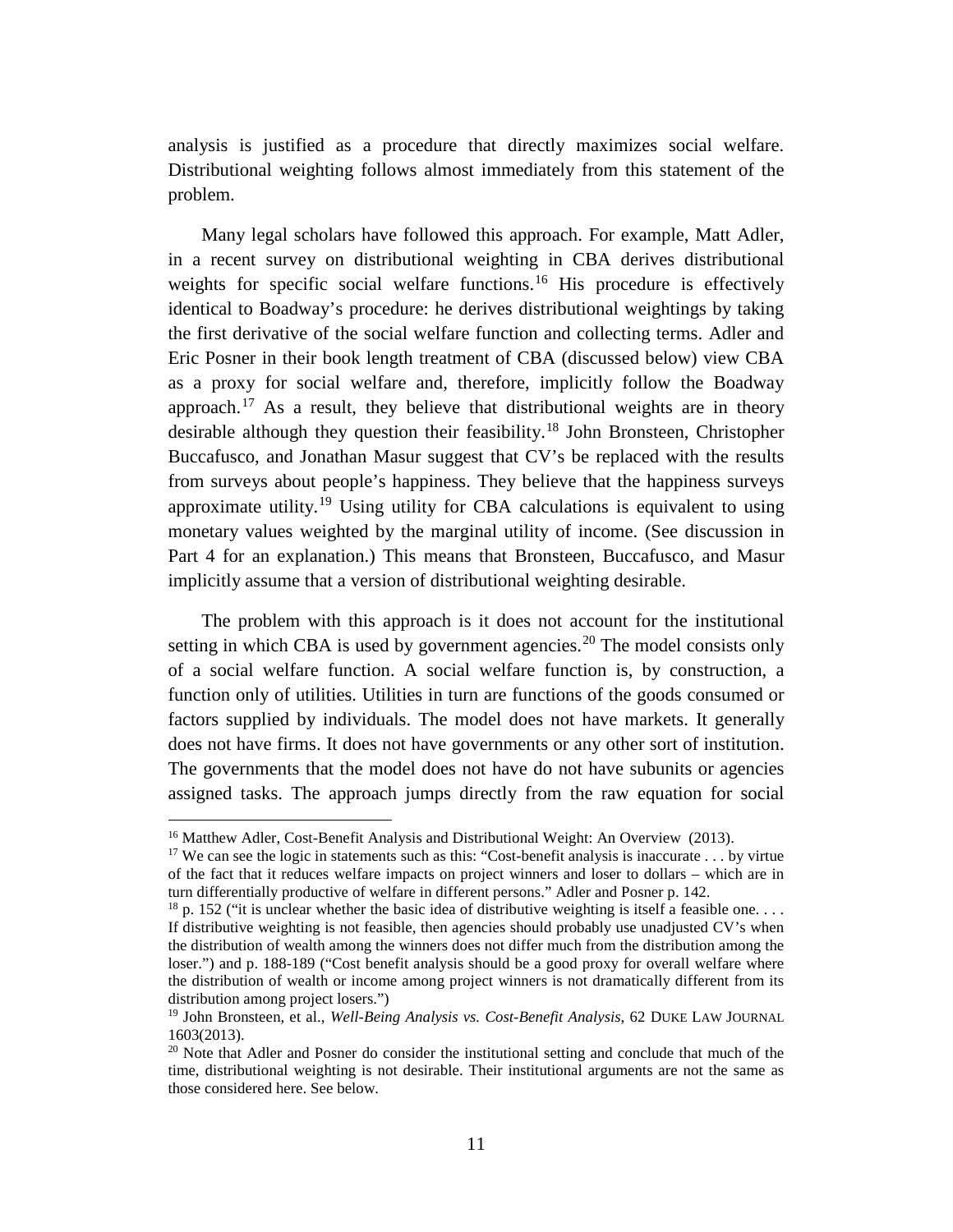welfare to instructions for agencies operating in a government which is not in the model regulating firms which are also not in the model operating in markets which are not in the model.

Casual observation of how businesses are organized shows the flaw with this reasoning. They are divided into units, and often none of the individual units pursue the overall goal. As Adler and Posner note, even if we want to maximize some criteria, C, we might want to instruct agencies to use a different decision criteria D. (p. 64). We cannot determine via examination of C what the correct decision criteria D is unless we consider the intermediating institutions.

For example, banking regulators are concerned with the health of the banking system. They develop expertise in these issues and regulate in areas involving banks and their customers. They are not concerned with and know little about workplace safety, endangered species, or automobile manufacturing, all polices which are important for maximizing welfare. Instructing the banking regulators to maximize welfare or use a proxy for maximizing welfare would not account for the specialized nature of their tasks. Justifications for CBA that lack any institutional context, that fail to include in their argument the idea that an agency specializes in a particular set of tasks may lead to wrong conclusions.

I will argue below that a more modern version of welfare economics can and should inform the content of CBA if it is applied in the context of task assignment for government agencies. Before turning to these argument, it is worth reviewing other justifications that have been given for CBA. These tend to be much more focused on the institutional setting in which CBA is used, but none use the task assignment approach considered here.

One of the most influential treatments of CBA was put forth by Adler and Posner. They start from the observation that CBA as traditionally defined does not maximize social welfare. They argue that CBA nonetheless is desirable because it is a reasonable decision criteria given the information and time constraints facing government agencies. It tends to promote welfare even if it is not the same thing as maximizing welfare. [21](#page-13-0)

In particular, Adler and Posner want agencies to choose projects that maximize social welfare. They start off in the same place that Boadway and the economists do. They argue, however, that CBA need not be the precise solution to a welfare maximization problem for it to be the best choice to guide agencies. The

<span id="page-13-0"></span><sup>21</sup> Adler and Posner, p. 64.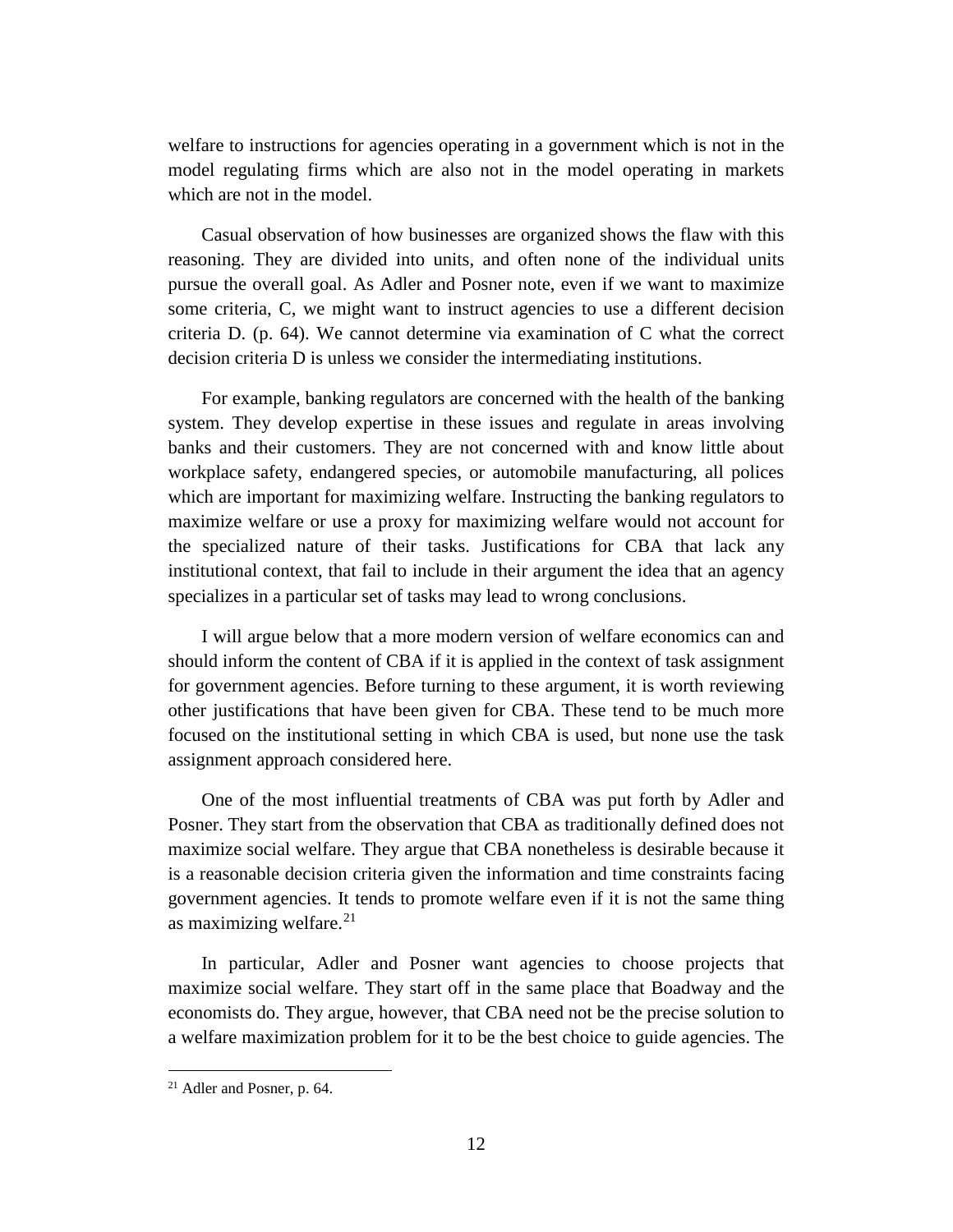reason is that agencies are not in the position to determine the set of policies that maximize social welfare because they lack information and face serious time constraints. Given these constraints, they need a way to issue regulations that tend overall to approach social welfare maximization. Adler and Posner argue that CBA is the best procedure for doing so. It is good enough for government work.

Adler and Posner emphasize decision costs. They highlight three variables that determine whether CBA is a reasonable decision criteria: (1) its decision costs including any costs of delay (2) it accuracy in tracking actual welfare, and (3) agency costs (i.e., how the procedure opportunism by the agency).<sup>[22](#page-14-0)</sup> When they compare how CBA performs to how other procedures perform, they conclude that CBA, with some modifications, is the best decision procedure.

While their argument is institutional, Adler and Posner do not consider task assignment and agency specialization. Their second criteria for evaluating a decision criteria is whether it tracks welfare. This is essentially the Boadway criteria. They do not consider the possibility that, say, agency A should perform task A that does not track welfare and agency B should perform task B that also does not track welfare, but that tasks A and B (and C and so forth) taken together track welfare. Their approach, therefore, while complementary to the current effort, is distinct and in many cases may lead to different conclusions. In particular, accuracy in tracking overall welfare may not be a good decision criteria once we consider task assignment. Instead, accuracy in performing the task assigned may be preferable. The overall assignment and coordination of tasks should track welfare, not each individual task.

Cass Sunstein, another prominent defender of CBA, argues that CBA can be justified because it helps agencies make better decisions in some unspecified but pragmatic sense.<sup>[23](#page-14-1)</sup> CBA, he argues, is "best taken as [a] pragmatic instrument, agnostic on the deep issues and designed to assist people in making complex judgments where multiple goods are involved."<sup>[24](#page-14-2)</sup> The reason it is helpful is that it

<span id="page-14-1"></span><span id="page-14-0"></span><sup>&</sup>lt;sup>22</sup> Adler and Posner, p. 62-63.<br><sup>23</sup> Cass R Sunstein, *The availability heuristic, intuitive cost-benefit analysis, and climate change*, 77 CLIMATIC CHANGE (2006).; Cass R Sunstein, *Cognition and cost-benefit analysis*, 29 THE JOURNAL OF LEGAL STUDIES (2000).; CASS SUNSTEIN, THE COST-BENEFIT STATE, THE FUTURE OF REGULATORY PROTECTION (American Bar Association. 2002). In some work Sunstein takes a welfarist approach. See e.g., Hahn & Sunstein, U. PA. L. REV., (2001). (CBA is "imperfect but useful and administrable proxy for the inquiry into the social welfare question.")

<span id="page-14-2"></span><sup>24</sup> Sunstein, Cognition and cost-benefit analysis, at 1077. See also The Cost-Benefit State at 139: "The best defense of cost-benefit analysis relies not on controversial claims from neoclassical economics, but on a simple appreciation of how we all make mistakes in thinking about risks-- and an understanding that when people error, governments will err too."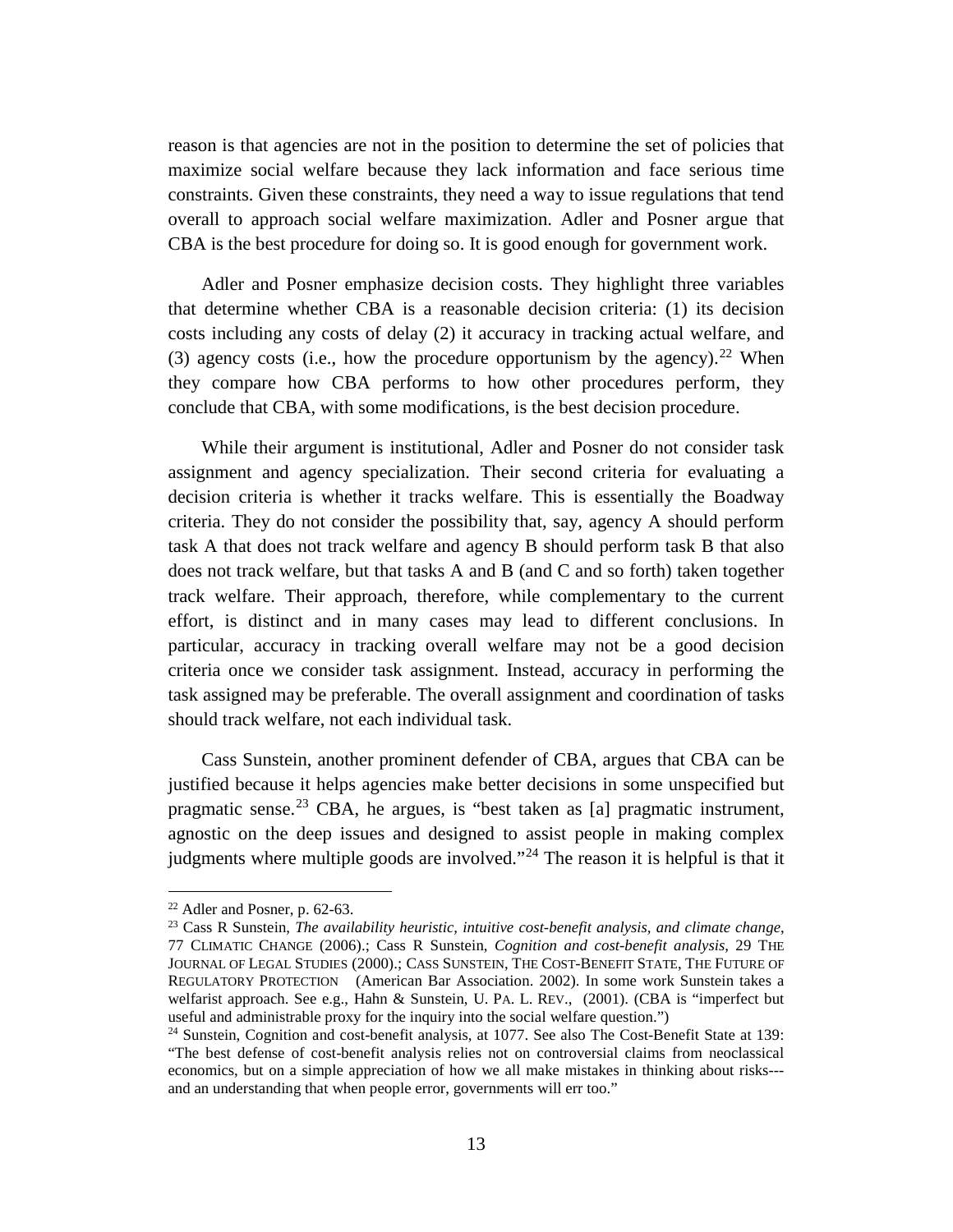prevents people from making choices based on heuristics or biases. Because it forces agencies to systematize their decisions, it prevents them from ignoring certain costs or benefits and from overstating others. It is a method for disciplining decisions.

Sunstein also argues that CBA has democratic advantages because it promotes transparency.[25](#page-15-0) Agencies can be subject to interest group pressure. CBA increases accountability and transparency in the face of such pressure by "allowing people to evaluate agency decisions in an informed way, not clouded by [interest group] evasion of the central issues."<sup>[26](#page-15-1)</sup>

Sunstein's approach is not tied to a particular form CBA. Its goals, according to Sunstein, are to prevent heuristics and biases from influencing decision making and to ensure transparency and democratic choice. CBA might best be modified to achieve these goals in ways similar to those that Adler and Posner recommend. For example, Sunstein believes that we should care who pays the costs and who benefits from a regulation,  $27$  but perhaps not through explicit distributive weighting. $28$ 

Richard Revesz and Michael Livermore consider how CBA should be conducted through a close examination of the institutional details and actual practice, particularly as enforced by the Office of Information and Regulatory Affairs, which controls the use of CBA in the United States by federal agencies.<sup>[29](#page-15-4)</sup> They defend CBA as a good mechanism for determining how to balance the inevitable trade-offs that come with regulating.<sup>[30](#page-15-5)</sup> Moreover, they follow Sunstein and argue that it is a good way to ensure agency decisions are transparent.<sup>[31](#page-15-6)</sup> Their central concern, however, is not with justifying CBA; instead it is with correcting some of the biases that they believe are built into the institutional practice of CBA. In particular, they are concerned that CBA may systematically undervalue

<span id="page-15-0"></span><sup>&</sup>lt;sup>25</sup> SUNSTEIN, The Cost-Benefit State, The Future of Regulatory Protection. 2002. pp 27-29; and CASS SUNSTEIN, RISK AND REASON (Cambridge University Press. 2002). p. 107<br><sup>26</sup> SUNSTEIN, The Cost-Benefit State, The Future of Regulatory Protection. 2002. p. 27.

<span id="page-15-2"></span><span id="page-15-1"></span><sup>&</sup>lt;sup>27</sup> The Cost-benefit State, p. 8: "Society should not be taken as some maximizing machine, in which aggregate output is all that matters. In any case, we ought to case about who bears the costs and who receives the benefits."

<span id="page-15-3"></span><sup>&</sup>lt;sup>28</sup> Hahn & Sunstein, U. PA. L. REV.,  $(2001)$ . (p. 32 of SSRN version – distribution = soft variable). I will argue below that Sunstein's hope for a justification for CBA that is agnostic on the deep issues fails; justifications for CBA cannot be agnostic. I defer this discussion until Part 4.

<span id="page-15-4"></span><sup>&</sup>lt;sup>29</sup> REVESZ & LIVERMORE, Retaking Rationality, How Cost-Benefit Analysis Can Better Protect the Environment and Our Health. 2008.

<span id="page-15-5"></span><sup>30</sup> Id. at. p. 12

<span id="page-15-6"></span> $31$  Id. at. p. 12-13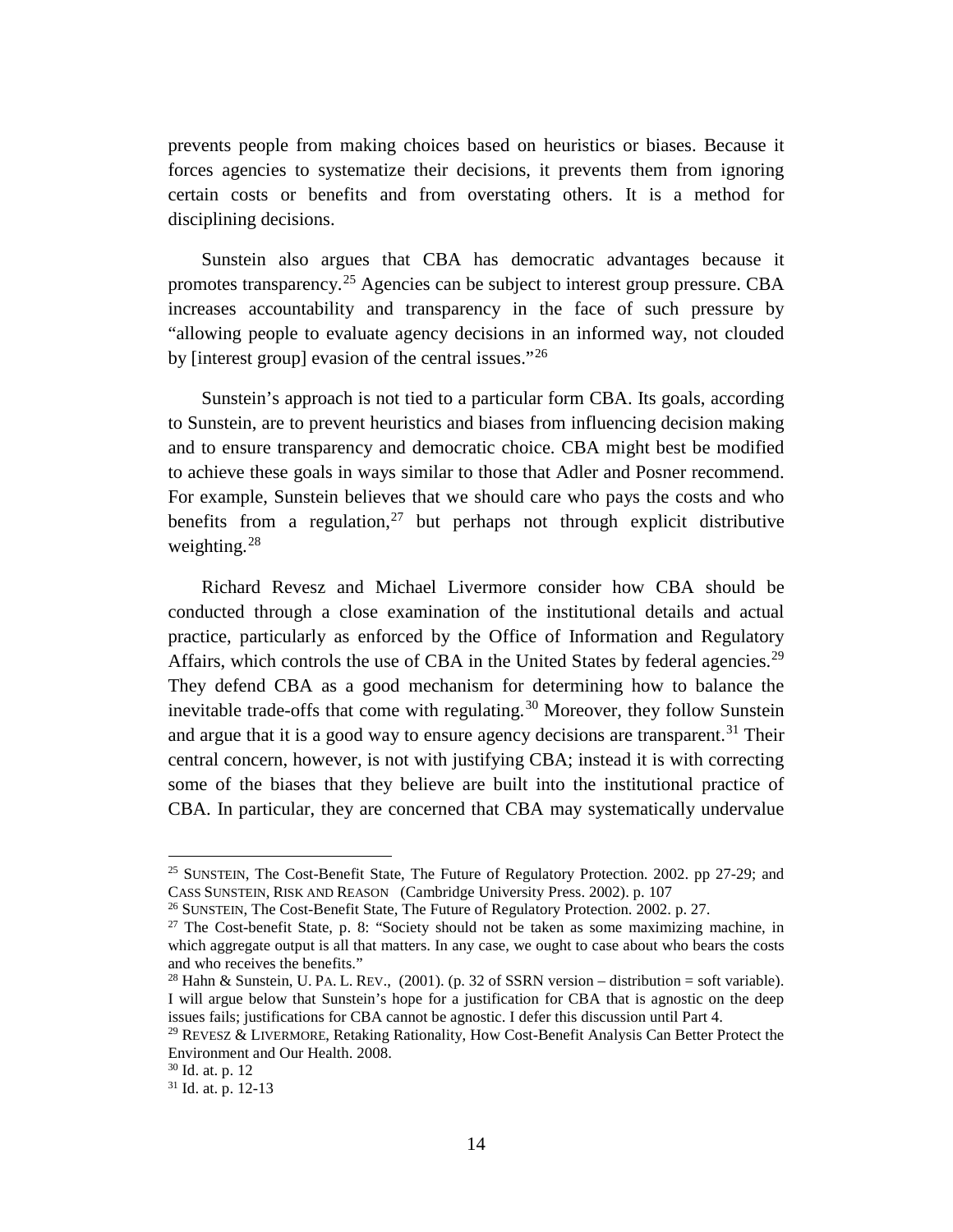certain types of benefits from regulation or overvalue costs because of how it is used, not because it inherently must.

Others make arguments against CBA, suggesting that the institutional problems cannot be fixed through reform of the practice of CBA. These scholars conclude that because of inherent flaws, CBA should be abandoned. [32](#page-16-0) For example, if CBA systematically undervalues certain types of benefits or overestimates certain types of costs, CBA may recommend regulations that are too weak compared to the efficient regulation.<sup>[33](#page-16-1)</sup> Moreover, it may do so in ways that lead to systematic biases, such as a bias against environmental regulation. The history of the adoption of CBA in the US, which was viewed by actors in the Reagan administration as a way of reducing regulation, indicates that CBA can be a façade for an agenda rather than a way to find efficient regulations.<sup>[34](#page-16-2)</sup>

I do not explicitly consider the arguments that CBA should be abandoned. The discussion focuses on the design of CBA conditional on its adoption. Nevertheless, the core argument for its design suggests that it is often the appropriate criteria for an agency to use, namely that it provides the correct test for fixing market failures. I turn to this discussion now.

#### **3. Welfare economics in an institutional setting**

My task is to consider how the lessons of welfare economics apply to help determine the appropriate set of instructions to an agency. In light of the major results of welfare economics, what task should we be asking agencies to perform and what role does CBA play in performing those tasks?

There is only a modest literature on how to assign tasks in a large entity. Most of the existing work on the internal structure of institutions focuses on the optimal number of divisions within an institution. The idea, dating back to Adam Smith and the pin factory, is that more specialization promotes efficiency but it also imposes coordination costs.<sup>[35](#page-16-3)</sup> The optimal number of divisions will balance

<span id="page-16-1"></span><span id="page-16-0"></span> $32$  See cites in note 2.<br><sup>33</sup> See REVESZ & LIVERMORE, Retaking Rationality, How Cost-Benefit Analysis Can Better Protect the Environment and Our Health. 2008. They list eight problems with the practice of CBA. Summary quote, p. 145: "Each of these fallacies, individually, would bias the technique against regulation---together they amount to a virtual Berlin Wall blocking good regulations." 34 Id. at. (history chapters). These actors would argue that existing regulations were inefficient.

<span id="page-16-2"></span>Their "agenda" was simply to make regulations more efficient rather than to pursue political goals such as helping contributors.

<span id="page-16-3"></span><sup>&</sup>lt;sup>35</sup> ADAM SMITH, AN INQUIRY INTO THE NATURE AND CAUSES OF THE WEALTHY OF NATIONS (Edwin Cannan ed., Random House. 1776).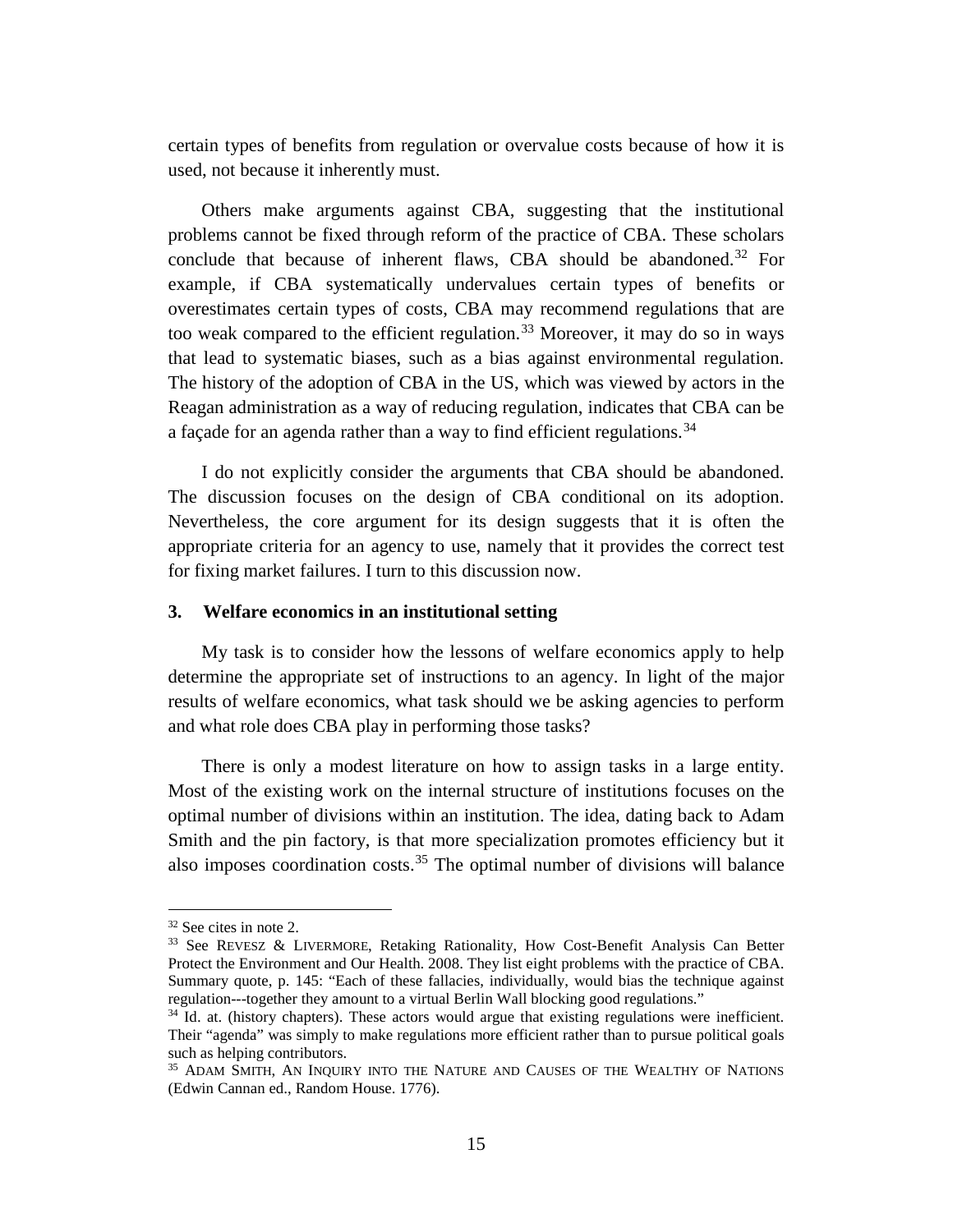the increased benefits from specialization and the costs of coordination. These theories do not, however, tell us how to assign tasks to divisions conditional on the number of divisions. We need a theory of how to group tasks.

What limited literature there is on grouping of tasks is based on the intuitive idea that we should group "related" tasks together. There should be some efficiency gain or complementarity from the grouping, such as an economy of scale.<sup>[36](#page-17-0)</sup> In particular, specialized knowledge can be helpful in performing a number of different tasks, in which case it makes sense to put them together. If there is no complementary between the tasks, it makes no sense to group them together: no offense to IRS agents, but we don't want them flying fighter jets.

The historian of business Alfred Chandler illustrated the concept by quoting a memo from DuPont concerning a reorganization of its business: "the most efficient results are obtained at least expense when we coordinate related effort and segregate unrelated effort."[37](#page-17-1) Oliver Williamson, the Nobel Laureate economist whose work focused on transaction costs and institutions used a similar principle in proposing the optimal design of an institution.<sup>[38](#page-17-2)</sup> He considered an example of a business that manufactures and sells goods in a number of different markets. His suggested grouping of activities for this business put together activities that implicitly had complementarities. For example, he suggests that the initial stage of production of the good be separated into its own division but that the intermediate and final stages of production be combined into a division with a separate division representing that combination in each market. The assignment of tasks meant to find combinations of tasks where coordination is helpful.

Assignment of tasks to agencies in the federal government generally follows this approach. The EPA, for example, regulates market failures related to the environment. It has experts in environmental science, environmental economics, and environmental law on its staff. It does not regulate securities, the spectrum, or education because its specialized knowledge will not help it perform these tasks. The FDA approves drugs but does not run monetary policy or tax policy. Grouping the approval of different types of drugs together into a single agency makes sense. Grouping drug approval with monetary policy and tax policy does not. In response to the terrorist attacks in 2001, the government regrouped tasks

<span id="page-17-0"></span><sup>36</sup> For a survey of literature see David Weisbach, A. & Jacob Nussim, *The Integration of Tax and Spending Programs*, 113 YALE LAW JOURNAL (2004).

<span id="page-17-1"></span><sup>&</sup>lt;sup>37</sup> ALFRED D CHANDLER, STRATEGY AND STRUCTURE: CHAPTERS IN THE HISTORY OF THE INDUSTRIAL ENTERPRISE (1962). p. 69.<br><sup>38</sup> OLIVER WILLIAMSON, MARKETS AND HIERARCHIES: ANALYSIS AND ANTITRUST IMPLICATIONS

<span id="page-17-2"></span><sup>(1975).</sup> p. 136-41.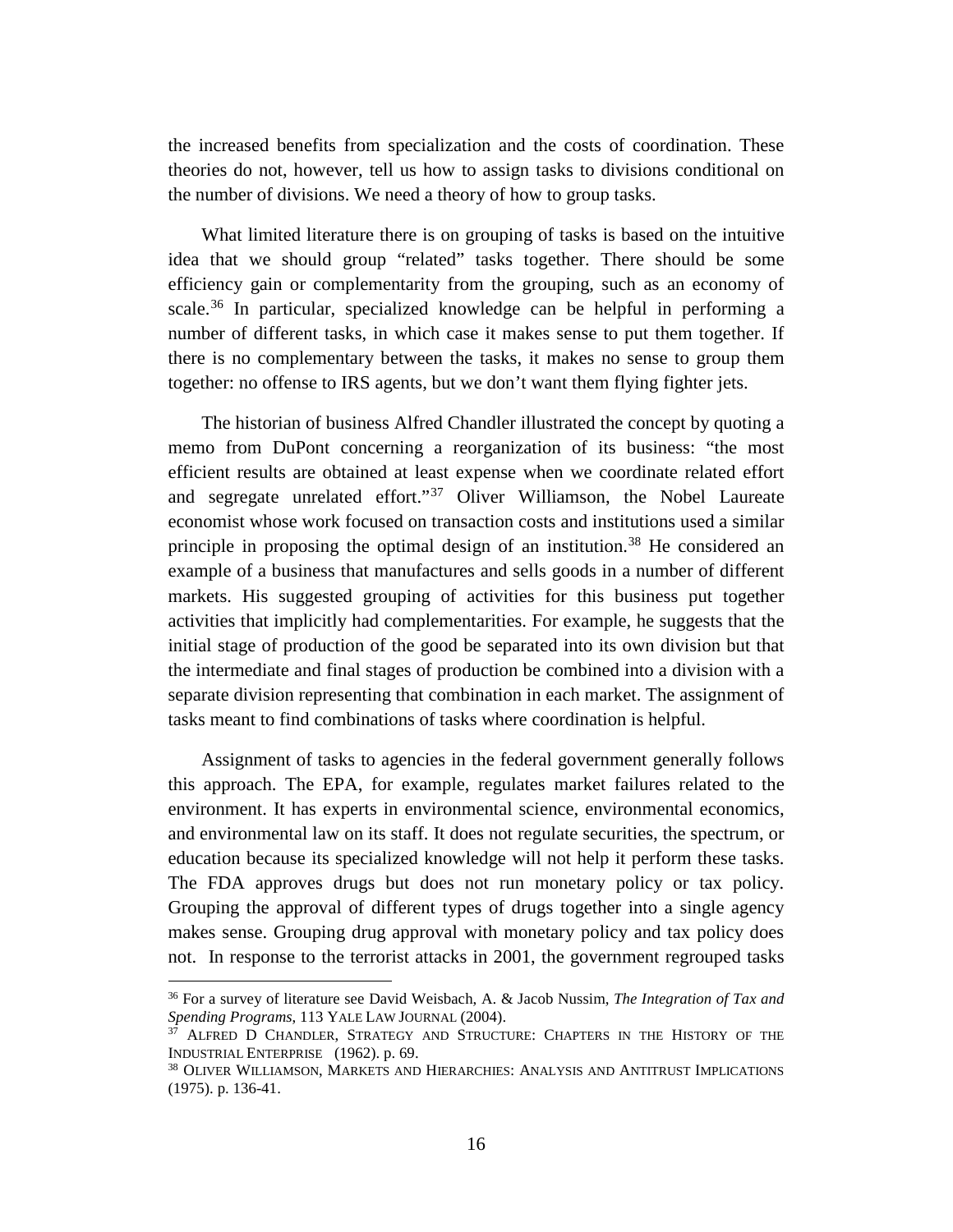related to security into a single agency, the Department of Homeland Security based on the idea that there were complementarities among these activities.

Task assignment to agencies in an institution as large as the federal government is, of course, more complex than this simple picture. Similar tasks are assigned to more than one agency, tasks are poorly defined, some tasks are (mis)assigned to agencies with no seeming expertise in the area, and agencies sometimes closely coordinate their actions when single tasks are split across agencies. Tasks may be assigned haphazardly or based on political connections. Agencies may face more than one principal – higher-ups within an agency, Congress, the President, OMB, industry groups, and citizens all act principals some of the time. These complications create opportunities for learning more about the best set of instructions and task assignment for agencies. I will examine a relatively simple setting here, where we consider agencies that are assigned groups of related tasks based on complementarity of the tasks.

I start with a relatively straightforward insight from applying the task assignment approach to welfare economics. CBA is the correct criteria for fixing market failures. Therefore, if or to the extent an agency's task is to correct a market failure, it should use CBA. CBA need not maximize social welfare for this logic to hold. CBA in this case is not the tenth-best criteria given information and time constraints on agencies (e.g., Adler and Posner's argument) or given the need to monitor agencies (e.g., Sunstein's argument). It is the right criteria for fixing market failures. After discussing this justification for CBA, I turn to the more difficult issue of whether CBA should be adjusted to take distributive concerns into account.

#### A. *CBA is the correct instruction for solving market failures*

An important function of regulations it to correct market failures.<sup>[39](#page-18-0)</sup> Circular A-4, the guidance document governing cost-benefit analysis in the federal government highlights this, listing three market failures, externalities, information asymmetries, and monopoly power, as central reasons for regulation.<sup>[40](#page-18-1)</sup> Pollution regulation is a straightforward case of an externality. Much of pollution regulation can be thought of as correcting market failures. Externalities are an important reason for bank regulation. For example, bank runs potentially impose

<span id="page-18-0"></span> $39$  For a discussion of the role of government in correcting market failures, see Richard Musgrave, The Theory of Public Finance: A Study in Public Economy (1959) (discussing the allocation branch of government).

<span id="page-18-1"></span><sup>40</sup> Office of Mangement and Budget, Circular A-4. 2003.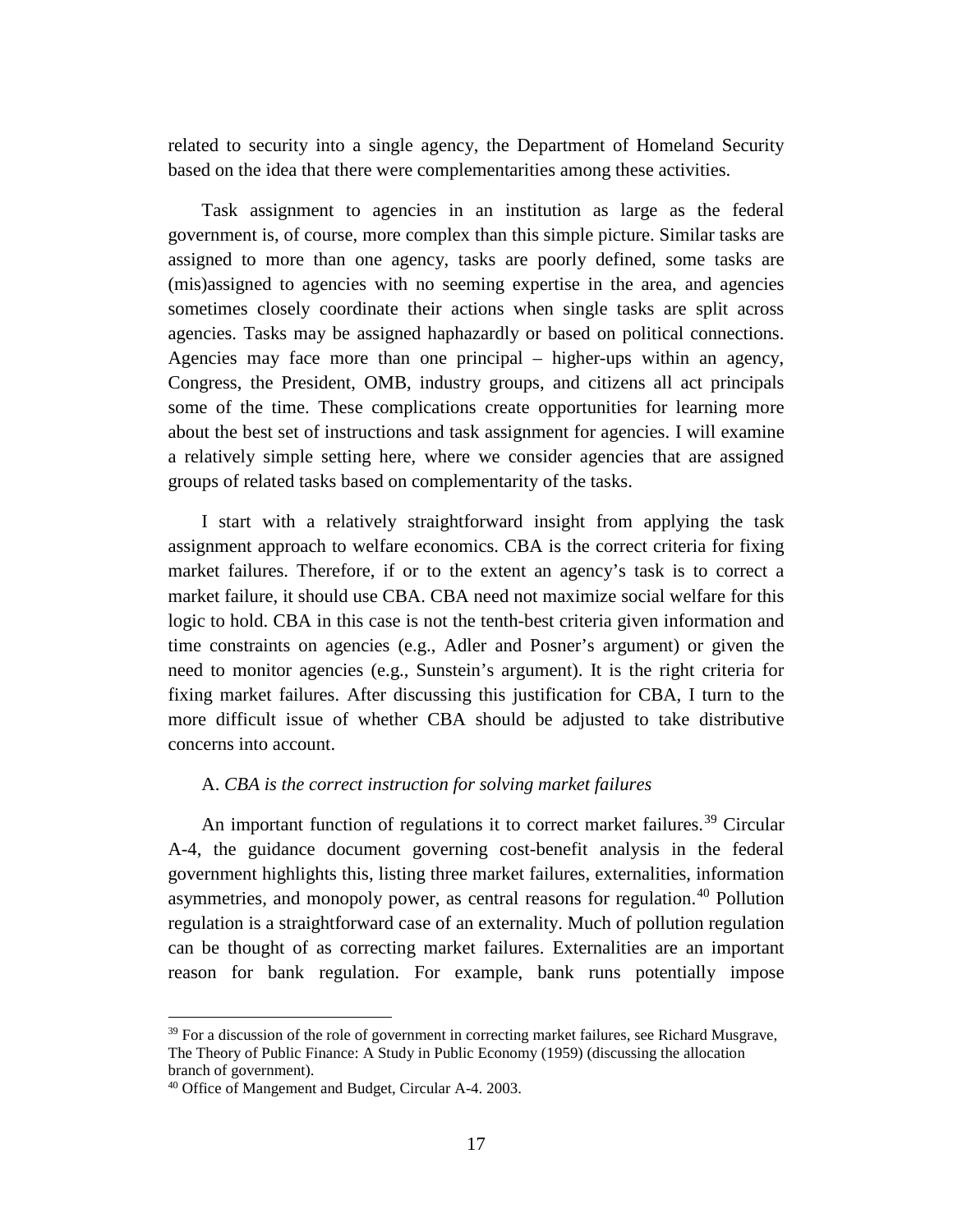externalities on other banks. As a result, markets for deposits can fail without regulation. Other agencies, such as those that focus on health and safety regulation or consumer use of financial instruments, deal with informational asymmetries and, therefore, can also be thought of as correcting market failures. By no means are all regulations aimed at correcting market failures, but many are.

Suppose that an agency's task is to correct a market failure. CBA in its textbook form provides the correct criteria for regulatory action. When a market is functioning, (i.e., there is no market failure), prices and quantities will equilibrate so that marginal costs would equal marginal benefits. If not, there would be a trade that makes both the buyer and seller better off. If we regulate because of a market failure, choosing a policy that sets marginal costs equal to marginal benefits puts the regulated market in the same place as a well-functioning market. Textbook CBA is the correct tool to use. It fixes the problem at hand.

The standard justification for CBA is that it maximizes net benefits. When conceived of as a tool for maximizing net benefits, it is easy to think of CBA the way that Boadway did, as something directly about utility. Benefits after all are things that increase utility. Maximizing benefits might maximize utility. Maximizing net benefits, however, occurs when marginal costs are equal to marginal benefits. A command to maximize net benefits, therefore, can be seen as a command to correct market failures, not as a command to maximize utility.

When we use CBA to correct market failures, monetary values are the right measure of costs and benefits. In well-functioning markets, marginal costs will equal marginal benefits in monetary terms. To fix market failures, CBA should also use monetary values.

In addition, if the task is only to correct a market failure, CBA should not be adjusted to add distributive weights. In a perfect market, actors set marginal costs equal to marginal benefits without regard to distributive concerns. If an agency adjusts CBA to add distributive weights, it would no longer set marginal costs equal to marginal benefits and it would not correct the market failure. (Whether the task given the agency should be limited in this way is taken up below. The only claim here is that if an agency is only trying to solve a market failure and to do nothing else, it should not use distributive weights.) $41$ 

<span id="page-19-0"></span><sup>&</sup>lt;sup>41</sup> Compare Adler and Posner p 142: "Cost-benefit analysis is inaccurate . . . by virtue of the fact that it reduces welfare impacts on project winners and loser to dollars – which are in turn differentially productive of welfare in different persons." In fact, if the goal of an agency to is to correct a market failure, this is not an inaccuracy.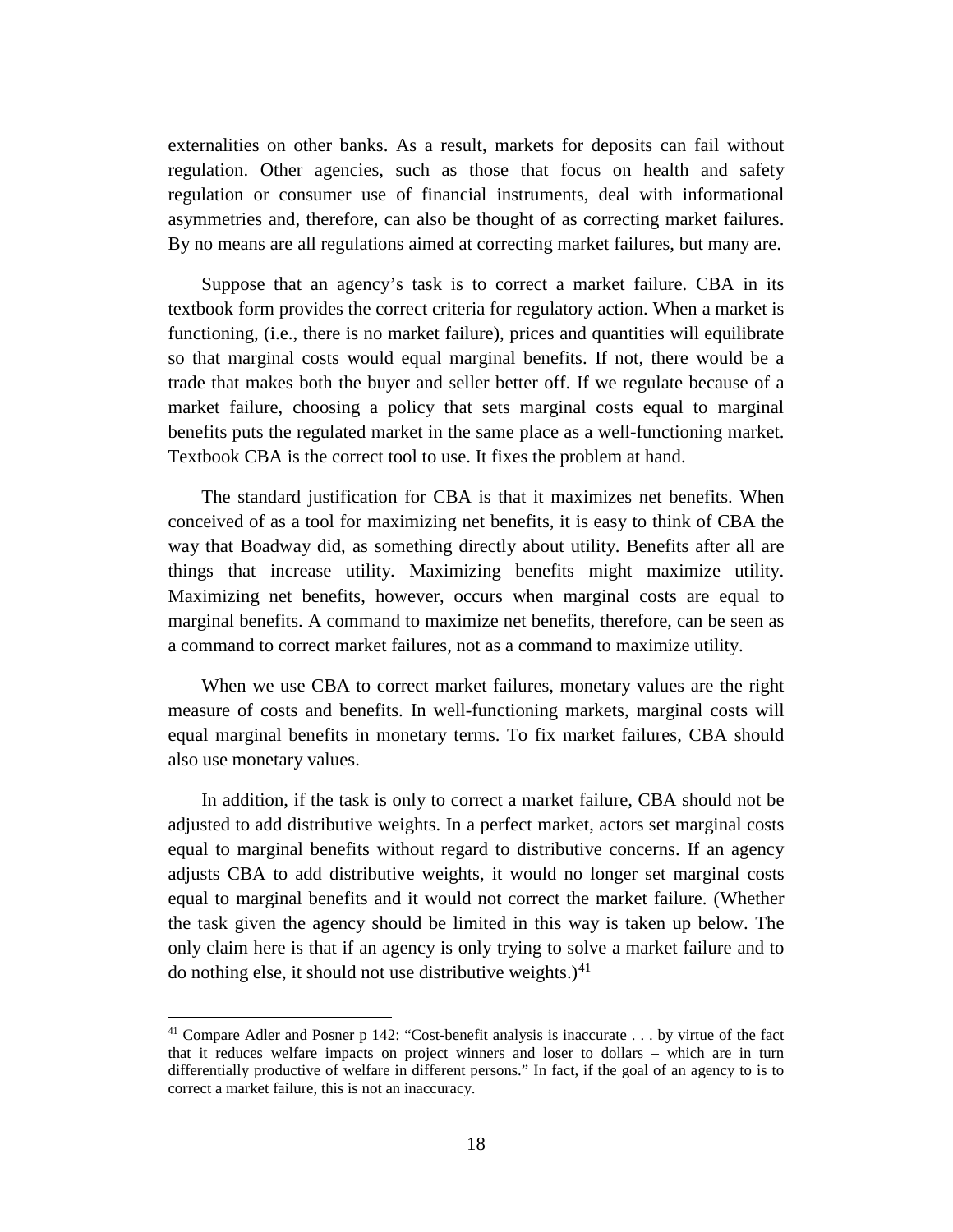To illustrate, (using a somewhat pedantic example taken from a securities  $case<sup>42</sup>$  $case<sup>42</sup>$  $case<sup>42</sup>$  consider an economy with two assets, fluffy towels and dill pickles. Suppose that the market for fluffy towels functions well and is not regulated. The market will equilibrate so that marginal costs equal marginal benefits measured in monetary terms. Suppose, however, that the dill pickle market fails, say because dill pickles impose externalities or contain hidden dangers. As a result, we might want to regulate dill pickles. If we regulate them so that the marginal cost equals the marginal benefit, they are on the same footing as fluffy towels. The dill pickle market now looks like the fluffy towel market. CBA solves the problem that caused the need for regulation. To the extent that the task of an agency is to fix a market failure, textbook CBA is the correct criteria.

Fixing the dill pickle market requires the use of monetary values. If both markets were perfect, individuals would be able to choose between these goods and trade across markets based on monetary values. Money provides the medium of exchange that ensures that there are not value-enhancing trades across markets. The only way to ensure this condition is met  $-$  to fix the dill pickle market so that it operates as if it were a perfect market – is to use monetary values.

The same holds in a more realistic setting. Imagine an agency regulating emissions from a pollutant. Without regulation, polluters may emit too much because they do not take the harms they cause into account. Reducing pollution incrementally generates marginal benefits but also will impose costs on the polluter. If we regulate so that the marginal benefits from additional reductions equal the marginal costs, we will have replicated a functioning market. By instructing an agency to maximize unweighted net gains measured in monetary values, CBA tells the agency to do exactly this.

An important corollary to this argument is that if an agency does not seek to correct a market failure, CBA may not be the correct criteria. If the goal if an agency is to do something other than set marginal costs equal to marginal benefits, CBA will tell the agency to do something other than pursue its goal. For example, Martha Nussbaum asks whether CBA can address whether Amish children should be required to go to public school.<sup>[43](#page-20-1)</sup> CBA likely has little to add to such a question because the agency addressing this question is not seeking to fix a market failure. Similarly, if an agency is given a task of redistributing resources to a favored group, CBA would not provide a good criteria for this task.

<span id="page-20-1"></span><span id="page-20-0"></span><sup>&</sup>lt;sup>42</sup> West v. Prudential Securities, 282 F.3d 935 (7<sup>th</sup> Cir. 2002) (Easterbrook).<br><sup>43</sup> Martha C. Nussbaum, *The Costs of Tragedy: Some Moral Limits of Cost-Benefit Analysis*, 29 THE JOURNAL OF LEGAL STUDIES 1005-1036(2000). p. 1025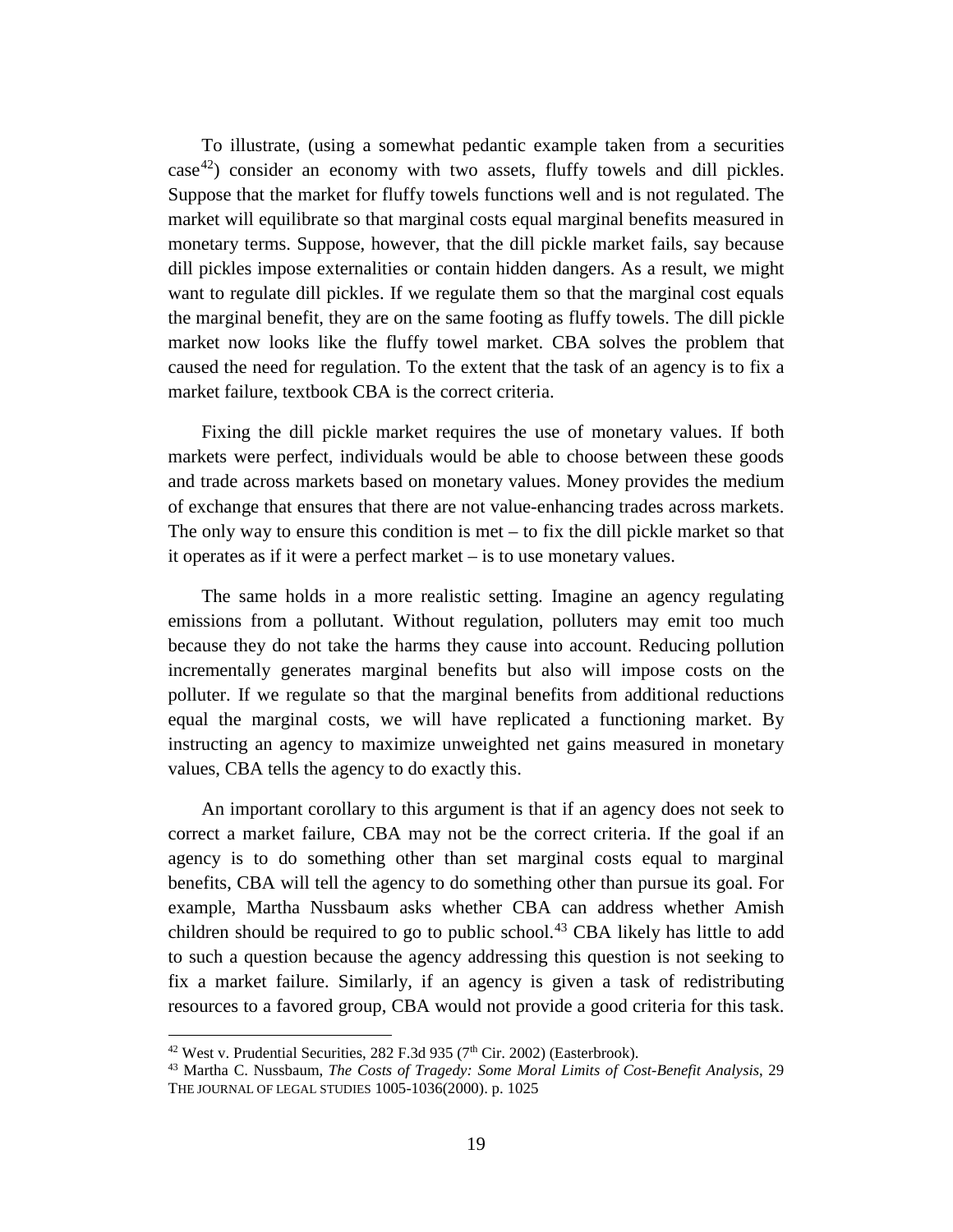For example, if a regulation is designed to give farmers inefficient subsidies, CBA cannot be used to determine the extent of the subsidies. CBA tells the agency to be efficient while the regulation is, by design, inefficient.

Note, however, that even if social goals are chosen on a basis other than a social welfare function, we should not necessarily reject CBA. CBA might provide a helpful tool for reasons Sunstein has articulated. It may force the provision of information, thereby reducing the extent rent seeking regulations. CBA may also in these cases prevent biases and heuristics. If so, we would have to understand why CBA is the best tool for these goals given that it does not match the task assigned to the agency.

# B. *Should agencies addressing market failures also consider distributive concerns?*

The discussion above established that if the sole task of an agency action is to correct a market failure, CBA provides the correct criteria, and if the task is to pursue some unrelated goal, it is unlikely to be the best criteria. It is also clear that a sizable portion but by no means all of what agencies do is correct market failures, so CBA should play some part in how agencies make decisions. The more difficult question is whether an agency correcting a market failure should also consider the distributive consequences. I take up this question here, starting with a motivating example before turning to the detailed analysis.

Consider the dill pickle/fluffy towel economy again, and focus for a minute on the unregulated fluffy towel market. The unregulated fluffy towel market sets marginal costs equal to marginal benefits entirely without regard to the distributive effects. Relative to a hypothetical alternative market for fluffy towels, the actual market may provide enormous benefits to the wealthy. Fluffy towels may be mostly consumed by the wealthy for example, so a well-functioning market may primarily help the wealthy. It may also divert resources to the production of luxury items while the poor suffer. The wealthy have money and the market will supply to them the goods that they demand.

Now suppose we use textbook CBA, unadjusted for distributive concerns, to fix the dill pickle market. After regulation, it looks exactly like the fluffy towel market in that marginal costs will equal marginal benefits. The market failure has been fixed. The distributive effects from the now well-functioning dill pickle market may be better or worse than in the fluffy towel market. Both markets are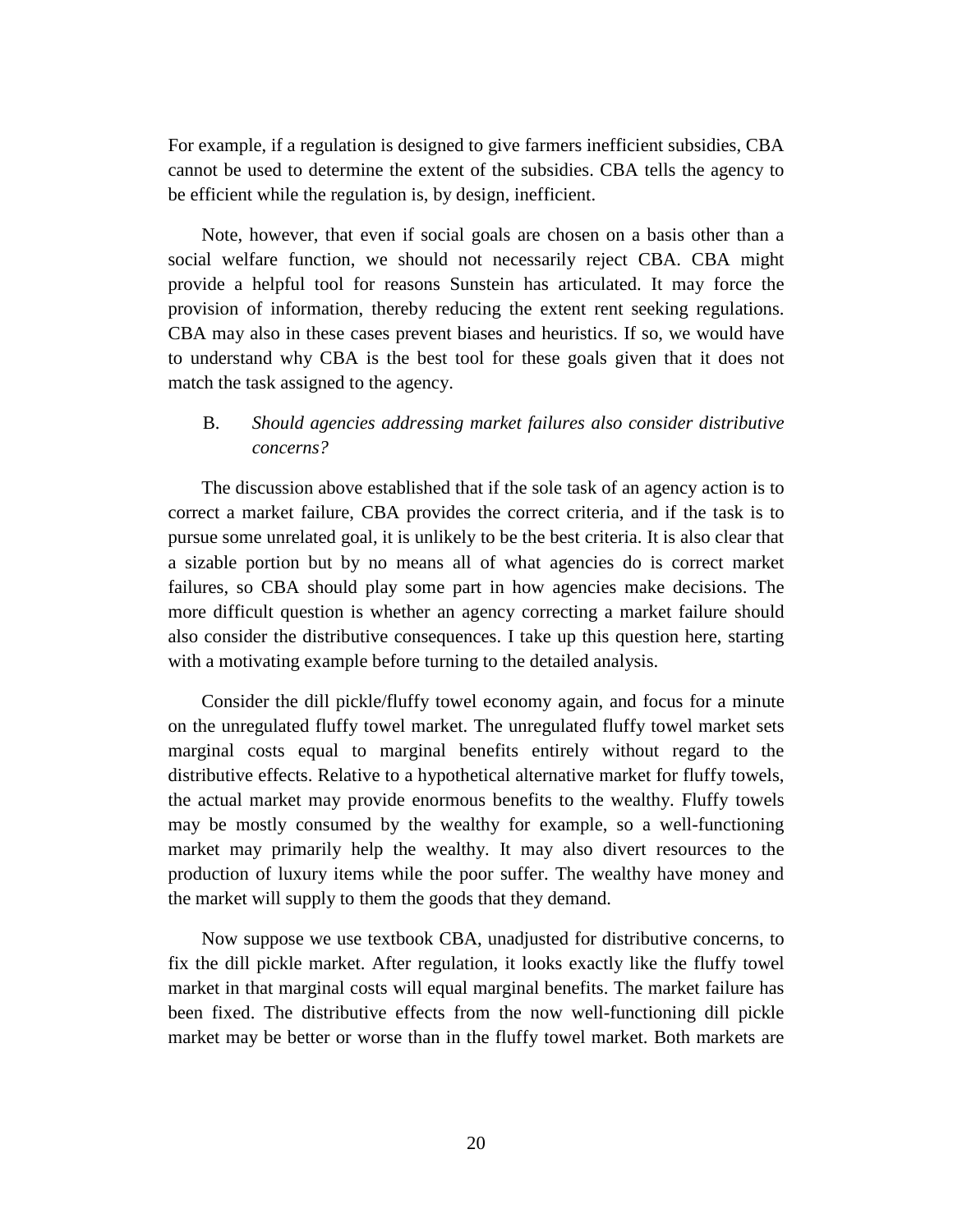now perfect markets – one via the price system and one via regulation – and both may have good or bad distributive consequences.

Because the government, say, wants to maximize social welfare, it may not be satisfied only with fixing the dill pickle market, at least if it follows Boadway's reasoning. Once the dill pickle market is fixed, markets overall will be perfectly efficient. We will be at the Pareto frontier in that no further trades are available that improve welfare. Perfect efficiency, however, does not mean that welfare is maximized. Welfare might be improved if we redistribute resources, which necessarily means deviating from perfect markets.

The goal is to find the best distributive policy. We want to find a way to improve the distribution of resources at the lowest possible cost. Alternatively and roughly equivalently, we want to maximize redistribution for a given cost. The key observation is that there is no reason to believe that the dill pickle market is the best market to use for distributive purposes because it happens to be regulated. The existence of the market failure and being a good market to use for redistribution are unrelated. The best distributive policy might be to make adjustments to both markets, to neither, or to only the fluffy towel market. If CBA is adjusted for distributive consequences, it can only effect the dill pickle market. Thus a claim that CBA should consider distributive consequences necessarily includes a claim that regulated markets, the markets where CBA is used, also happen to be good markets for addressing distributive concerns. Moreover, the agency regulating dill pickles would have to have the tools for making this determination. As we will see when we examine the optimal tax literature to understand how distributive policy should be set, neither is likely.

1. Optimal taxation and distributive policies

 $\overline{a}$ 

The branch of welfare economics that most directly deals with redistributive policies is known as optimal taxation.<sup>[44](#page-22-0)</sup> The goal of the optimal taxation literature is to understand the design of distributive policies that make society overall best off. The literature studies how best to redistribute, how much to redistribute, and how to balance the benefits of improving the distribution of income with the efficiency losses from doing so. It answers these questions by positing a social

<span id="page-22-0"></span><sup>&</sup>lt;sup>44</sup> See LOUIS KAPLOW, THE THEORY OF TAXATION AND PUBLIC ECONOMICS (Princeton University Press. 2008).; BERNARD SALANIE, THE ECONOMICS OF TAXATION (MIT press. 2003).; Alan J Auerbach & James R Hines Jr, *Taxation and economic efficiency*, *in* HANDBOOK OF PUBLIC ECONOMICS (Alan J Auerbach & Martin Feldstein eds., 2002).; Joseph Bankman & Thomas Griffith, *Social Welfare and the Rate Structure: A New Look at Progressive Taxation*, 75 CALIFORNIA LAW REVIEW 1905(1987).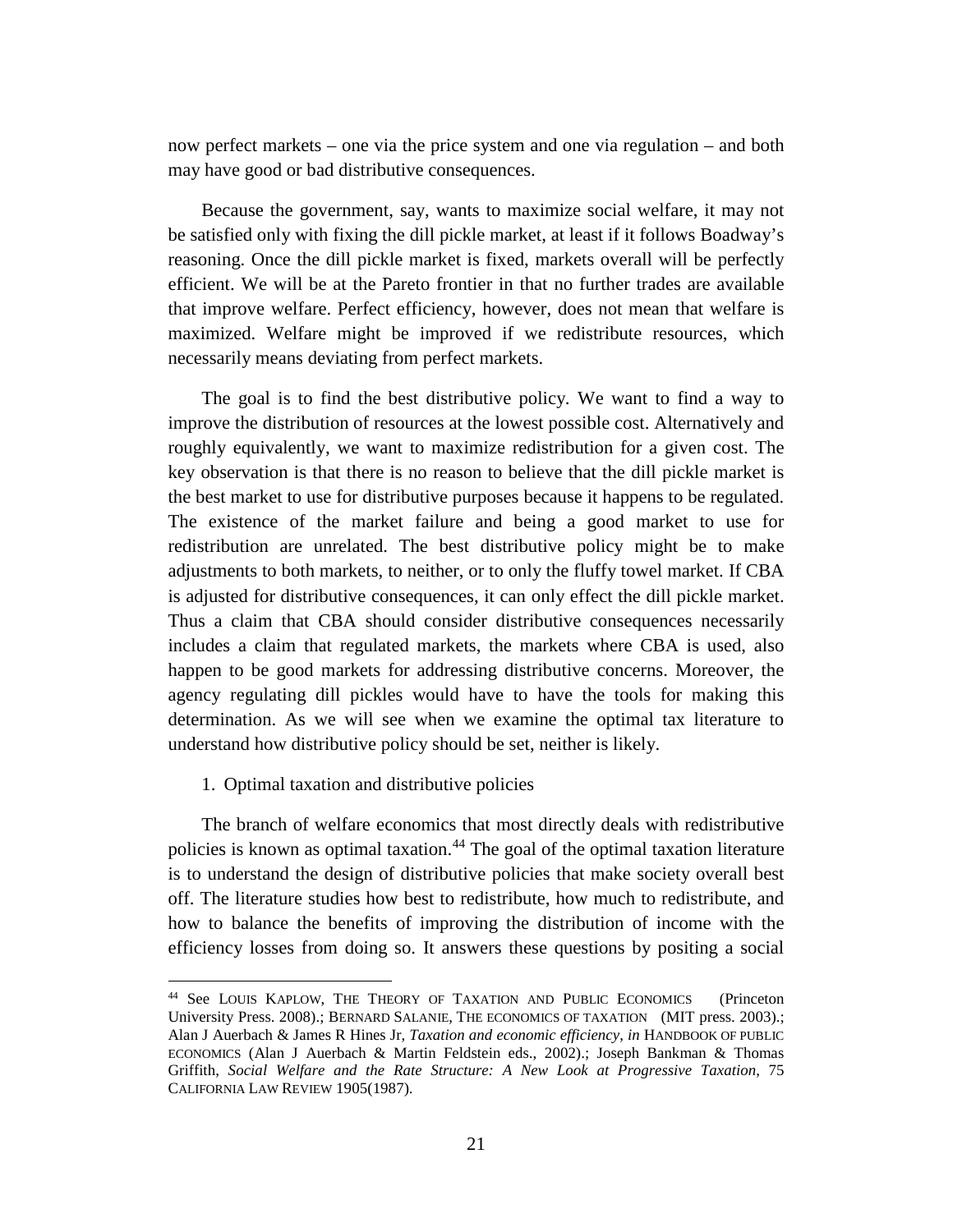welfare function which tells us the gains from improving the distribution of income, wealth or something else of value, and how to evaluate the efficiency losses from more redistribution. We can use the optimal taxation framework among other things to understand what the marginal tax rate structure should look like and what type of social safety-net transfers we should have.

The result from the literature on taxation that is most relevant to the design of cost-benefit analysis comes from a series of papers beginning with a 1976 paper by Anthony Atkinson and Joseph Stiglitz on commodity taxation. [45](#page-23-0) In 1979, Aanund Hylland and Richard Zeckhauser extended the argument to the choice of government projects (and, therefore, implicitly, cost-benefit analysis)<sup>[46](#page-23-1)</sup> and in 1994 Louis Kaplow and Steven Shavell applied it in the legal context.<sup>[47](#page-23-2)</sup> The version of the argument found in Kaplow and Shavell is most familiar to legal audiences so I will refer to the argument as the Kaplow and Shavell argument as a shorthand keeping in mind that there is a long line of literature addressing the issue. [48](#page-23-3)

The Kaplow and Shavell argument is, I believe, often misinterpreted. Kaplow and Shavell show that under strong assumptions about people's utility function, we should not use legal rules for distributive purposes. The key implications of their argument, however, arise from relaxing the strong assumptions, not a claim that the assumptions are true. The case with strong assumptions is merely a benchmark that helps us understand the more general case, somewhat like the study of frictionless physics helps us understand actual physics. When we relax

<span id="page-23-0"></span><sup>45</sup> A. B. Atkinson & J. E. Stiglitz, *Design of the Tax Structure -- Direct versus Indiect Taxation*, 6 JOURNAL OF PUBLIC ECONOMICS (1976).

<span id="page-23-1"></span><sup>46</sup> Aanund Hylland and Richard Zeckhauser, *Distributional Objectives Should Affect taxes but not Program Choice of Design*, 81 The Scandinavian Journal of Economics 264 (1979).

<span id="page-23-2"></span><sup>47</sup> Louis Kaplow & Steven Shavell, *Why the legal system is less efficient than the income tax in redistributing income*, 23 J. LEGAL STUD. 821(1994).

<span id="page-23-3"></span><sup>&</sup>lt;sup>48</sup> Many versions of the argument require that the tax on labor income be set optimally but Kaplow showed that this is not necessary. See Louis Kaplow, *On the Undesirability of Commodity Taxation Even When the Income Tax is Not Optimal*, 90 J. PUB ECON 1235 (2006). The argument used here does not require that the labor income tax be set optimally and therefore relies on Kaplow's 2006 argument not prior versions of the argument. For an extensive discussion of the qualifications to the argument, and the implication of these qualifications, see Louis Kaplow, The Theory of Taxation and Public Economics (2008), pp. 135-145. See also Louis Kaplow, Optimal Policy with Heterogeneous Preferences, 8 The BE Journal of Economic Analysis and Policy, Issue 1, Document Number 40 (2008); Louis Kaplow, *On the (Ir)Relevance of Distribution and Labor Supply Distortion to Government Policy*, 18 J ECON PERSPECTIVE 159 (2004); Louis Kaplow, *The Optimal Supply of Public Goods and the Distortionary Cost of Taxation*, 49 NATIONAL TAX JOURNAL 513 (1996); and Louis Kaplow, *Optimal control of Externalities in the Presence of Income Taxation*, 53 INTERNATIONAL ECONOMIC REVIEW 487 (2012).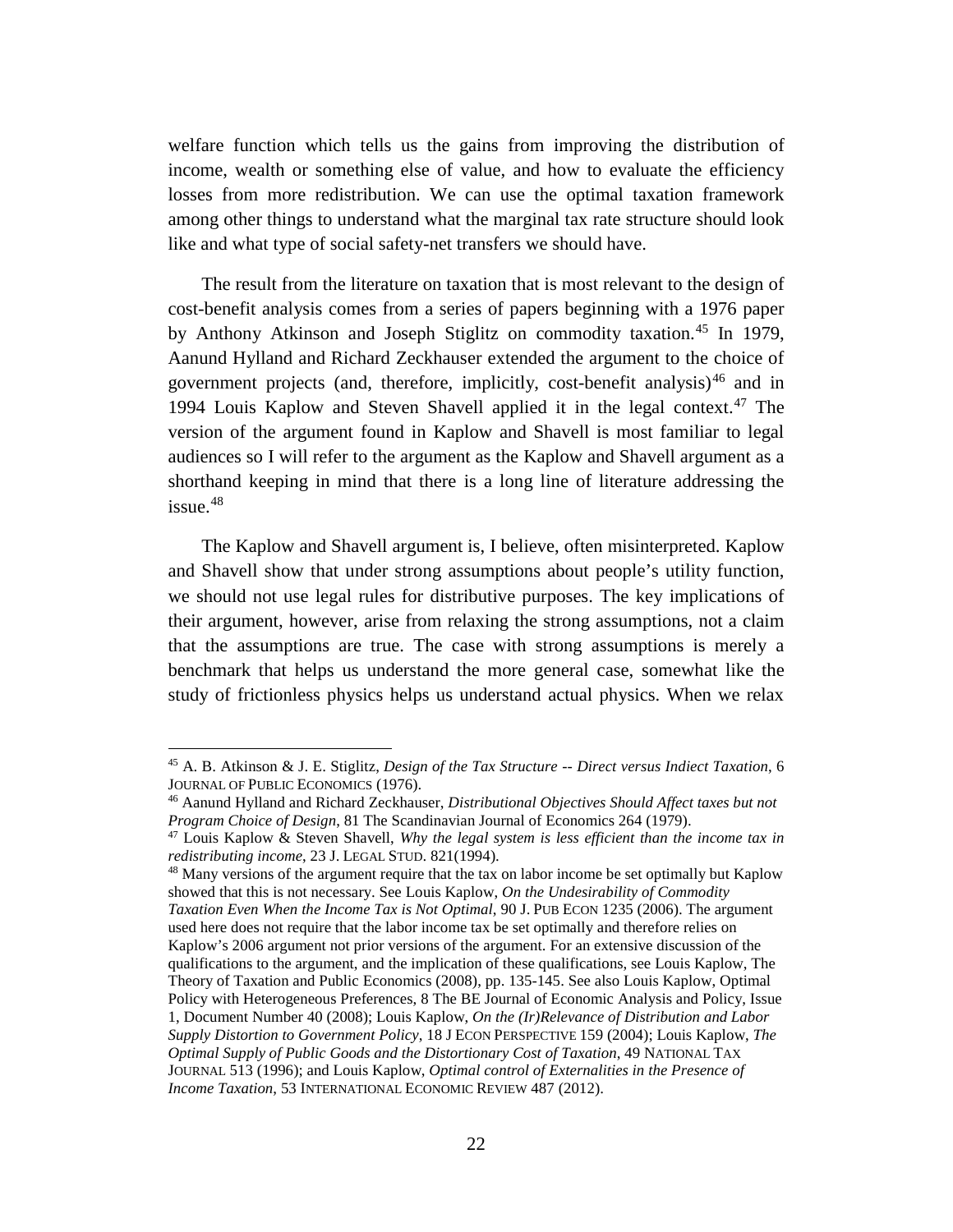the strong assumptions, we will see that CBA is a poor tool for implementing distributive policies.

Start with the benchmark model. Assume (for now) that people have the same utility function but they differ in their abilities. High income people are similar to a low income people except that the high income people are able to command a higher salary because of their higher ability. Moreover, assume (for now) that utility has a property called weak separability in labor. Weak separability means that all goods are equal complements or substitutes for labor. We can think of weak separability as meaning that people divide the choice of how much to work and earn from the choice of how to spend the earnings. They decide how much to work and earn based on the gains to additional consumption. For a given amount of earnings, they decide which particular goods to consume.

Note that under these assumptions (and in the more general case), an increase in the price of a good affects both work effort and which goods an individual purchases. It will reduce work effort because the amount of stuff that more earnings can purchase has gone down. It will alter what goods are purchased because the relative prices of goods has changed. For example, if we impose a tax on televisions, the gains to an additional hour of work go down so people may work less. In addition, for a given amount of earnings, the price of televisions has gone up relative to other goods, so individuals will reduce television purchases and substitute other items, such as computers. Weak separability means that it does not matter to work effort which goods are taxed. The increase in the prices of televisions reduces work effort because the price of the overall bundle of goods that an individual can buy has gone up not because the price of a particular item has gone up. If an equivalent tax were instead imposed on computers, the effect on work effort would be the same.

Suppose that we have a legal rule (or a government project, or a tax) that aims to redistribute by altering the price of a good or factor or altering a feature of that good or factor. The rule might, for example, make goods used by the poor less expensive or more available, or make goods used by the wealthy more expensive. If the legal rule is implemented via cost-benefit analysis, we might adjust regulations to make them more pro-poor by making regulated goods consumed by poor people less expensive (by say regulating them less).

The legal rule will have the effects noted above. If it increases the price of a good, it will reduce work effort and it will alter which goods individuals purchase.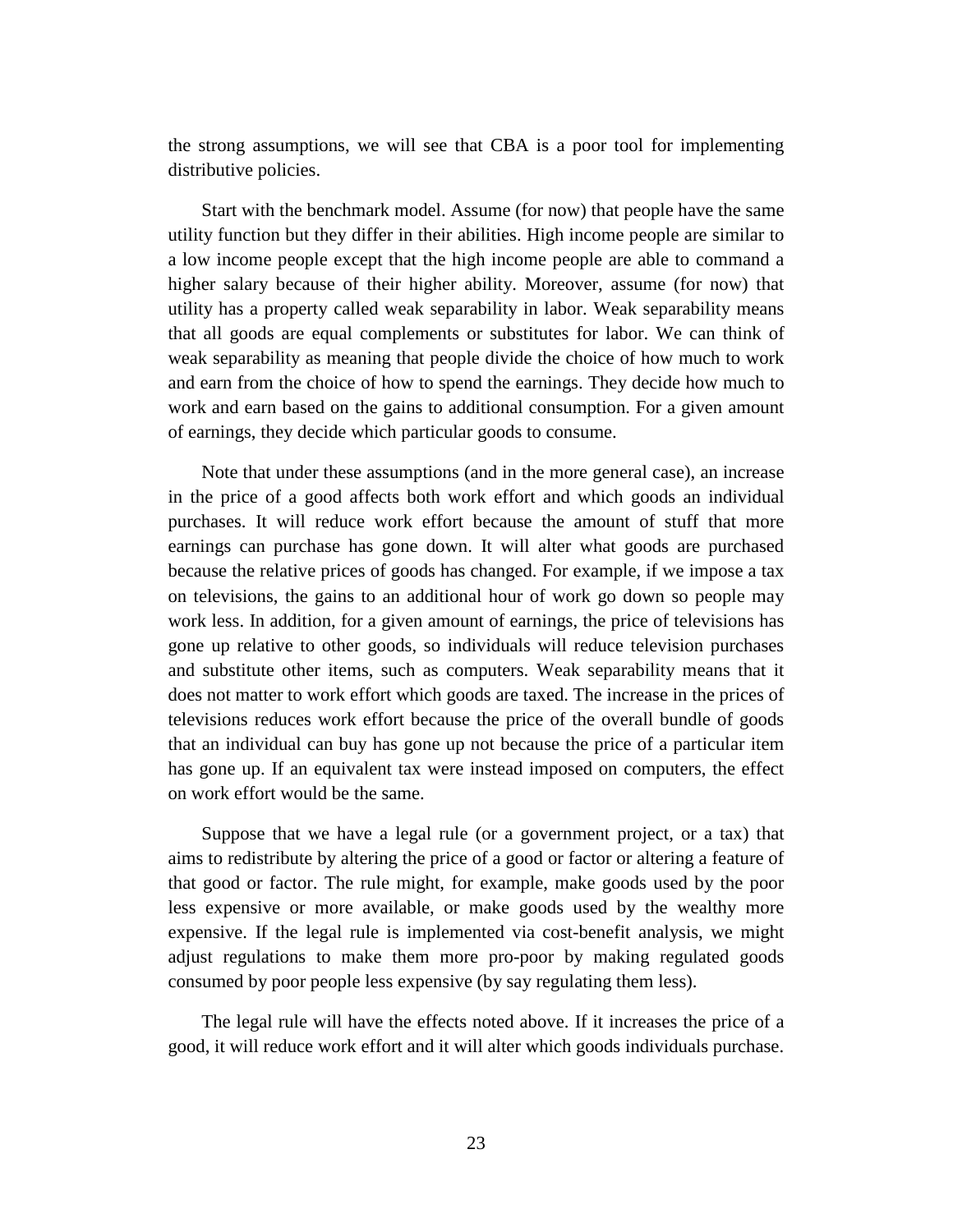If it reduces the price of a good, it will increase work effort and it will alter the goods which individuals purchase.

Now suppose we consider a reform that eliminates the legal rule and replaces it with an efficient legal rule, set without regard to the distributive consequences. This change in the legal rule will have distributive consequences. If, for example, the legal rule were progressive, changing the legal rule to be efficient will eliminate that progressivity and vice versa if the legal rule were regressive. Suppose we adjust the labor income tax to offset this effect so that the distribution is kept neutral. For example, if we remove a legal rule that makes goods consumed by the poor less expensive, we would lower taxes on poor people to offer the distributive effects. Similarly, if we remove a legal rule that hurts the rich, we would raise taxes on the rich. The goal of the adjustment to the tax system is to make sure everyone is at least as well off as under the legal rule.

The distributive effects of the proposed reform are, by construction neutral. There are no winners or losers. Moreover, and this is key, the increased progressivity of the tax system does not increase the distortions in work effort because the combination of reforms holds utility constant at each income level. The inefficient legal rule changes work effort exactly like the income tax does. Both alter the amount of stuff people can buy from additional earnings. By construction, the size of this effect under the adjusted income tax is the same as the size of this effect from the inefficient legal rule. The returns to work therefore are the same with and without the reform.

The reform, however, raises revenue. The reason is that without the distortion caused by the legal rule, the system overall is more efficient; product attributes and the choice of products are no longer distorted which raises utility. The distributionally neutral tax adjustment, therefore, can be at a slightly higher rate without reducing anyone's utility, increasing net revenue. Overall, nobody is hurt but the government has more revenue. It can use that revenue to make everyone, or whomever it chooses, better off.

To illustrate, imagine that we have a tax on luxury goods – goods that only people with high earnings consume, such as second homes, fancy automobiles, and yachts. This tax will be progressive so it will improve the distribution of resources. At the same time, because it raises the cost of consuming, it will reduce labor effort. An hour's work buys less so the trade-off between work and leisure is less favorable. The goal of the tax is to make the system more progressive and more progressive taxes will reduce the rewards from earning more. A luxury tax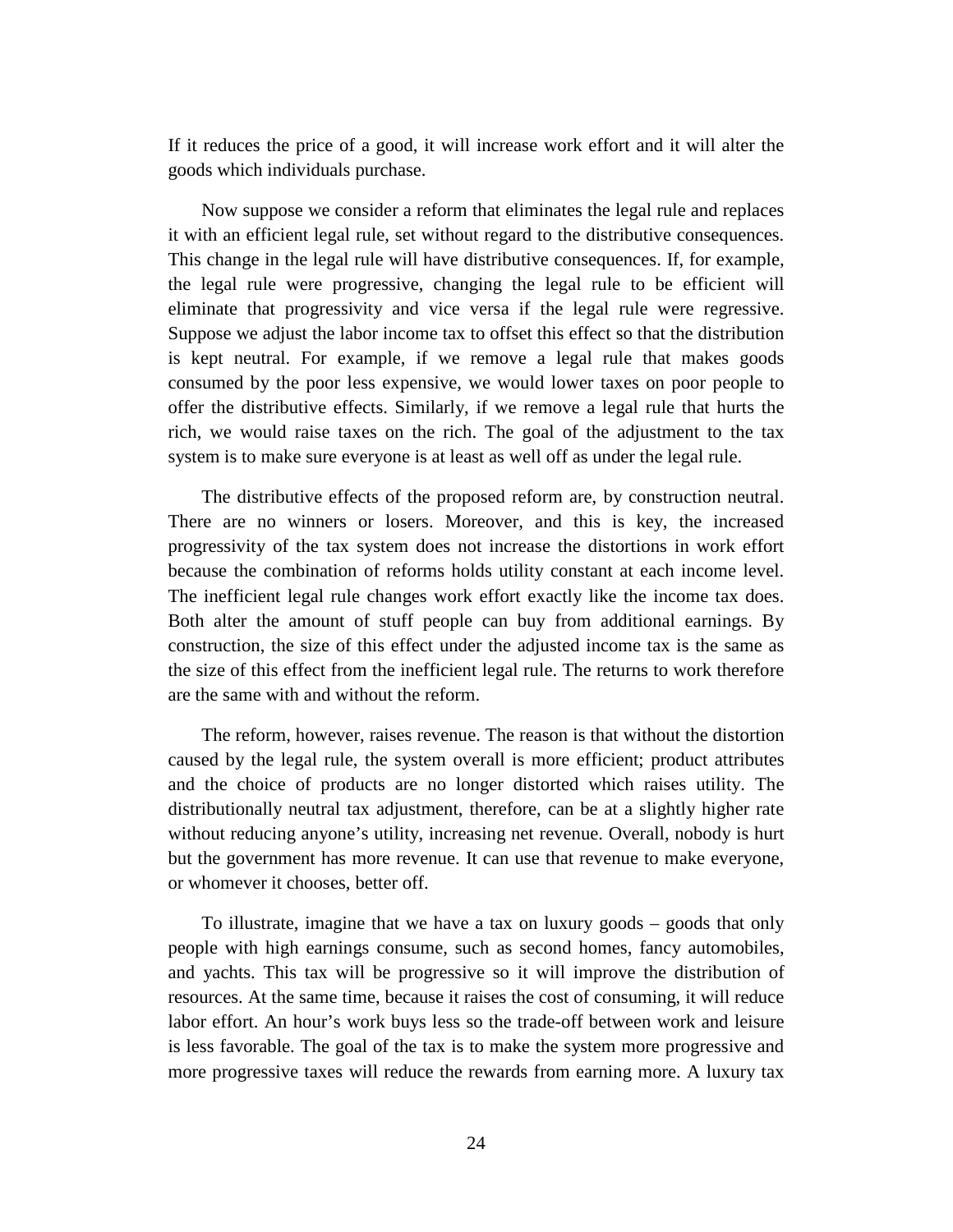will also distort what types of goods people buy. They will shift away from luxuries because the price of luxuries is higher.

Now suppose that we adjust the income tax to raise rates on upper-income individuals and repeal the luxury tax. This will have the same effect on work effort – higher tax rates on labor income mean that an hour's more work by the wealthy buys less. The luxury tax, however, is gone, so an hour's work buys more. The two, the removal of the luxury tax and the increase in the income tax, exactly offset, by design, so there is no net effect on work effort. But with the luxury tax gone, individuals can now choose which items to buy without distortions cause by the tax system. We get the same distributive effect at a lower efficiency cost using the income tax than using a luxury tax. The same arguments holds for legal rules designed to be redistributive.

Another example might be a legal rule that makes a particular good less expensive. For example, we may decide that certain types of food should be subsidized so that they are easier for the poor to purchase. If we eliminate that rule and replace it with lower taxes on the poor, we can make everyone better off. The amount of stuff the target population can buy is unchanged and their work effort is unaffected. They now, however, have a freer choice of goods.<sup>[49](#page-26-0)</sup>

The argument relies on a number of assumptions. The most important assumption for our purposes is the assumption that labor and leisure are weakly separable. As noted, a heuristic for thinking about weak separability is to think of it as two-stage budgeting. Individuals decide how much to work given their earnings ability. Given these earnings, individuals decide what items to spend the earnings on. This means that if we tax bowling alleys, beer, or beauty salons, the effect on labor supply is the same. Increasing or decreasing the price of one of the goods that they consume has the same effect on their work effort as if the average price of all goods was increased by an equivalent amount.

As commentators have noted, the assumption of weak separability is unlikely to be, or simply is not, true. Some, therefore, dismiss Kaplow and Shavell's argument as based on false assumptions. [50](#page-26-1) If you are allowed to concoct arbitrary

<span id="page-26-0"></span><sup>49</sup> Programs targeted at the poor, such as Food Stamps (SNAP) and housing vouchers often are restricted to particular goods. There may be good reasons for this targeting (although often there may not be). The set up used up to this point, with a common utility function and weak separability means that those considerations are not present in this simple form of the model.

<span id="page-26-1"></span><sup>&</sup>lt;sup>50</sup> In the context of CBA, see for example, Adler, Cost-Benefit Analysis and Distributional Weight: An Overview. 2013. (dismissing Kaplow and Shavell's analysis as relying on an unrealistic assumption of weak separability).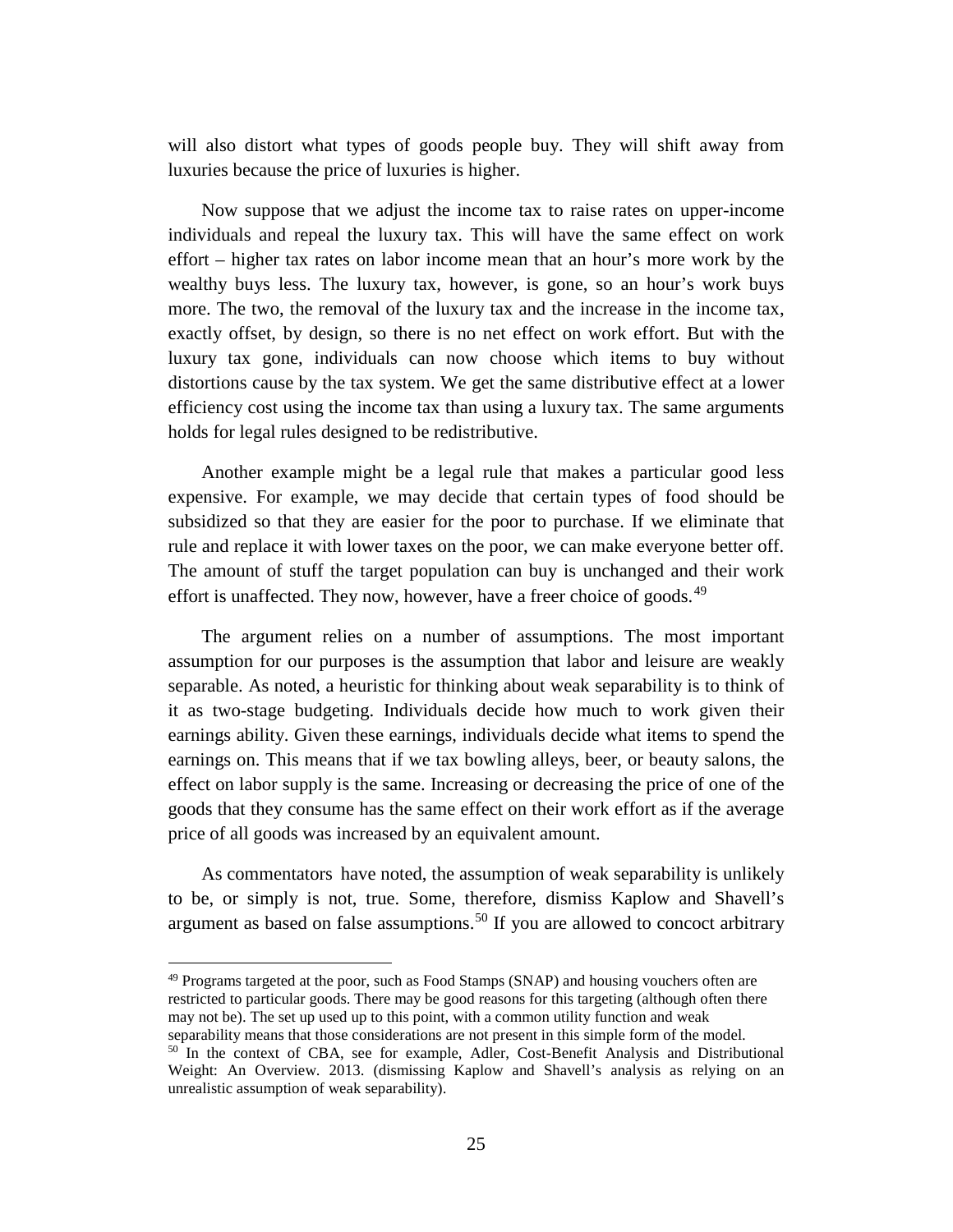utility functions, you can probably show just about anything. The key to the argument, however, is what happens when the assumption is relaxed, not a claim that the assumption is true.

Suppose that utility is not weakly separable in labor. This means that some goods are better complements or substitutes for labor than others. The conclusion that we should only use an income tax to redistribute no longer holds. We can and possibly should now have taxes or subsidies on individual commodities that improve the distribution of wealth in ways that a pure income tax cannot. Similarly, we might consider legal rules that alter the price of commodities for distributive purposes.

The reason is subtle but important. If we have a tax on income, people will reduce their work effort. Taxes or subsidies on substitutes or complements to labor can help address this distortion, reducing the costs of the income tax and allowing more direct redistribution via the income tax. For example, consider a good that a substitute for labor – it is something that you can be happy with if you choose to work less. If this good is widely available, the costs of working less due to the income tax are low. We might want to tax these types of goods so that the income tax distorts labor effort less. If the income tax distorts labor effort less, we can use it to redistribute more because the costs – the distortions in work effort – are lower. The tax on the substitute for labor helps improve the balance between efficiency losses and redistribution, making it cheaper to redistribute more. We want to subsidize complements to labor for similar reasons.

To illustrate, consider different types of food.<sup>[51](#page-27-0)</sup> VATs commonly exempt grocery store food but not restaurants. There appears to be a distributive benefit to this because wealthy people can better afford restaurants than can poor people. Taxing restaurants hurts the rich because restaurant meals are a form of luxury. Exempting groceries similarly helps the poor.

Groceries, however, are an input into the household preparation of meals which takes leisure time. They are a complement to leisure. Restaurant meals cost money which means that they take labor effort. They are a substitute for leisure (the less you work, the fewer restaurant meals you can afford.) Therefore, we should tax food and subsidize restaurants contrary to conventional intuitions about

<span id="page-27-0"></span><sup>51</sup> Aled Ab Iorwerth & John Whalley, *Efficiency considerations and the exemption of food from sales and value added taxes*, 35 CANADIAN JOURNAL OF ECONOMICS/REVUE CANADIENNE D'ÉCONOMIQUE 166(2002).; LOUIS KAPLOW, THE THEORY OF TAXATION AND PUBLIC ECONOMICS (Princeton University Press. 2011). p. 138-9.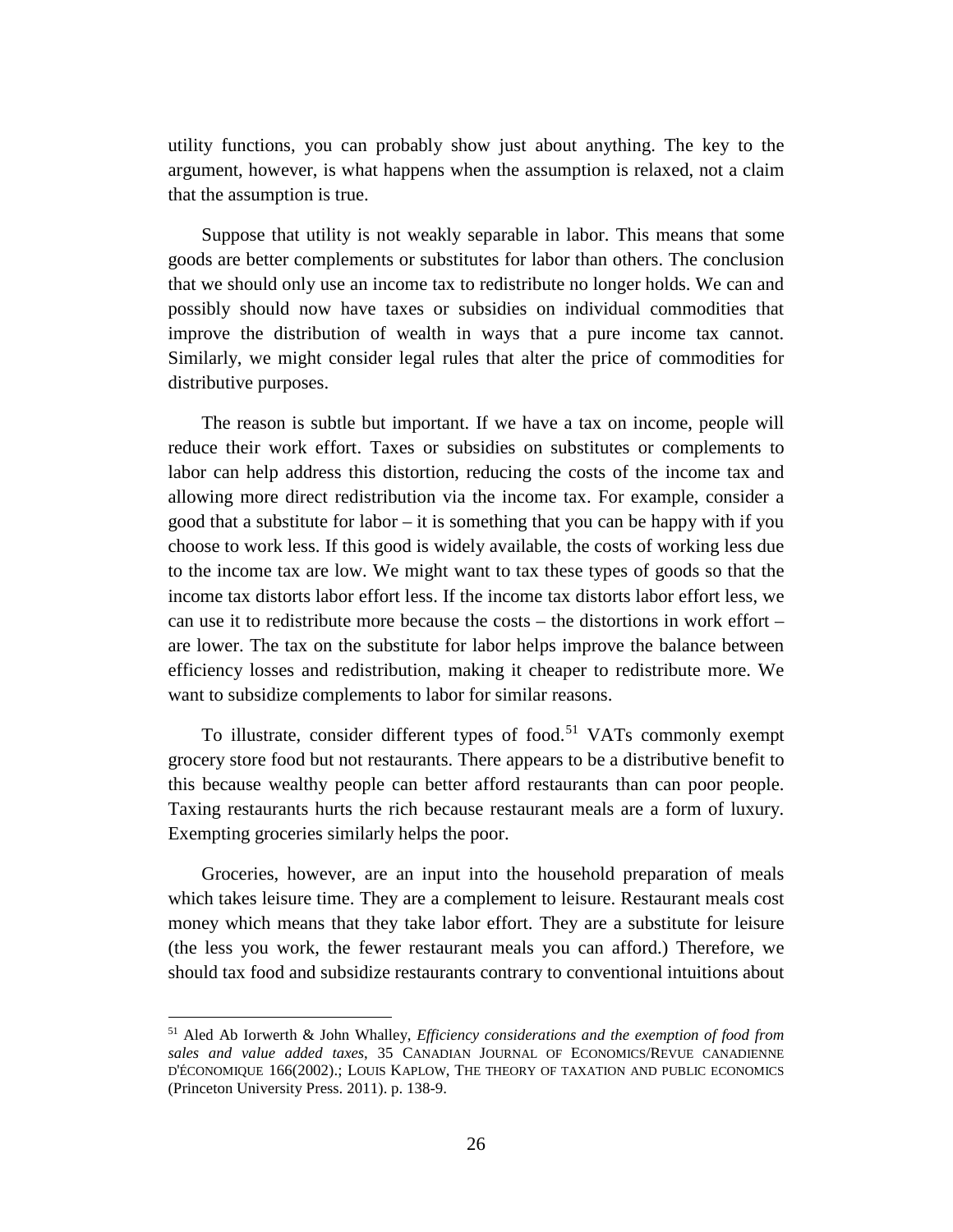how to make distributive adjustments. Conventional "pro-poor" adjustments go in exactly the wrong direction. This result, importantly, is not a function of a restrictive assumption about utility functions. It is general. The restrictive assumption of weak separability is useful because it is a benchmark, not because it is true.

The same considerations hold for luxury taxes. A naïve view might be that they are a good way of targeting the wealthy. We saw that they did not make sense if we assume utility is weakly separable in labor. Perhaps if we drop the assumption of weak separability they become desirable. Luxury taxes, however, are not consistent with optimal distributive policies even in this more general case. Recall that we want to have a labor income tax, taxes on substitutes to labor and subsidies for complements to labor. Luxuries are not substitutes for labor because they take money and, therefore, labor effort, to purchase. They are complements to labor, if anything. The optimal distributive policy would not include a luxury tax and might even include a luxury subsidy.

A second assumption in the benchmark case is that people have the same utility function. They differ in their earnings ability but not otherwise. This, of course, is not true. People vary widely in their tastes and preferences. In most cases, these differences will not matter to the design of distributive policies. If I like rock and roll and you like hip hop, we are equally well off (except for your bad musical tastes), and we could not improve distributive policies by say, taxing hip hop. Suppose, however, that some attribute does make people worse off. Kaplow and Shavell consider the case of coordination.<sup>[52](#page-28-0)</sup> They posit, purely hypothetically, that some rich people are less coordinated than others so that they cause more accidents. These klutzes are less well off than their coordinated peers. In this case, we might want to find a way to redistribute toward the klutzes. For example, we might want to reduce tort damages on rich people. The adjustments to the tort system would be pro-rich. We can tell a similarly fanciful story for the poor in which some are more coordinated than others, in which case we would reduce tort damages imposed on poor people. The adjustments to the tort system would then be pro-poor.  $53$ 

<span id="page-28-0"></span><sup>52</sup> Louis Kaplow and Steven Shavell, *Should Legal Rules Favor the Poor? Clarifying the Role of Legal Rules and the Income Tax in Redistributing Income*, 29 J. LEGAL STUDIES 821, 828-829 (2000).

<span id="page-28-1"></span><sup>&</sup>lt;sup>53</sup> Introducing heterogeneity in utility functions generates a number of complexities that are beyond the scope of the present discussion. The design of distributive policies depends on how observable the differences are, among other things. For a discussion, see Louis Kaplow, *Optimal policy with heterogeneous preferences* The BE Journal of Economic Analysis & Policy.; and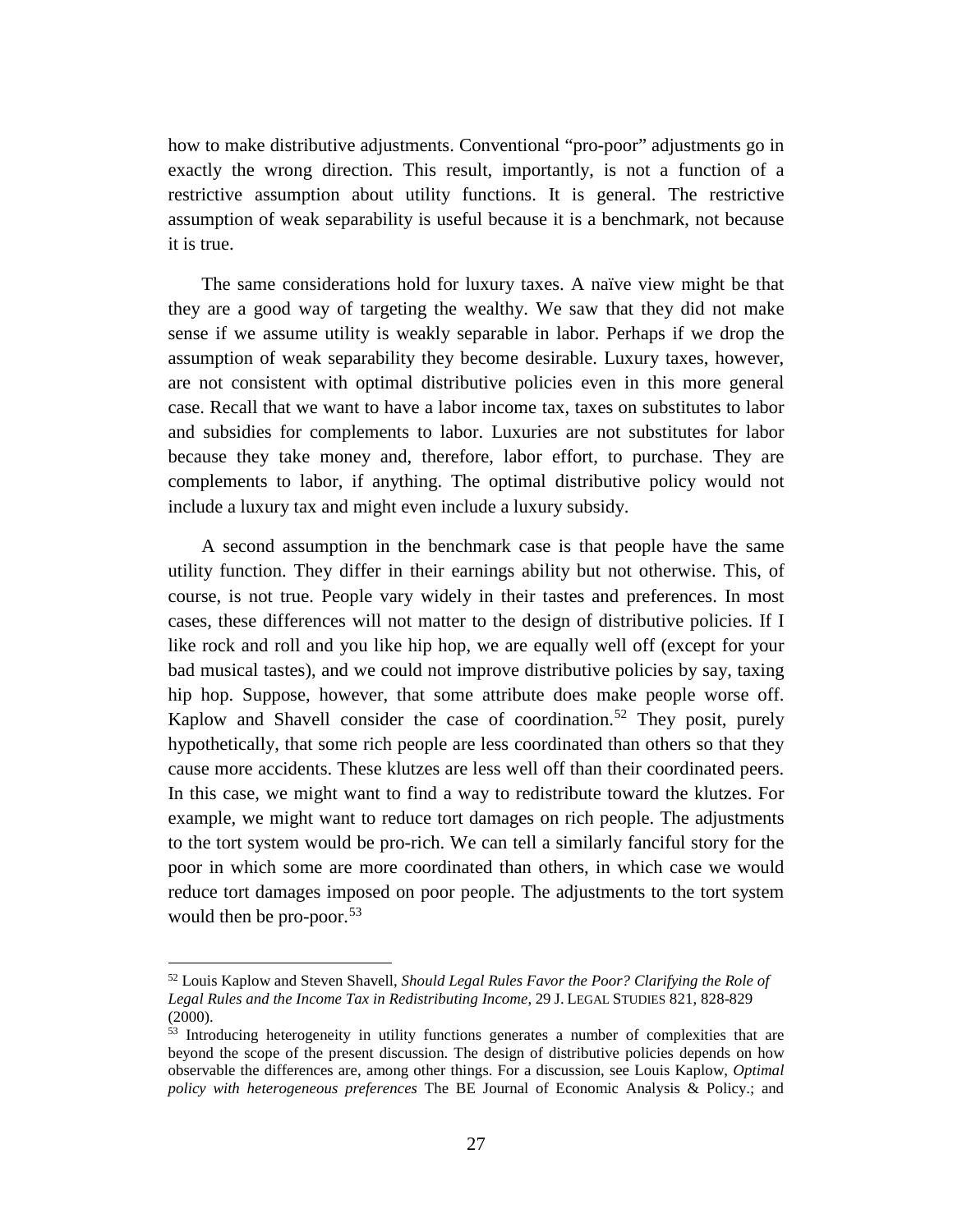The key conclusion is that under the general case – without the restrictive assumptions in the benchmark model – we will want commodity taxes and subsidies. It is desirable to intervene in markets other than the labor market via the labor income tax. We want to tax (or otherwise raise the price of) goods that are substitutes to labor and subsidize (or otherwise lower the price) of goods that are complements to labor. The basic reason is that a tax on labor income causes people to work less and consume more leisure. Taxing substitutes to labor makes that response less valuable so it reduces the distortion from the labor income tax. This in turn allows the labor income tax to be more redistributive than otherwise. We also might want to tax or subsidize behaviors or consumption patterns that indicate higher or lower utility for a given level of earnings. The pattern of adjustments, however, are not conventionally distributive.

Peeking ahead, the (incorrect) intuitive appeal of a luxury tax or raw food exceptions to a VAT is similar to the (similarly incorrect) appeal of adjusting regulations to be pro-poor or anti-rich for distributive concerns. Like with the luxury tax or taxes on food, we cannot determine whether a distributive policy is desirable by looking only at that market without considering the overall distributive system and the set of tools that are available. An agency observing that a regulation helps the rich or hurts the poor cannot infer what the correct distributive adjustment should be from that observation.

Before turning to CBA, I should note that there are numerous other ways to extend the basic model discussed above. The model only considered a single time period and the results might change if we allow individuals to choose labor effort and savings for different time periods.<sup>[54](#page-29-0)</sup> Consumption of particular types of goods might indicate hidden abilities, allowing us to use patterns of consumption to better design the income tax.<sup>[55](#page-29-1)</sup> Inequalities might arise from sources other than the ability to earn labor income, such as differences in the receipt of bequests.<sup>[56](#page-29-2)</sup> The literature is extensive and I cannot review even a small portion here. It is

Mikhail Golosov, et al., *Preference heterogeneity and optimal capital income taxation*, 97 JOURNAL OF PUBLIC ECONOMICS (2013). For an illustration of how these considerations apply in the context of disability, see, David Weisbach, *Toward a New Approach to Disability Law,* 2009 The University of Chicago Legal Forum 27 (2009). For a discussion of the effects of dropping other assumptions in the model see KAPLOW, The Theory of Taxation and Public Economics. 2008.

<span id="page-29-0"></span><sup>54</sup> For a survey of this literature, see, e.g., NARAYANA R KOCHERLAKOTA, THE NEW DYNAMIC PUBLIC FINANCE (Princeton University Press. 2010).

<span id="page-29-1"></span><sup>55</sup> See the discussion of indicator goods in Joseph Bankman and David Weisbach, *The Superiority* 

<span id="page-29-2"></span><sup>&</sup>lt;sup>56</sup> See Thomas Piketty and Emmanuel Saez, *A theory of Optimal Inheritance Taxation*, 81 ECONOMETRICA 1851 (2013).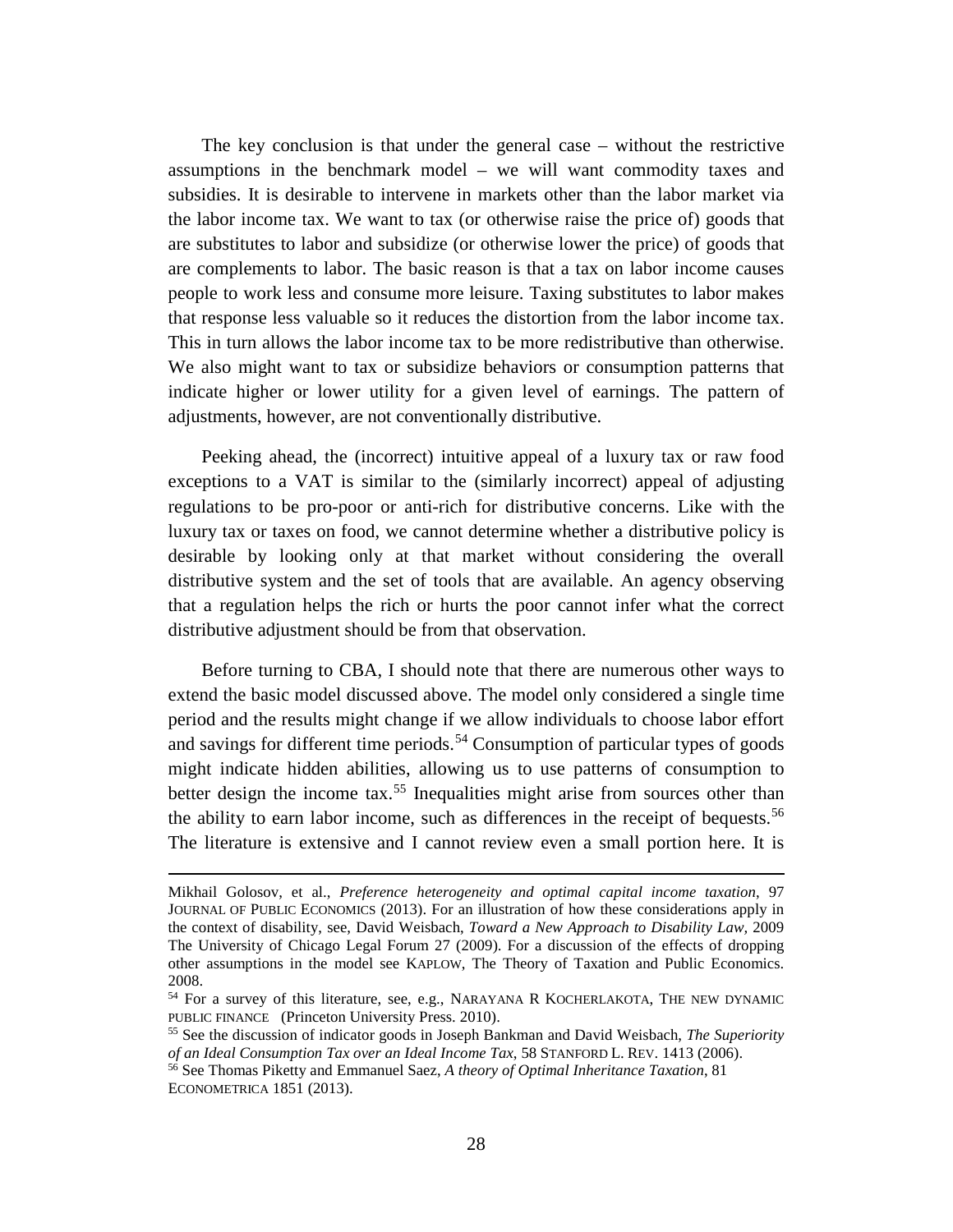sufficient to say that the results from extensions to the model are qualitatively similar to the ones just discussed in the sense that we do not end up with simple pro-poor commodity taxes of the sort that are implied by conventional distributive weights. Most often, the adjustments are subtle and go in (initially) unintuitive directions based on interactions with the income tax. In all of the models, the core distributive tool is the labor income tax, complemented by various taxes or subsidies on goods or factors based on subtle interactions with the income tax.

## 2. Applying optimal tax to CBA

The goal is to apply this literature to the design of CBA. While we regulate in numerous markets and for many reasons, I will focus on regulations designed to at least in part correct market failures because, for reasons mentioned, CBA is likely an important decision tool for those regulations. The question I will address is whether an agency using CBA to correct a market failure should adjust CBA for distributive or similar concerns in light of the conclusions from optimal taxation.

There are three problems with using CBA to distribution in this context.

*Wrong Markets*. The first is that the set of markets that we should use for distributive purposes are not necessarily the markets that we regulate. The two are effectively unrelated so cost-benefit analysis in regulated markets will only randomly be able to provide the types of market adjustments that are desirable. Moreover, we cannot make the determination by observing whether the regulation has large distributive effects. In many cases, CBA will be performed in markets where we should not make distributional adjustments even if it appears that there are substantial distributive effects of the regulation. For example, when we relax the assumption weak separability from the benchmark model, we want to intervene in markets where the goods are complements to or substitutes for labor. Whether there is a market failure bears no relationship to whether the good produced in that market a good is a complement or substitute for labor.

To illustrate, return to the dill pickle example discussed above. Recall that in that example, we were regulating dill pickles because of a market failure and we were not regulating the well-functioning fluffy towel market. Suppose now that regulating pickles so that marginal costs equal marginal benefits has large and bad distributive effects. Fixing the market failure might, for example, primarily help the wealthy.

We happen to regulate dill pickles but not fluffy towels. For distributive purposes, we want to impose a tax on markets that are substitutes for labor and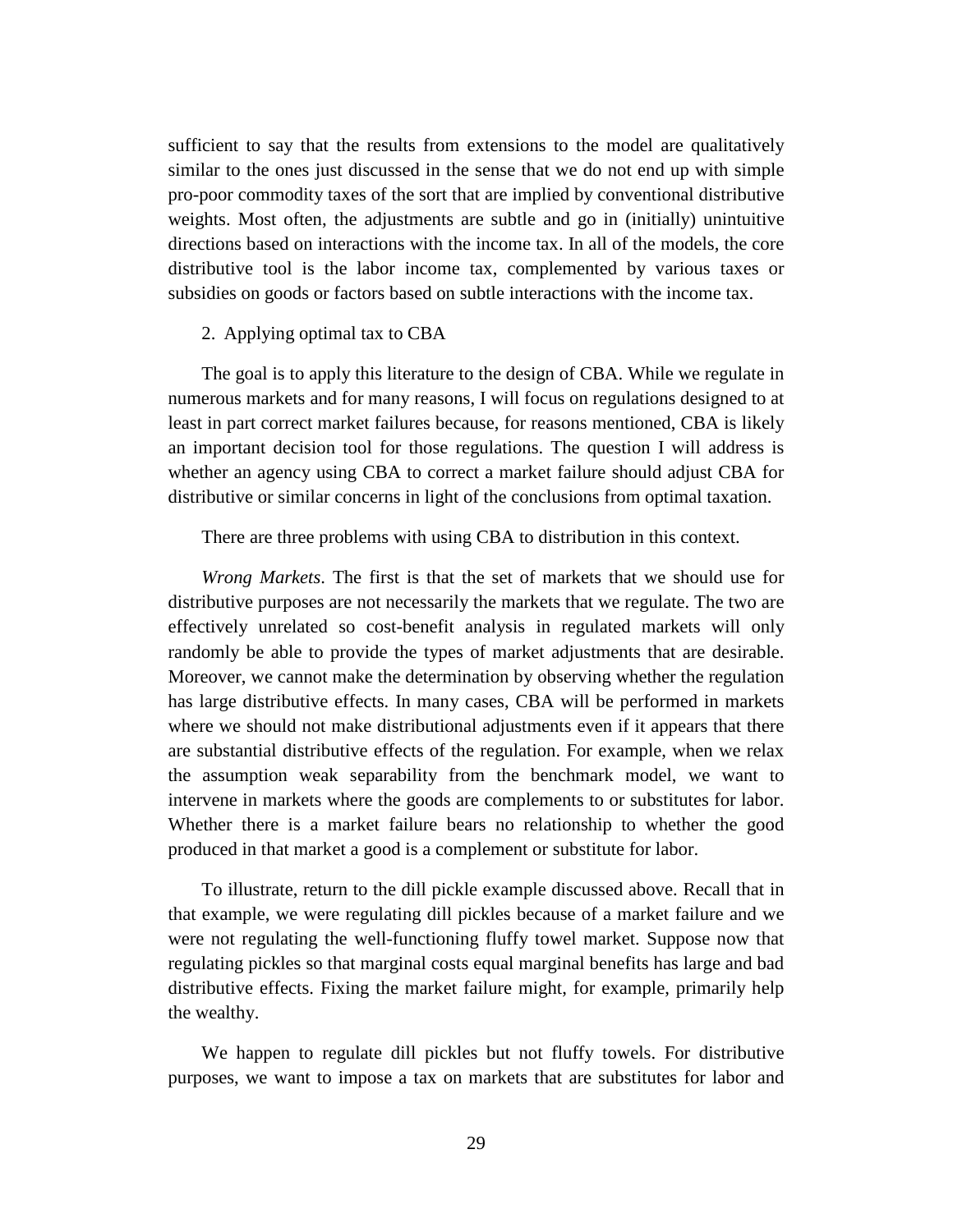grant a subsidy for markets that are complements to labor. There is no connection between there being a market failure in dill pickles and dill pickles being a substitute or complement to labor. The two are orthogonal. It could be the fluffy towels are better substitutes for labor, and the tax is better imposed in that market. Dill pickle might be complements to labor and therefore need subsidies. Or they could be neither complements nor substitutes for labor and therefore, should be neither taxed nor subsidized.

Moreover, observing that the distributive effects of unweighted CBA in the dill pickle market are large and bad tells us nothing about whether it is desirable to use that market for distributive purposes. Like with the luxury tax and restaurant meals, we cannot know by looking only at distributive effects whether the market is a good one to use for distributive purposes. Even if the distributive effects are large and bad, we may want to subsidize dill pickles because of how that subsidy interacts with the income tax.

One reason that people may view CBA as an appropriate tool for distributive goals is an availability heuristic. An agency issuing a regulation is doing something that people can see. If it has undesirable distributive effects, it is an action some person or agency is taking that seems to be causing those effects. On the surface, we might think that the person or agency should not take that action. If the market causes identical effects, there is no apparent actor and no one to blame. Yet the effects are the same and the tools we use to address them should be the same.

An alternative way to frame the argument is to suppose that CBA should be adjusted for distributive effects and to consider the implications. Unless we think that the best markets to use for distributive purposes happen to be the markets we regulate using CBA, there would be no reason to limit distributionally adjusted CBA to the markets we are already regulating. Systematic use of CBA for distributive purposes would require that agencies regulate for distributive purposes even in perfectly functioning markets because considering distribution is now part of their mandate. Agencies should *create* market failures to improve the distribution of income. In our example, the agency responsible for the perfectly functioning fluffy towel market should consider issuing regulations which create market failures but which have good distributive purposes. This, after all, is the same thing as deviating from CBA when we just so happen to be regulating.

More realistically, consider the EPA and suppose that there is a market where there is no pollution or the optimal amount of pollution, say because it is well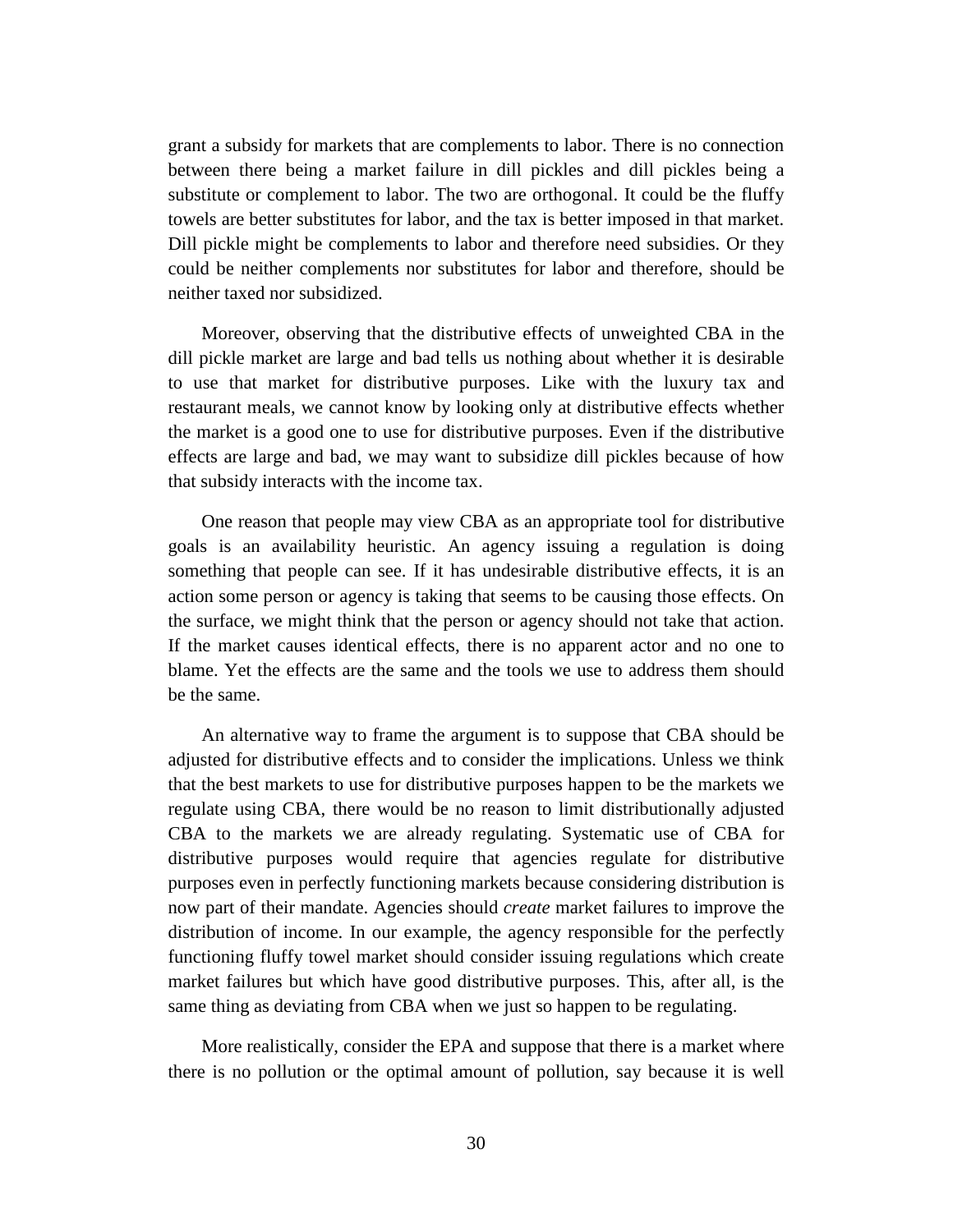controlled via market mechanisms. The market is akin to the fluffy towel market. If we want the EPA to consider distributional issues, we might want the EPA to *require* pollution if the distributive effects are good. This is identical to asking the EPA to regulate less because of distributional concerns in markets where there is too much pollution.

The availability heuristic – seeing regulations guided by textbook CBA as creating bad distributive effects – is especially apparent when we focus on CVs. CVs seem to favor the wealthy. The wealthy might be willing to pay a lot for some trivial good because it represents a small portion of their wealth. The poor may not be able to pay very much for critical goods simply because they do not have very much money. As a result, an approach that relies on CVs would seem to suggest that trivial goods for the wealthy are worth more than critical goods for the poor. Can it really be the case that some trinket, say a watch or fancy vehicle that sells for tens or hundreds of thousands of dollars, is worth more than medical care, clean water, or schooling for a poor person? CV's would suggest that the answer is yes.

This effect, however, is exactly what happens in the market. The market provides goods based on consumers' willingness to pay for them. It will provide yachts, luxury automobiles, carbon fiber bicycles, expensive clothing, and fancy watches far beyond what many would say is needed. We rely on distributive instruments to reduce inequality and thereby moderate this effect, but markets produce goods for those who can purchase them. Using CVs in cost-benefit analysis does exactly the same thing. It fixes the market failure. If distributive concerns are an issue, they are an issue with functioning markets generally. These effects, to be clear, are not necessarily to be applauded, but they are general effects, not effects limited to regulated markets.

This is most dramatically illustrated for the value of life. Wealthy people can afford to pay more for safety than can poor people. It is not that in some intrinsic sense that they want to live more. They can pay more simply because they have more money. As a result, the market will produce goods and services that reflect a higher value of life for the wealthy than the poor. Expensive cars, for example, may have safety features that cheap cars do not. Wealthy people will pay for these features and poor people will not (because they cannot).

CBA should do the same. We may deplore wealth differentials and do all we can to reduce inequality, but to the extent there is inequality, markets will provide goods and services to those who can pay for them. This includes the value of life.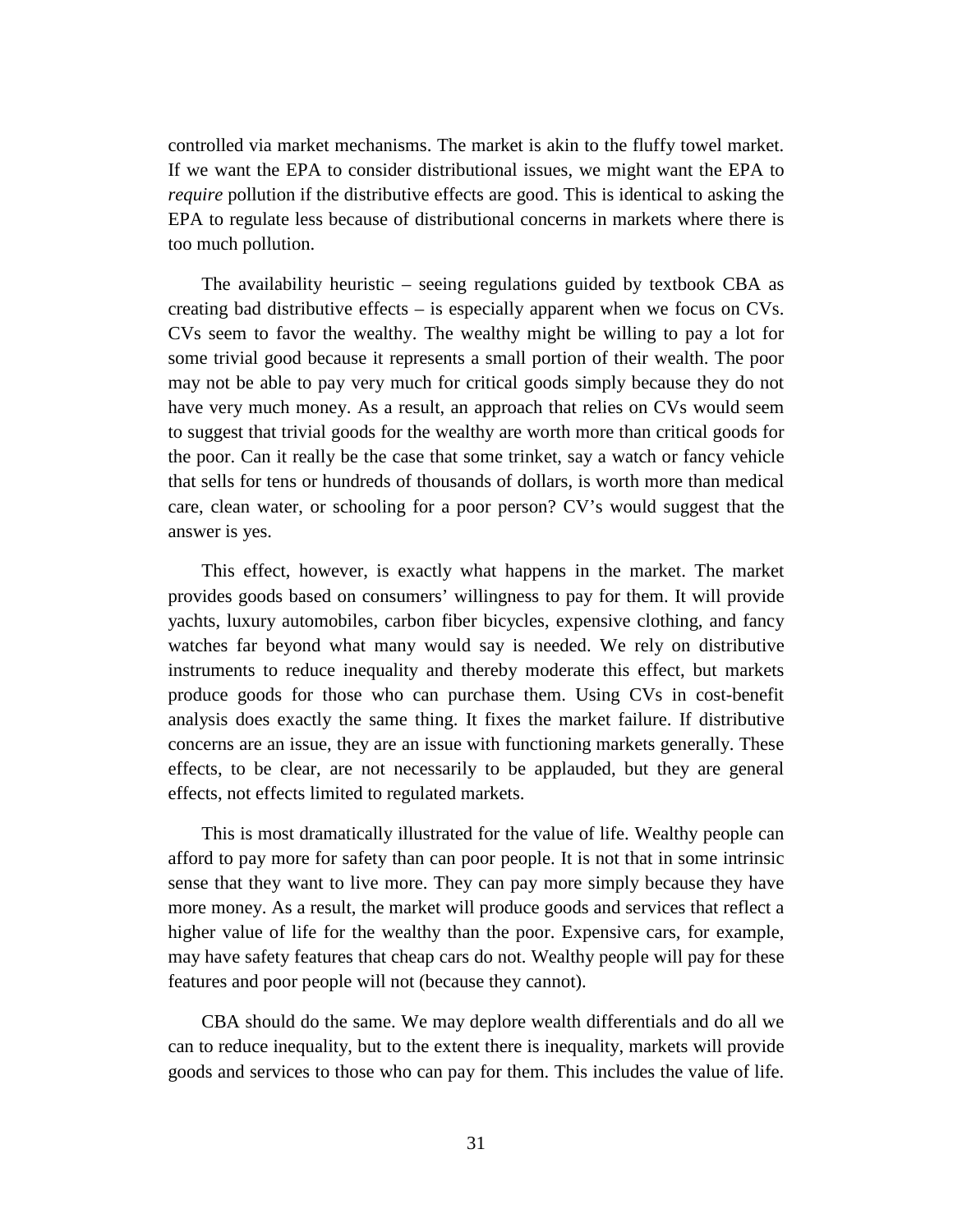How to fix such inequalities is a central question of public policy, but it is hard to see why choosing to fix it in markets that happen to be regulated rather than choosing based on effectiveness is the right solution.

*Uncertain size and direction*. The second conclusion from the optimal tax literature is that agencies are not likely to know the size or even the direction of the appropriate adjustments to make to take distributive concerns into account. Under the conventional distributive weights, adjustments are pro-poor. Recall that those weights were a function of the marginal utility of income  $dU/dY$  and the social marginal welfare of utility, ∂*W/∂Ui*. They would be pro-poor because marginal utility is declining in income and if the social welfare function is egalitarian, marginal welfare is declining in utility. Even if agencies cannot determine these variables in detail, they at least know the direction: regulations should generally be made more pro-poor to account for distributive concerns.

Distributive weighting consistent with optimal taxation, however, depends on subtle factors such as whether a good is a substitute or complement to labor or an indicator of ability. They would not necessarily be pro-poor and might appear to be pro-rich.<sup>[57](#page-33-0)</sup> The example of restaurant food compared to grocery-store food illustrates. The adjustments – exempting expensive restaurants from tax and having additional taxes on grocery-store food – on their surface appear to be prorich. They improve the distribution of income because of how they interact with the income tax: they allow the income tax to increase the level of distribution by lowering the distortions from progressivity. In the dill pickle case, we do not know whether to increase or reduce the price of dill pickles. Observing that a regulation which fixes the market failure is pro-rich does not tell us.

Agencies are not likely to be able to determine even the direction of the adjustments to make in this context. For example, they may have to determine whether a particular type of consumption associated with the regulated market is a complement to labor or a substitute for labor or is an indicator of ability or for some other reason is good to use for distributive purposes. This is a subtle determination and is not one that agencies have any particular ability to evaluate.

<span id="page-33-0"></span><sup>57</sup> Matt Adler, recognizing that any adjustments to CBA would involve subtle factors such as complementarity with labor argues that these adjustments cans still be called distributive weights. Matthew Adler, Cost-Benefit Analysis and Distributional Weight: An Overview (2013). While there is no necessarily right or wrong definition of the term "distributive weights", if adjustments of this sort are called distributive weights, one should be very clear that this is what is intended as it is not how the term is normally understood. Instead, the term normally refers to (∂W/∂U)(dU/dY) as discussed in the text. This is particular true because the weights will not be distributive in the sense that they seem to directly favor the poor.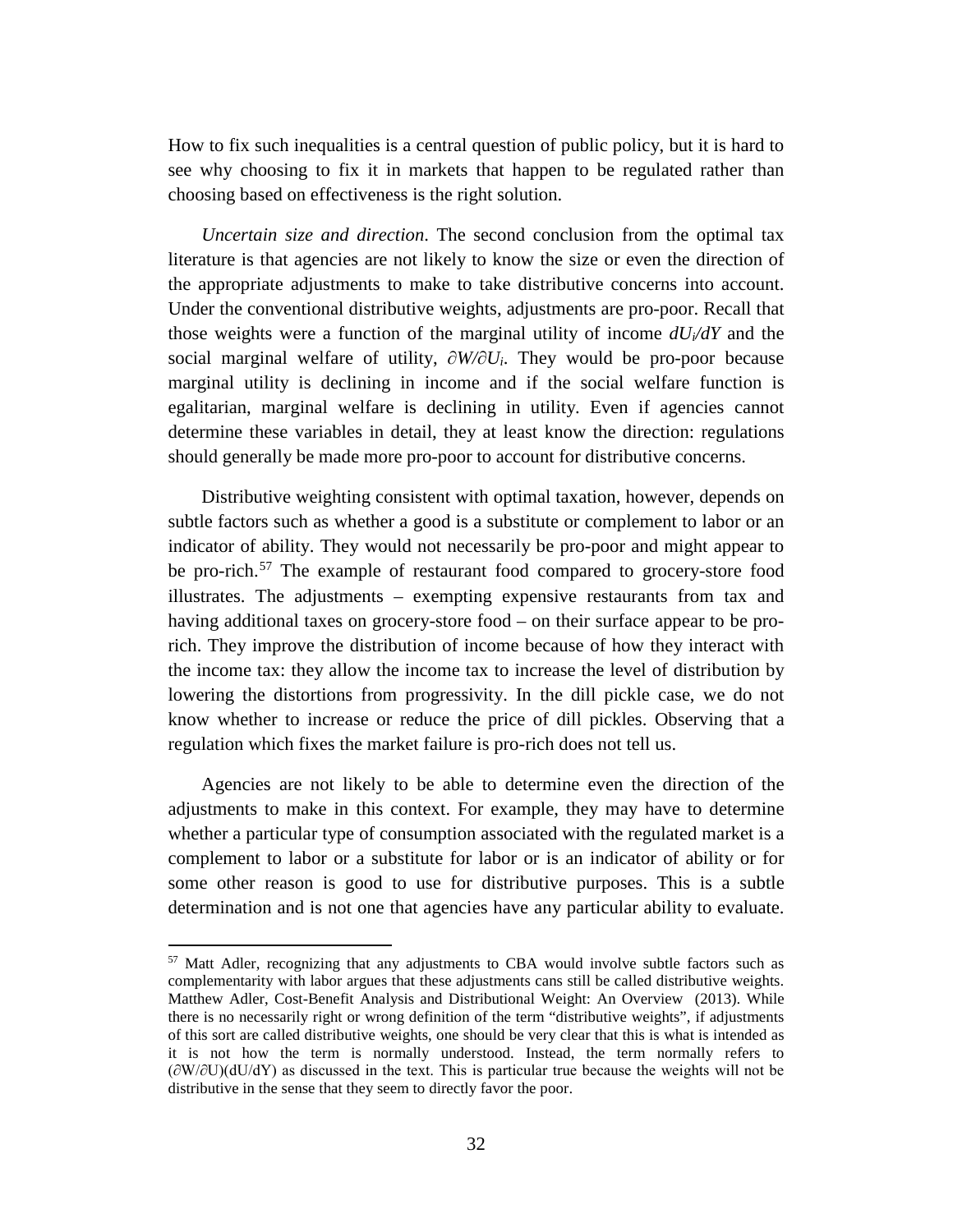Crude guesses, such as exempting grocery store food and taxing restaurant food, may be in precisely the wrong direction.

*Wrong tools*. The third conclusion is that, conditional on regulating in the right market and on knowing the direction and possibly the size of the adjustments to market prices to make, agencies will not have the best tools for making the adjustments.<sup>[58](#page-34-0)</sup> The reason is that it is likely to be more efficient to use a price mechanism than a regulatory mechanism. Regulations are related to product attributes. To increase or reduce the price of the good, the regulation would alter the product attributes. A tax or subsidy on a good lets the market determine the right mix of attributes and, therefore, avoids this source of inefficiency.

To illustrate, suppose we are regulating in a market that is an appropriate market for distributive purposes. Suppose also that we know the direction and size of the appropriate adjustment. Consider two alternatives for making the adjustment: adjusting the regulation so that the attributes of the product are changed in a way that makes it more or less expensive in the correct amount and taxing or subsidizing the good and letting the market determine the product attributes. Changing the product attributes adds an additional inefficiency that is not required by distributive concerns; a tax can achieve those concerns without altering the product attributes.

For example, libraries are substitutes for labor and, therefore, are potential markets for intervening for distributive purposes. We could regulate them to increase their price, say by forcing them to carry only unpopular books, having dingy interiors or limiting the hours that they are open. Alternatively, we could impose a fee and let the market determine which books, interiors, and hours are best. The fee can raise the price of libraries in the same amount as the regulation but without the secondary distortion.

Agencies regulating market failures are far more likely to be able to change product attributes than to simply impose a fee or grant a subsidy. If we have an agency regulating in a market, we have assigned it the task of fixing the market failure, which it does most often by changing product attributes. For example, disclosure of safety hazards changes the nature of the product. Deposit insurance changes what it means to deposit money in a bank. Technology mandates change

<span id="page-34-0"></span><sup>&</sup>lt;sup>58</sup> Kaplow and Shavell note this argument in their Appendix. See Louis Kaplow and Steven Shavell, *Why the Legal System is Less Efficient than the Income Tax in Redistributing Income*, 23 J LEGAL STUDIES 667, 679-80 (1994).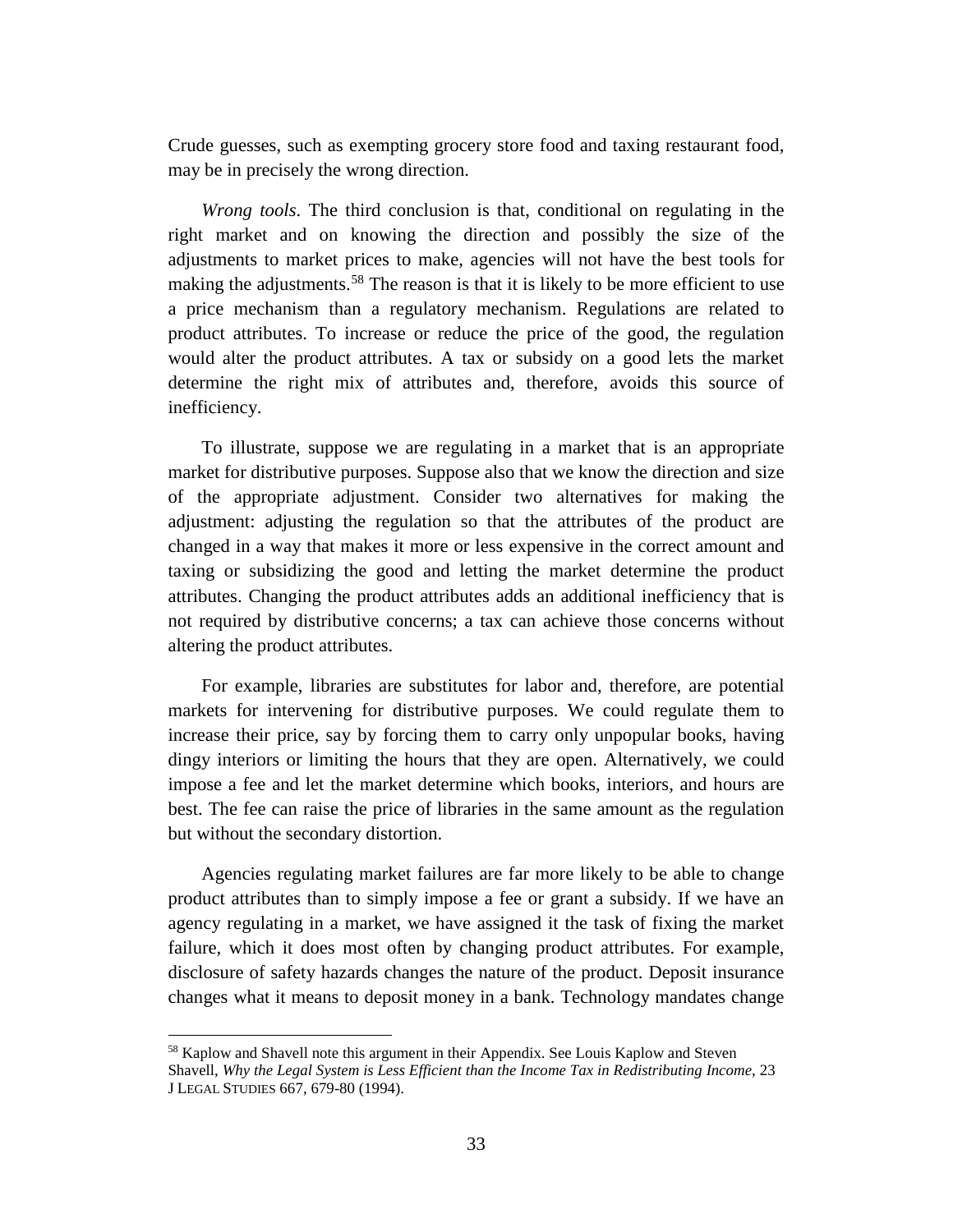how goods are produced. We could also give a regulating agency the task of imposing taxes or subsidies if the market they are regulating happens to be a good one for distributive purposes and they are able to calculate the direction and size of the appropriate tax or subsidy. There would, however, seem to be little reason for assigning the task this way. Moreover, even if we wanted to give the task to such an agency, the agency would still want to use unweighted CBA for its core regulatory mission.

To return to the basic framing of the problem of one of task assignment we can ask when it is desirable to assign part of the distributive task to an agency which is otherwise correcting a market failure. The answer will be that most of the time, it will not be appropriate to assign such an agency part of the task of redistributing. The agency would have to be regulating in a market in which it is desirable to adjust the price for distributive purposes; the regulated good would have to be a complement or substitute for labor. The agency would have to know which direction to make the adjustment and could not just make conventionally pro-poor adjustments. And it would have to be better to make the adjustment via regulation than via a tax or subsidy even though the regulation might change product attributes.

It is not impossible that these conditions will be met, so we cannot rule out a version of distributive adjustments to CBA based on a priori reasoning. We can say, however, that it is unlikely that they are met often. Most importantly, we can rule out generic or systematic distributive adjustments to CBA of the sort conventionally discussed.

#### **4. Extensions**

#### A. *Unresponsive tax systems*

One response to the arguments made above is to assert that we cannot rely on the tax and transfer system to make distributional adjustments. Recall that Kaplow and Shavell's argument was that eliminating price distortions in particular commodities markets and making an offsetting adjustment to the labor income tax kept the distribution the same but was more efficient. Getting rid of the luxury tax and adjusting the marginal rate schedule under the income tax retains the distributive benefits of the luxury tax but reduces the resulting inefficiencies. If the tax and transfer system does not respond this way, the argument does not go through. Just getting rid of the luxury tax without adjusting the income tax may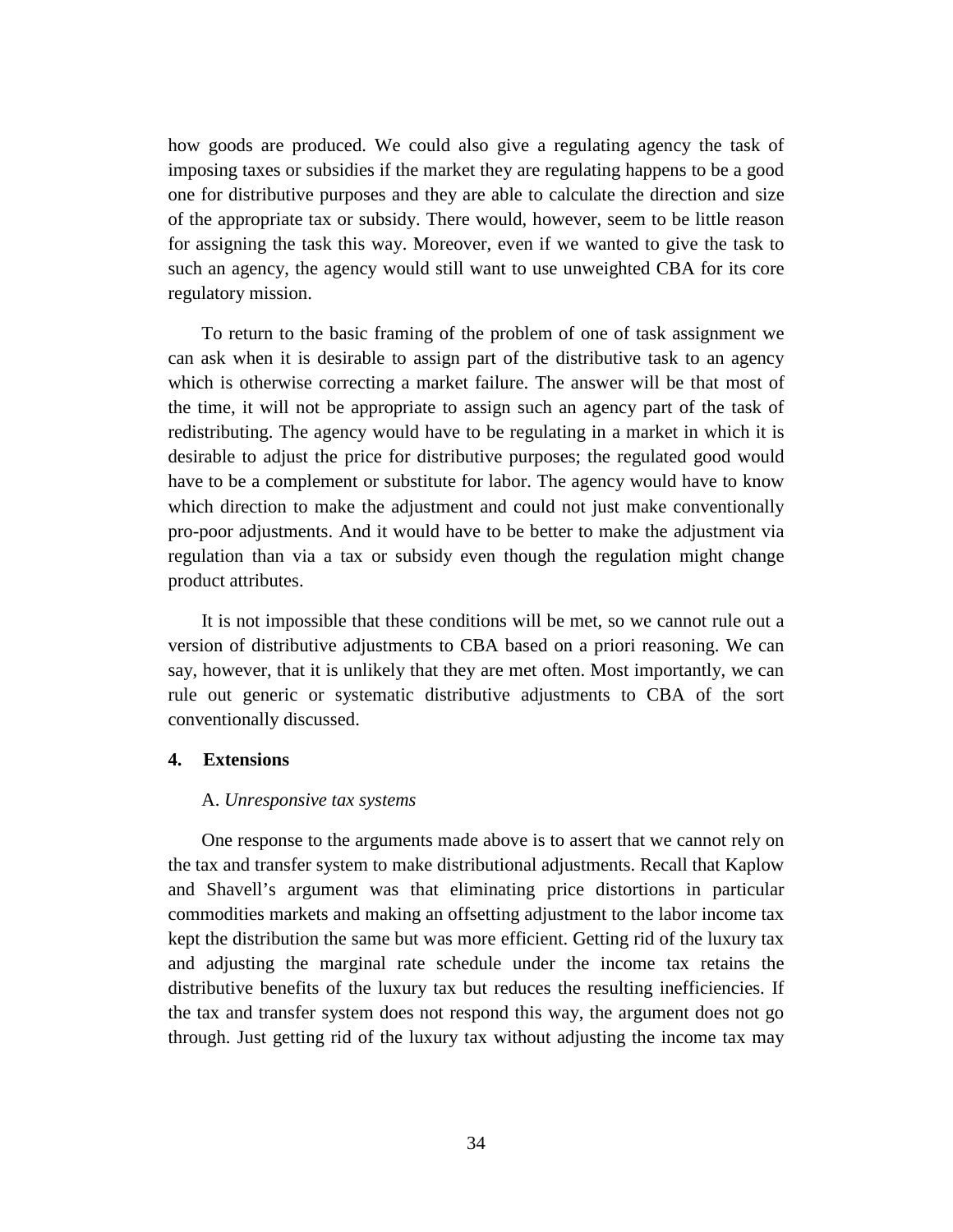not be desirable. Perhaps in this case we should use conventional distributional weights for CBA.

We can divide versions of concern into what I will call naïve versions and sophisticated versions. The naïve versions have a number of elements. The primary element is an assertion that the tax system does not or is unlikely to change to address distributive concerns.

This claim is flat out contradicted by the facts. Tax systems are constantly changed, most often with great focus on distributional issues.<sup>[59](#page-36-0)</sup> In the United States, the changes are made in fantastic detail to respond to particular groups that are aggrieved. Credits, deductions, elections, alternative tax schedules, and detailed tax rules are changed to ensure that various groups are given the distributive treatment that Congress deems appropriate. For example, in 2008, the National Taxpayer Advocate reported that in the seven years between the start of 2001 and 2008, there were more than 3,250 changes to the tax law and there were more than 500 changes in 2008 alone. Forbes Magazine estimated in 2013 there had been 5000 since 2001.<sup>[60](#page-36-1)</sup> Senator Baucus, Chairman of the Finance Committee, claimed in 2012, that since 1986, we had made more than 15,000 changes to the tax code.<sup>[61](#page-36-2)</sup> Even if only a modest portion of these changes were distributive in nature and even if the counts are exaggerations, the number of adjustments would be high. Blanket assertions that the tax system does not respond to distributional concerns are false.

Moreover, the argument that the tax system does not respond requires a regulator to know this. If the tax code never responded, it would be easy for a regulator to know. If, however, it sometimes responds, as it clearly does, it is hard to see how a regulator would know when the tax system will respond and when it will not. Worse, the tax system cannot respond before a regulator has issued the regulation, so at the time the regulator is considering the regulation, there is no way to make this determination.

Commentators may assert that the tax law does not adjust because the tax law may not respond immediately to a given regulation and the effects of particular regulations are most often not cited in the legislative history of the tax change. We often cannot tie the regulatory change and the tax law change together. We

<span id="page-36-0"></span><sup>59</sup> Michael Graetz, *Paint-by-Numbers Tax Lawmaking*, 95 COLUMBIA LAW REVIEW 609 (1995) discusses the extent to which the tax legislative process is driven by distributive concerns.<br><sup>60</sup> http://tinyurl.com/p22ok5q

<span id="page-36-2"></span><span id="page-36-1"></span> $61$  <http://tinyurl.com/cyrbyj7>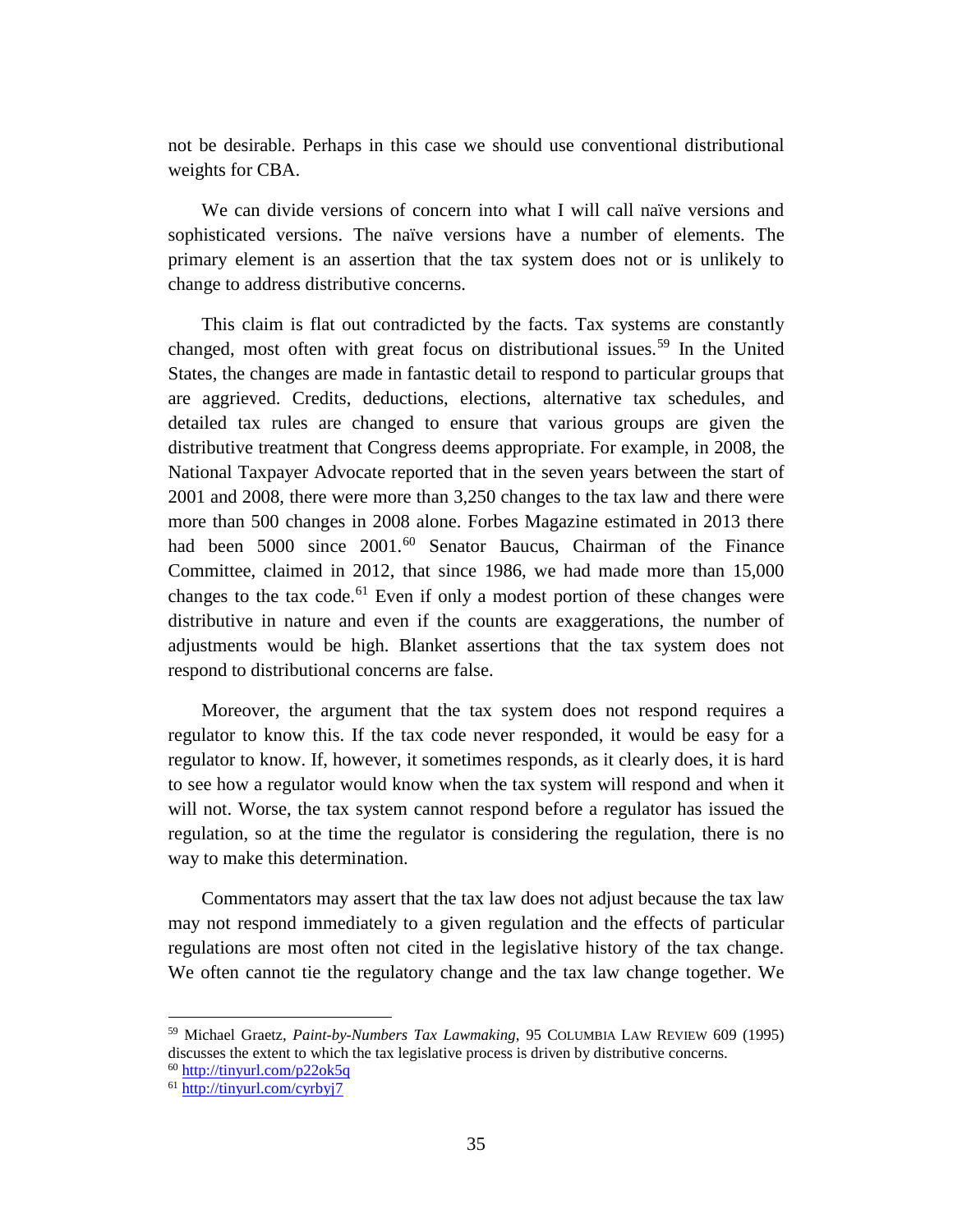see a regulation with bad distributive effects but cannot easily find the offsetting tax adjustment.

There may, however, be hundreds of regulations which have distributive effects, all of which have to be considered when designing the tax system. The net effect may be very different than the effect of any single regulation. The distributive effects of the tax laws are determined using data on the existing distribution. The net effect of all prior regulations will be reflected in the aggregate data.<sup>[62](#page-37-0)</sup> Congress then considers whether and how to adjust the progressivity of the tax system in light of this information. Failure to find a direct link for a particular regulation is not evidence that the tax law does not reflect the distributive effects of that regulation. $63$ 

The second element of the naïve version is to assert that if the tax system does not change that a regulator should then be free to make distributive adjustments without making any reference to (1) the allocation of power in a given government and (2) whether the regulator has or is likely to have the relevant information necessary to make the adjustment. That is, the naïve claim is often an acontextual, non-institutional claim that in the absence of adjustments to the tax system, a regulator is free to do as she wishes.

Here is an admirably bald statement of the claim from Matt Adler:

Imagine that a decisionmaker has the power to choose between P and  $P^*$ . If the tax code does not change, her morally preferred [social welfare function] favors P over  $P^*$ . Although  $P^*$  bundled with a change to the tax code is Pareto-superior to P, the decisionmaker does not believe the legislature will make this tax change. She is therefore morally justified in picking  $P^{64}$  $P^{64}$  $P^{64}$ .

The argument is devoid of any theory of government. It makes no reference to which entities or individuals in a particular type of government are allocated which responsibilities. Decisionmakers are instead morally justified in overruling legislative outcomes simply because they disagree. The argument does not even

<span id="page-37-1"></span><span id="page-37-0"></span> $62$  See Joint Committee on Taxation, Methodology and Issues in Measuring Changes in the Distribution of Tax Burdens (U.S. Government Printing Office, 1993); and Julie Anne Cronin, U.S. Treasury Distributional Analysis Methodology, Office of Tax Analysis Paper 85 (1999), available at<http://www.treasury.gov/resource-center/tax-policy/tax-analysis/Documents/ota85.pdf>  $63$  Another reason people may make the assertion that the tax system does not adjust is that the tax system may not meet the distributive preferences of an individual commentator or scholar. If this is true, it shows only that the particular commentator's views about redistribution deviate from the equilibrium produced by the electoral process.

<span id="page-37-2"></span><sup>64</sup> Adler, Cost-Benefit Analysis and Distributional Weight: An Overview. 2013. p. 28.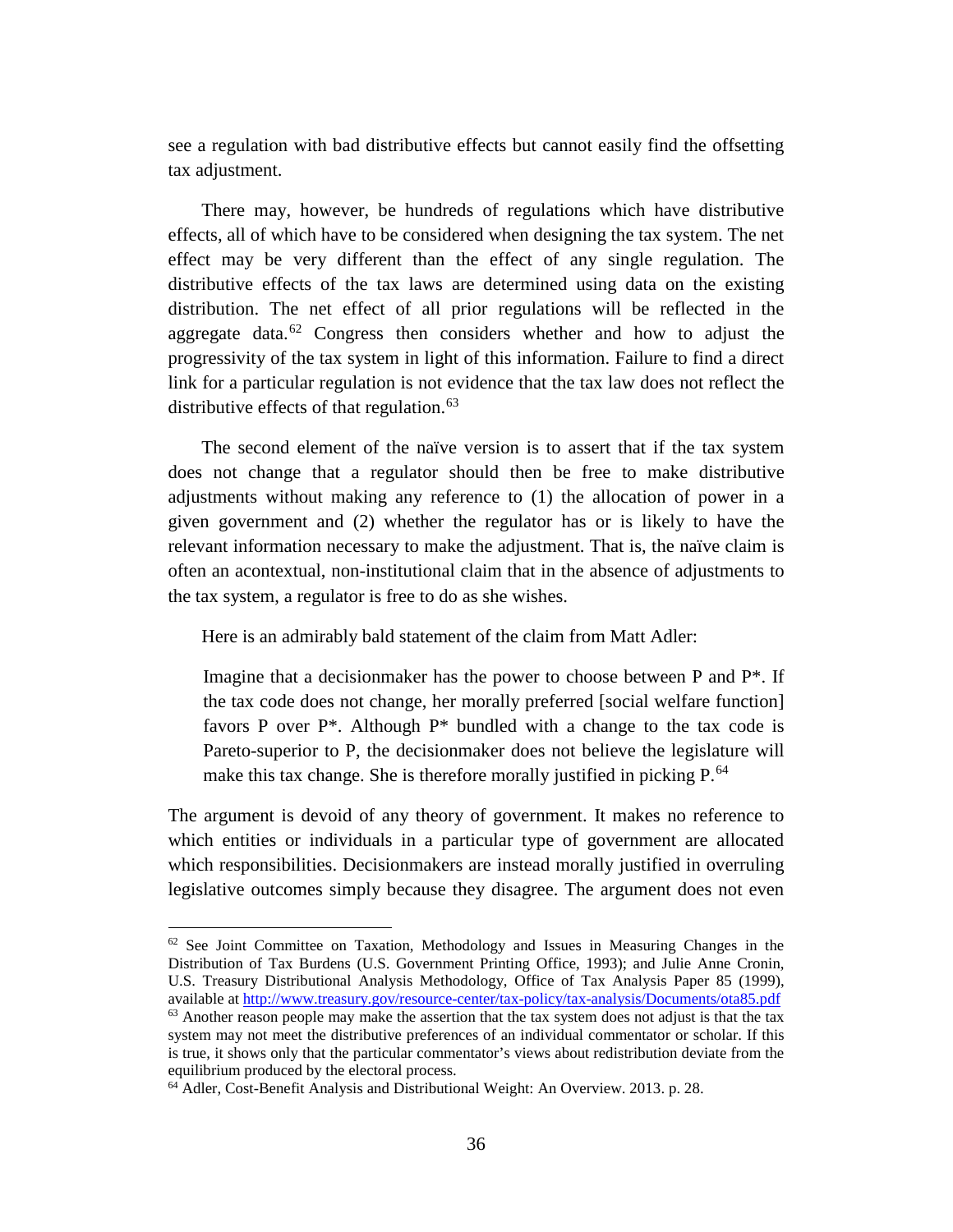make it a requirement that the social welfare function used by the decisionmaker be generally accepted by the population or be morally justified in any particular way other than it be morally preferred by a particular person. It does not require the decisionmaker to have any particular expertise in distributive issues.

The statement supports actions by regulators to make the overall system regressive. A regulator may believe that the legislature redistributes far too much. The regulator, implementing his preferred social welfare function would adjust his regulations to help the rich. Adler would presumably support this action because the regulator is morally justified in picking his preferred social welfare function.

For the statement to be credible, it needs a theory of the allocation of responsibility in a structure of government which allows regulators to overturn legislators. This is not impossible. Some nations possibly including the US might have such a structure.<sup>[65](#page-38-0)</sup> The arguments, however, would have to be institutional and based on claims about the best assignment of tasks to parts of the government given disagreement about the desirable amount of redistribution. (And they would have to actually be made!) I would imagine that the normal course for democracies is for elected legislatures to be allocated the power to make the primary distributive judgments. In a government with separation of powers, perhaps there are arguments that this power is split up among branches. Regardless, one might hope for at least some story or argument or example for the proposed structure that allows conclusions like that quoted above. A blanket statement, devoid of institutional context makes little sense.

The sophisticated version of the "tax system doesn't respond" argument considers the institutional capacities of different parts of the government. It starts with the task assignment considerations discussed above and then considers the possibility that a particular government at a particular moment in time for a particular policy might have features that cause us to want to deviate from the otherwise desirable assignment. Lee Fennell and Richard McAdams hint at such a possibility in a short essay on the subject but they do not develop the argument in

<span id="page-38-0"></span><sup>&</sup>lt;sup>65</sup> One might tell a story about presidential systems like the United States that allows regulators to make distributive judgments. Regulatory agencies report to an elected president. The elected president is entitled to instruct them to reflect his distributive preferences. Congress is free to override those preferences through changes in the tax law. Congress ultimately decides on distributive issues but the President is allow to move first, subject to override. Whether this is true however, would depend on the particular constitutional structure of a given nation.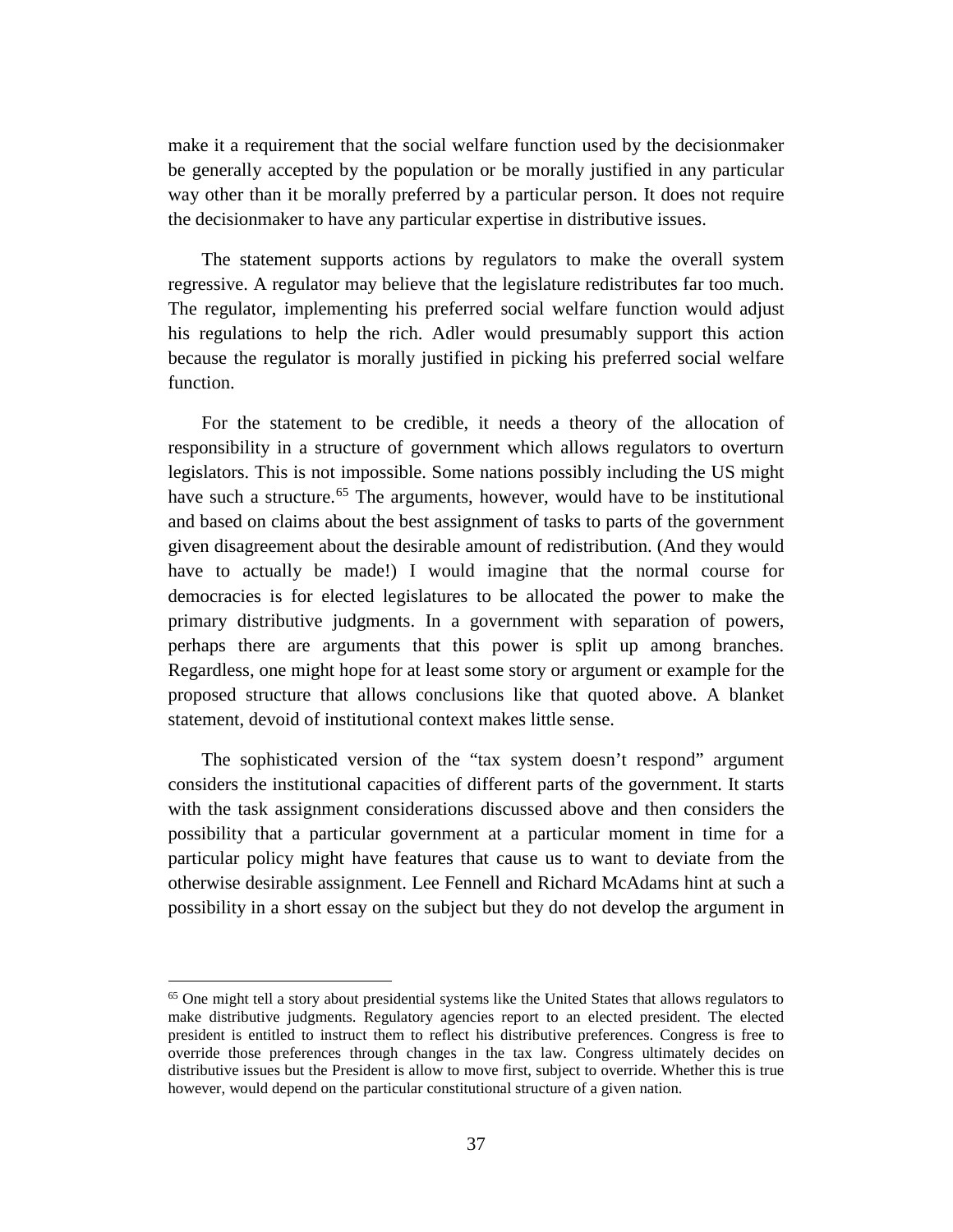any detail.<sup>[66](#page-39-0)</sup> The core of the argument is that if a more effective distributive policy is blocked for some reason, it might be worth pursuing a less efficient policy.

To begin a sketch of the argument, imagine that there is a demand for some amount of redistribution among the electorate. Let us say that ideally those demanding redistribution want to satisfy this demand as cheaply as possible because by doing so, they can get more redistribution or otherwise use the saved resources (as compared to pursuing less efficient redistributive policies). Suppose, however, that the political system is such that a blocking coalition can prevent such a policy. Those demanding redistribution might pursue a second or third best policy that cannot be blocked. Overall welfare might be improved conditional on not being able to dislodge the blocking coalition.

Several questions arise from this sketch. An initial and central problem is that if the tax system does not adjust, it does not follow that it is welfare improving to use traditional weighted CBA. Distributional weights comes from a model like Boadway's that does not include any sort of tax system whatsoever. Even if our tax system does not adjust, it exists and it is progressive. To determine the appropriate weights, we need to write down a model that includes the tax system and solve for the welfare-maximizing action for an agency. The sorts of interactions highlighted above such as complementarity with leisure will arise in this model. We cannot go directly from a claim that the tax system does not adjust to a claim that we can therefore use distributional weights without serious (or really any) analysis.

The second question is why the blocking coalition faced with the inevitability of inefficient redistribution would not then bargain to have a like amount of redistribution done efficiently. That is, there is a political version of the Coase theorem in the background, and a model of this type of redistribution has to explain why it fails.<sup>[67](#page-39-1)</sup>

A third question, also arising from a version of a political Coase theorem is whether attempt to use CBA to redistribute are futile. Suppose that we consider an executive branch agency that is subject to different electoral pressures than the legislature and therefore wants more redistribution than the legislature. The

<span id="page-39-0"></span><sup>66</sup> Lee Anne Fennell & Richard H McAdams, *Introduction*, *in* FAIRNESS IN LAW AND ECONOMICS (Lee Anne Fennell & Richard McAdams eds., 2013).

<span id="page-39-1"></span><sup>67</sup> See Daron Acemoglu, *Why not a political Coase theorem? Social conflict, commitment, and politics*, 31 JOURNAL OF COMPARATIVE ECONOMICS (2003).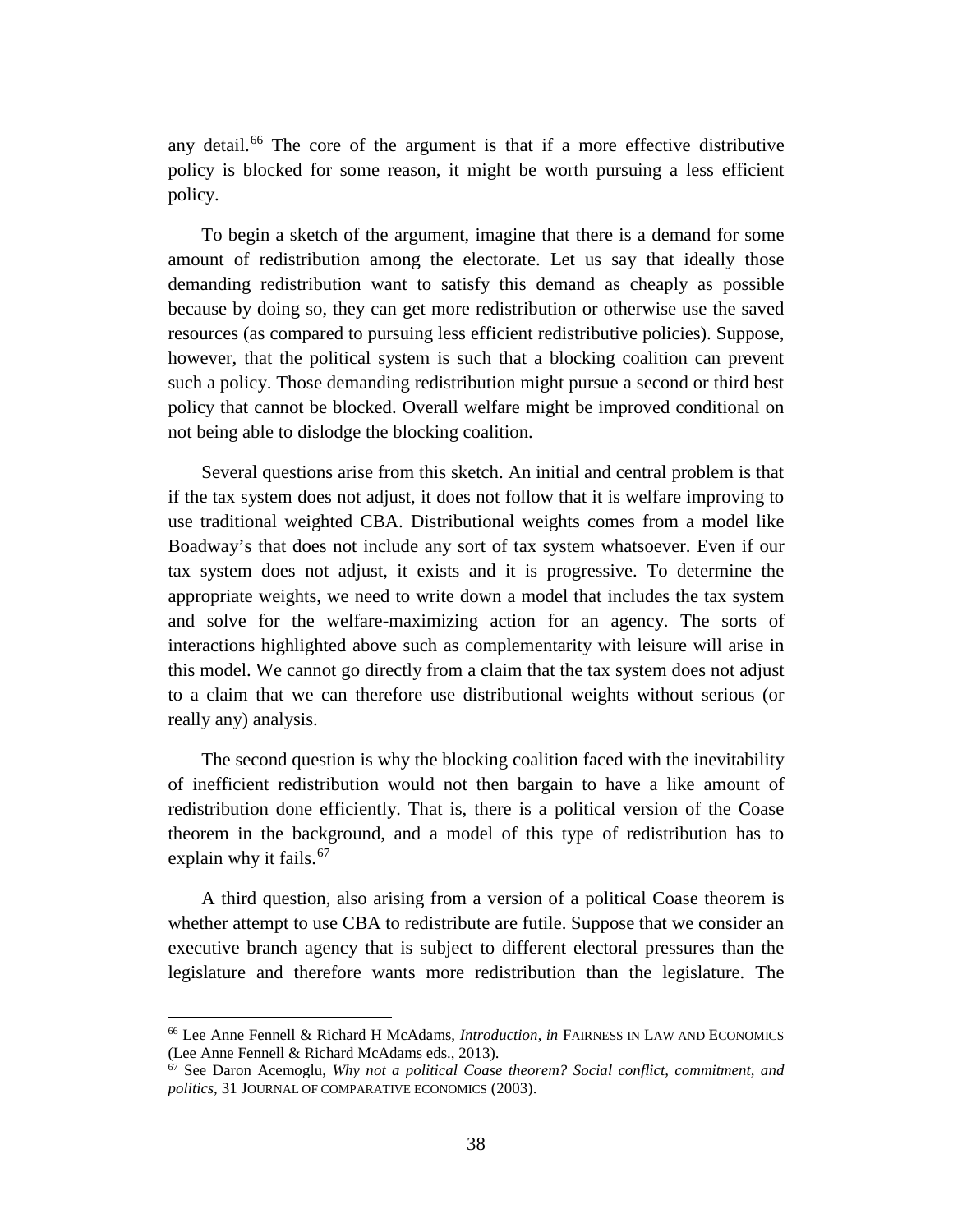executive agency cannot change the tax code so it pursues a second best policy of distributionally adjusted CBA. The question is, if the executive pursues this strategy, whether the legislature can undo it by making the tax code less progressive. Said another way, there is some overall demand for redistribution and the ultimate amount is determined via bargaining in the political process. A single actor, such as an executive agency, may not be able to undo that bargain. Or, at a minimum, a claim that an agency can change that outcome needs a story explaining why and how.<sup>[68](#page-40-0)</sup> For example, status quo biases, veto power, and other details of the policy-making process may allow changes to the equilibrium by one actor in the system.

Specifying the exact story and determining when it applies is important. If the executive uses inefficient regulation to pursue distributive goals and the legislature responds with offsetting tax adjustments, we end up with the same overall distribution of income or wealth but have introduced inefficiencies. We regulate pollution, safety, information, and forth too much or too little because of distributive goals but because of the tax adjustment there is no overall distributive effect. Society, possibly including the poor, is overall worse off.

Finally there are a set of very difficult questions about how we overlay normative evaluation on a story that is at its core, political. Once we embed the task assignment arguments in politics, we can no longer claim that the actors are pursuing the maximization of social welfare. Instead, they are responding to some mix of their constituent's demands and their own preferences. We cannot simply posit a welfare maximizing agency using distributionally weighted CBA and a legislature failing to maximize welfare because it, say, is focused on serving its constituents. Given a consistent story about the motivations of the various actors, we might then ask what sort of institutional setup best maximizes welfare.

It is possible that one can put together a convincing story that embeds the task assignment claims in politics and recommends that an agency *should* sometimes use distributional weights and that these weights are the pro-poor weights of the sort conventionally imagined. Any such story, however, would be based on the particular circumstances: a particular type of regulation in a particular political context. It would not support general distributive weights on

<span id="page-40-0"></span><sup>&</sup>lt;sup>68</sup> The status quo may change if an agency uses a regulation to redistributive and a presidential veto may enable him to preserve the status quo when he could not otherwise force the legislative to change the prior level of distribution. Some legislative changes, however, may not require a veto. For example, the legislative can refuse to change the law when the economic system changes the level of inequality that it produces.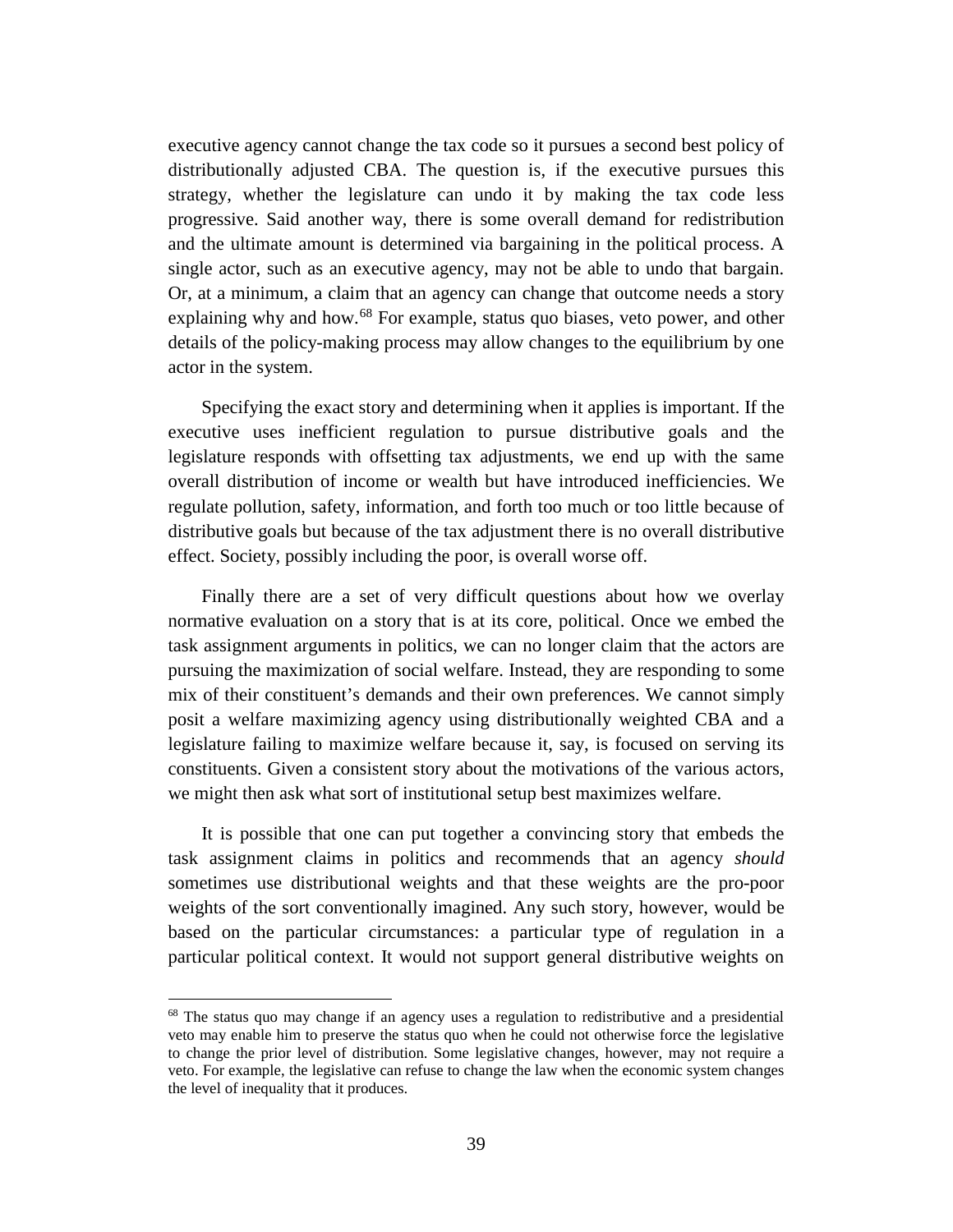CBA. For example, if the legislature redistributes too much, the story would flip and regulators should weight regulations to be pro-rich to maximize social welfare. If after the next election the legislature redistributes too little, regulators would have to flip the distributional adjustments. And so on. The "tax system does not respond" argument does not lead to conventional distributional weights.

#### B. *Happiness and CBA*

In recent work, John Bronsteen, Christopher Buccafusco, and Jonathan Masur proposed to replace the use of monetary values in CBA with self-reported scores on what is sometimes called happiness or well-being. (Bronsteen et al.,  $2013$ <sup>[69](#page-41-0)</sup> They rename the resulting procedure "well-being analysis" on the theory that the happiness scores represent a good measure of individual well-being. The justification is that regulations should try to improve individual well-being, not the amount of money or money equivalents that people have.

These authors view the claim that regulations should be aimed at promoting well-being as self-evident so they do not spend time analyzing this claim. This assumption is natural given the tradition in economics described above which takes this approach. Viewing CBA as promoting individual well-being means that they view CBA's use of CV's and hence monetary values as a surrogate for what it should be measuring. If we believe we can measure well-being, there would be little reason to use the surrogate. This is particularly so given the serious problems with eliciting monetary values for the non-traded goods which are commonly at issue in regulations. Most of their article, therefore, is devoted to working out the practical problems with implementing a version of CBA which uses happiness scores.

Their argument, however, is at its core, argument for using distributionally weighted CBA with the assumption of a utilitarian social welfare function.<sup>[70](#page-41-1)</sup> To see this, note that the change in utility from a small change in consumption is the change in the amount consumed multiplied by the marginal utility of consumption. If we have a utilitarian social welfare function, the distributional weight is just the marginal utility of consumption because  $dW/dU_i$  is uniformly equal to one. Textbook, unweighted CBA measures the change in consumption.

<span id="page-41-0"></span><sup>69</sup> Bronsteen, et al., DUKE LAW JOURNAL, (2013).

<span id="page-41-1"></span> $\frac{70 \text{ It}}{20 \text{ ft}}$  is also an argument that answers to happiness surveys measure utility, an argument that many will find implausible. Discussion of this issue, however, would lead us astray.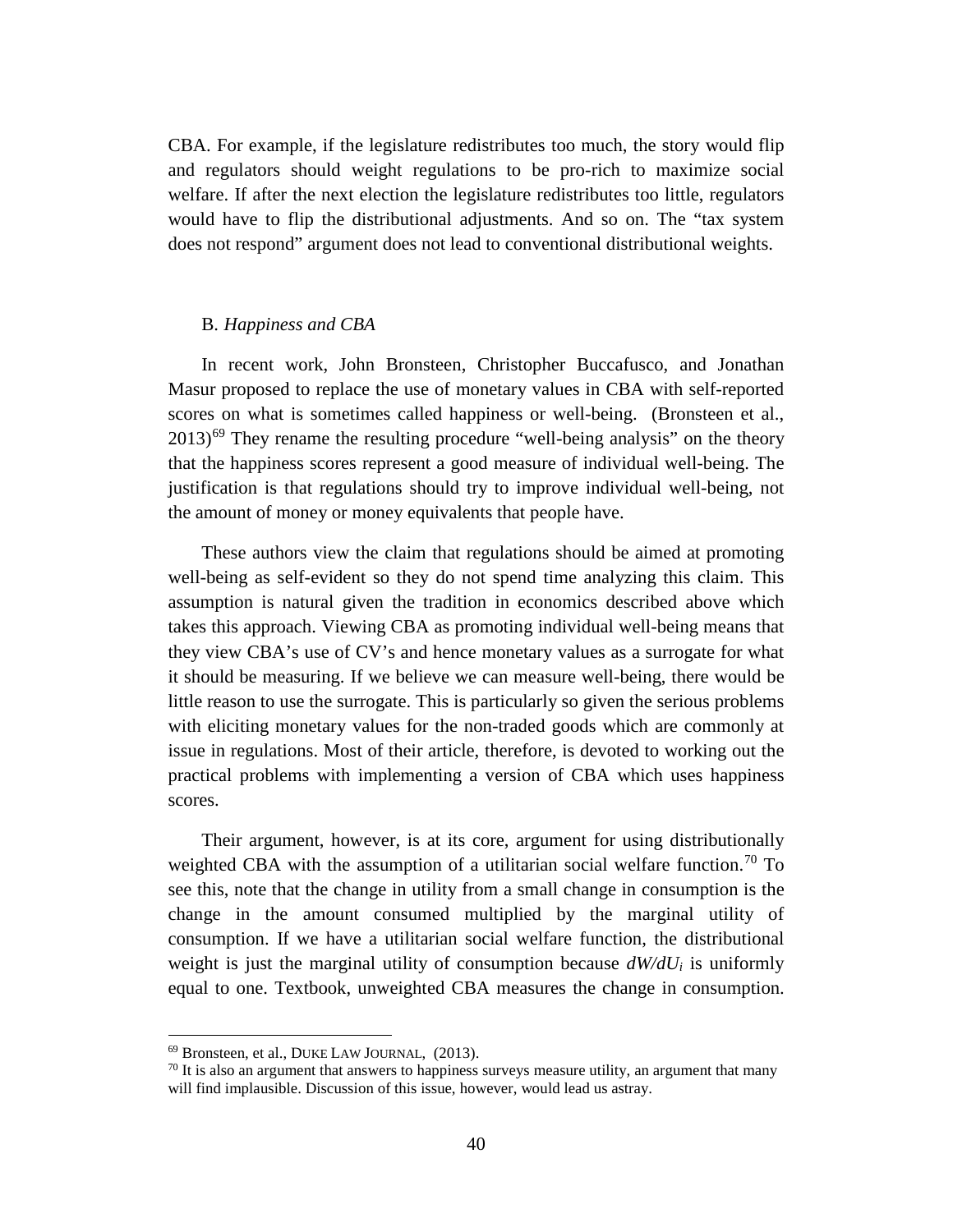Therefore, directly measuring a change in utility is the same as using textbook CBA and distributional weights assuming a utilitarian social welfare function. We would only want to use happiness measures when and to the extent we want to use distributional weights in CBA of the sort that Boadway recommends. Even if there is a case for sometimes adjusting CBA for distributional concerns (such as because of optimal task assignment or the political story outlined above), we do not want Boadway-style weights and the same is true for a general use of happiness measures.

If there is an argument for using happiness measures it is that we can use these measures as a better estimate of prices when markets do not exist. Recall that a central administrative problem with CBA is measuring CVs. Regulations often deal with market failures so we cannot simply read CVs off of market prices. Instead we rely on measures such as looking at related markets or using surveys which attempt to elicit prices. These methods are highly imperfect. One possibility is that happiness surveys provide more reliable evidence of prices than these other techniques, at least in some circumstances. The idea would be that we unweight the utility measure by dividing by the marginal utility of income to recover prices. Whether this method works needs further exploration.

#### C. *Unemployment and CBA*

 $\overline{a}$ 

In a recent piece, Jonathan Masur and Eric Posner argue that CBA should consider unemployment effects.<sup>[71](#page-42-0)</sup> For example, the regulation of pollution from coal may cause unemployment for coal miners. The effects may be highly concentrated and damaging if large numbers of jobs are lost in towns reliant on coal mining. The long term effects of concentrated unemployment can be devastating. Masur and Posner would include the effects of long-term unemployment as a cost of such a regulation for purposes of CBA. They state, "there is no obvious reason for excluding unemployment costs from cost-benefit analysis. These costs are no different analytically from the costs incurred by consumers and shareholders."

The argument that unemployment should be counted in CBA is a subspecies of the argument that general equilibrium considerations should be part of CBA. Changes in prices in one market will affect other markets, changing the welfare of people who interact in those other markets. The regulation of spectrum used for wireless transmission will affect those who use, build, sell, or buy wired lines.

<span id="page-42-0"></span><sup>71</sup> Jonathan S Masur & Eric A Posner, *Regulation, Unemployment, and Cost-Benefit Analysis*, 98 VA. L. REV. (2012).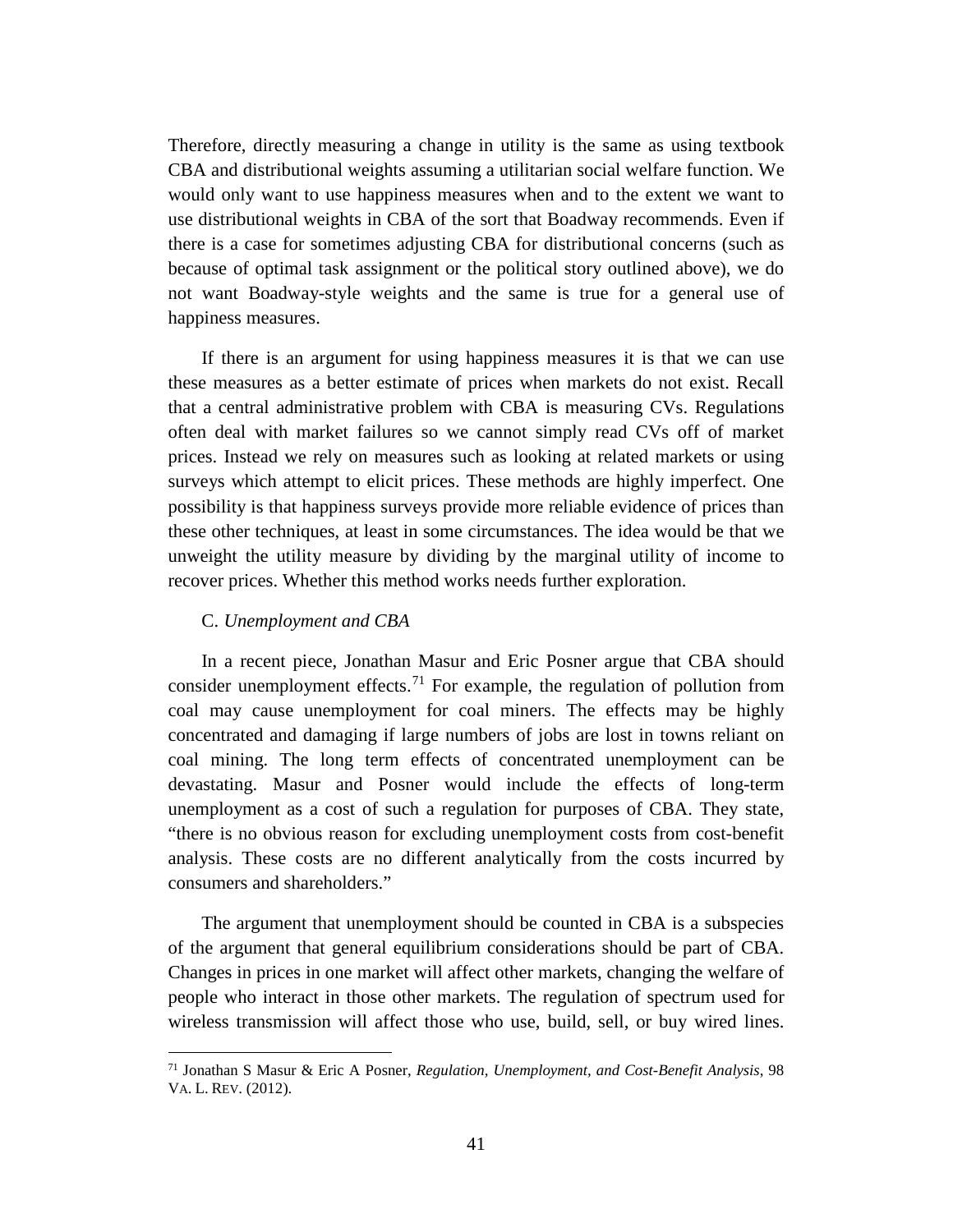There will be welfare effects in the wired industry from any regulation of the wireless industry, including additional employment, unemployment, scrapping of previously valuable resources, and so forth. Similarly, the regulation of one type of food will affect all other types of food as people adjust eating habits in response to the regulation. Growers, buyers, sellers, and consumers of other types of food will be affected.

If the only market failure were in in regulated market, there would be no reason to consider effects in other markets. Restoring the regulated market so that marginal costs equal marginal benefits would cause the overall market to reequilibrate, but overall efficiency would be maintained. We would be in the same spot we would be in if there never had been a market failure in the regulated market.

If a second market also has a market failure, however, this will not be true. Fixing the regulated market might make the market failure in the second market more severe. For example, Masur and Posner argue that labor markets do not clear so there are market failures in the labor market that might be made worse by a regulation of say, a pollutant or a safety feature of a product. The newly unemployed coal miners may not be able to relocate and, therefore, may remain unemployed even if there are available jobs elsewhere.

To analyze the problem suppose that there are two markets which have market failures but only the first is regulated. A third market, the rest of the economy, works well and is unregulated. Regulating the first market under traditional CBA so that marginal costs equal marginal benefits, will cause adjustments in the rest of the economy, which we need not worry about. It will also cause adjustments in the second market where there is a market failure. The question is whether CBA for the first market should take the effects in the second market into account.

To be concrete, suppose that an agency is regulating pollution cause by the use of coal and that if the costs of the pollution are fully imposed on the users of the coal, the result will be unemployment of say, coal miners. Suppose that the rest of the economy functions well so that the effects in other markets are not presently before us. The question is whether the agency regulating pollution from coal should adjust its regulation to take the unemployment effects into account.

To answer this question we have to decide whether the agency given the task of correcting the market failure should also be given the task of considering the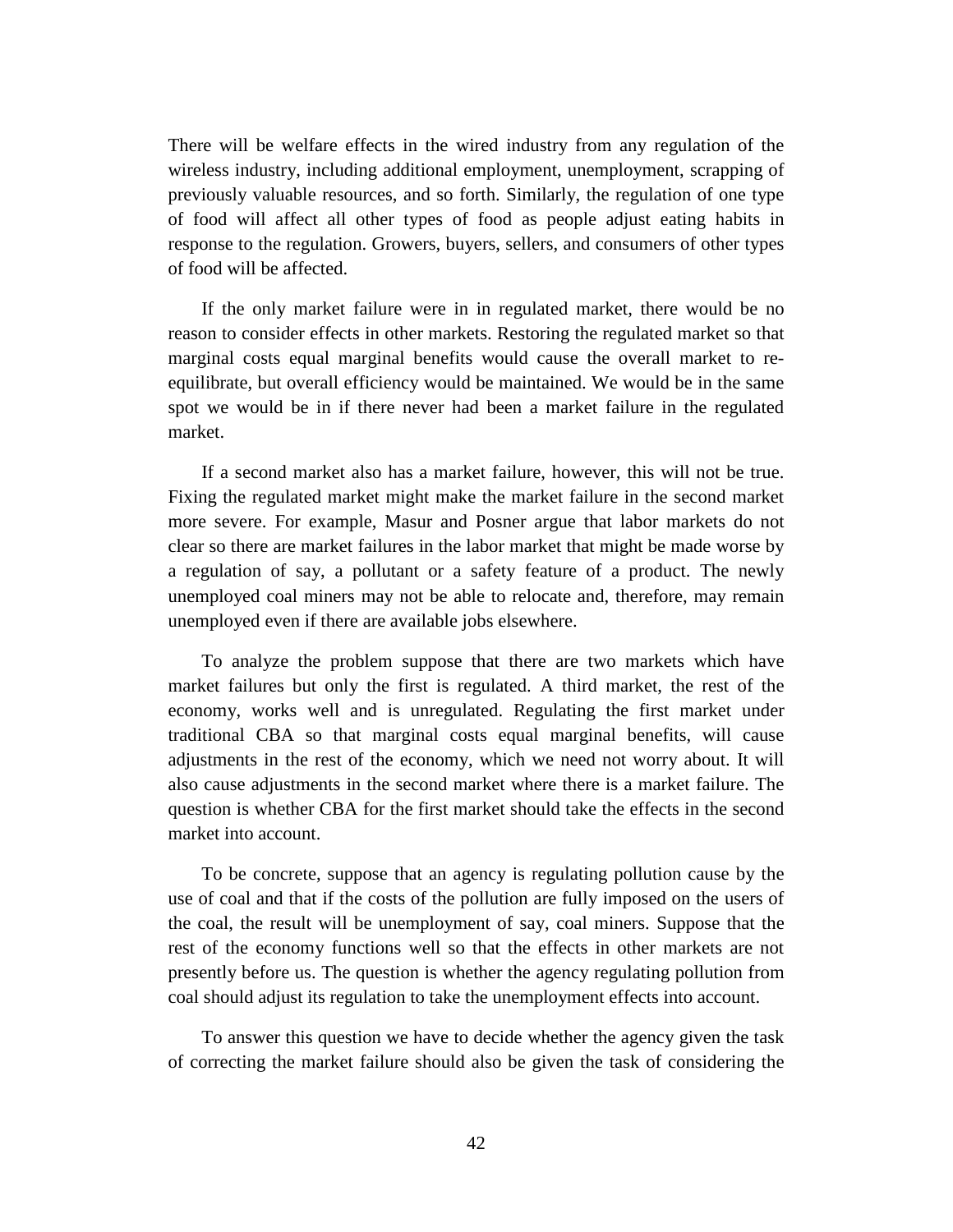unemployment that results from a well-functioning market (i.e., the unemployment caused by CBA that considers only the externality). That is, if the pollution is fully internalized, that market now operates so that marginal costs equal marginal benefits. The labor market for coal miners, however, does not clear, resulting in inefficient unemployment.

The unemployment can be addressed by either the agency regulating pollution or by an agency otherwise tasked with addressing unemployment or other labor market issues generally. While we cannot rule out the possibility, it would seem unlikely that as a general matter we want the pollution control agency to be tasked with addressing unemployment. Its only real tool is to adjust the level of allowable pollution. It does not have the general tools available to an agency who is tasked with regulating labor markets and likely has little expertise in such matters.

We can put the argument in terms of the dill pickles and fluffy towels example used above. Suppose we regulate dill pickles but not fluffy towels, but now add another market, the market for labor, and suppose that that market does not clear, resulting in inefficient unemployment when we regulate dill pickles. There is no reason to think that adjusting the price or other attributes of dill pickles but not fluffy towels is a good approach to solving the problems in the labor market. We should instead think about think about direct approaches to unemployment and if none work, which markets, pickles, towels, both or neither are helpful to solving the problems in the labor market. These issues are largely orthogonal there being a market failure for dill pickles. The well-functioning fluffy towel market might also be causing employment. It would only be by coincidence that the best approach is to adjust some element of the dill pickle market and that CBA is the right tool for making such an adjustment.

Masur and Poser recognize this problem, at least in part. They suggest that a regulator conducting CBA should coordinate with other regulators including those providing unemployment insurance and the central bank (whose actions affect overall employment). We want the overall best set of policies. But this suggestion means that in fact there are no generic adjustments to CBA for unemployment. Most often any such coordination will find that unemployment is being addressed with tools designed for the job by regulators who have expertise in the use of those tools. Or, even if this is not true and sometimes or perhaps often, CBA should be adjusted because of unemployment affects, there is still no overall prescription for changing CBA. A conclusion that "CBA should take unemployment into account" does not follow.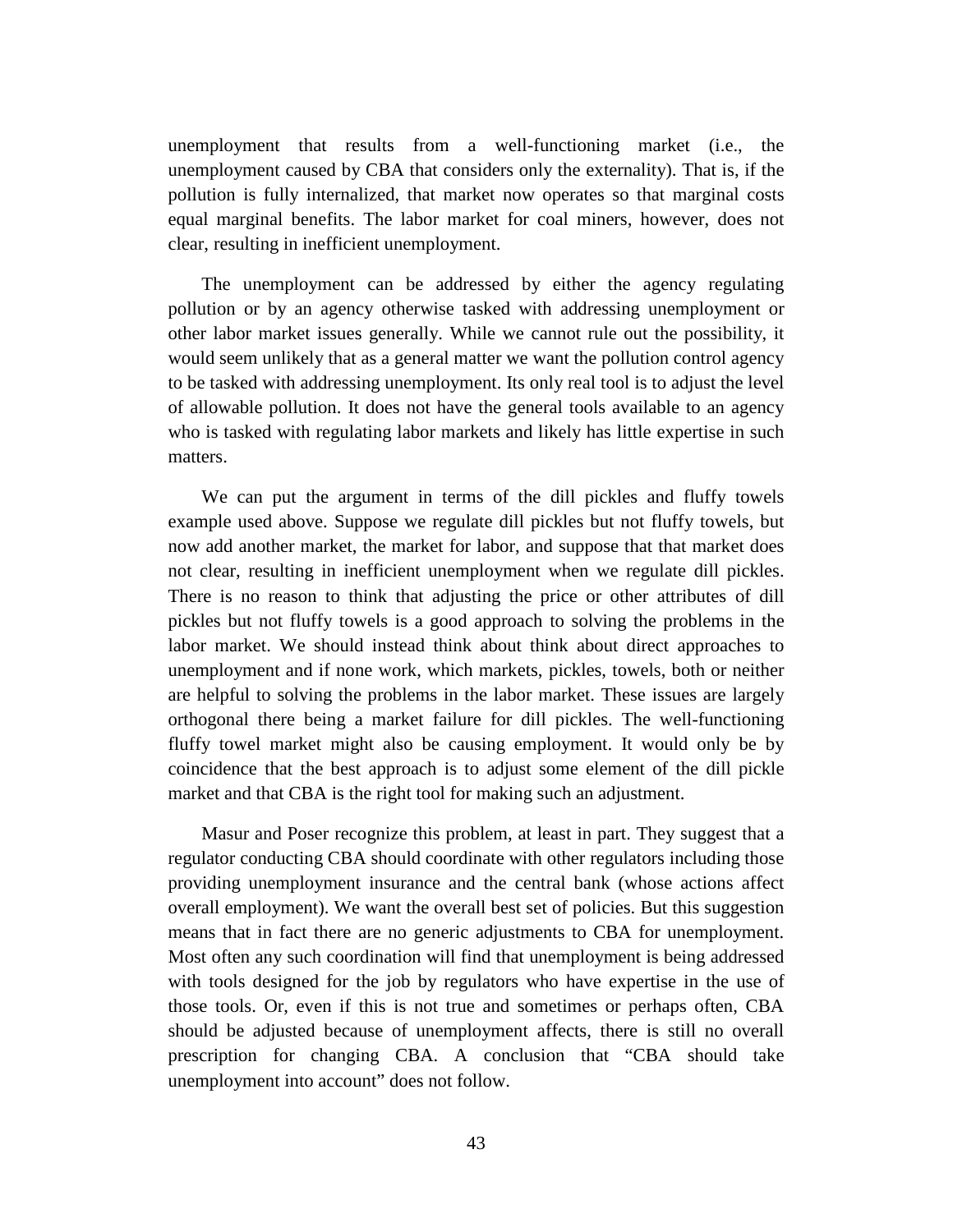Here is another way to think about the problem with Masur and Posner's argument. New discoveries of natural gas are lowering its price, which results in unemployment in coal towns in Wyoming and West Virginia. (Natural gas is a substitute for coal in the production of electricity so lower prices for natural gas reduces coal use.) Masur and Posner's suggestion would mean that the EPA should consider regulating natural gas to increase its price so that unemployment is reduced in West Virginia, and that it should do so even though it would be bad for the environment. Moreover, there is no reason that the EPA has to be already regulating natural gas for this Masur and Posner to recommend such an approach. It follows from their argument that the EPA should consider opening a new regulatory project with the goal of decreasing unemployment in coal towns by increasing the price of natural gas.

The minimal conclusion from the above discussion is that we do not want agencies including unemployment effects in CBA without further careful consideration and consultation with other agencies tasked with addressing unemployment. There are reasons for excluding unemployment from CBA, if not always, at least much of the time.

#### D. *Sunstein's arguments for CBA*

As noted, Cass Sunstein argues that CBA can be justified on pragmatic grounds. He proposes two. The first it that CBA is a device to prevent agencies from making mistakes due to heuristics or biases that might arise in less formal justifications for regulations. The second is that CBA is a good method for providing transparency and, therefore, allowing the public, superiors in the executive branch, or Congress to monitor agency actions. CBA under this latter approach can be seen as a tool for preventing agency capture. Sunstein hopes that these justifications for CBA can avoid having to address controversial claims about CBA, such as claims that rely on contested views about welfarism.

Suppose that someone who rejects welfarism believes that an agency should perform task T which is different than what CBA in its textbook form would require, say task S. Merely telling the agency to do this, without more, may fail as the agency may be subject to biases and heuristics or may follow its own agenda instead of its instructions.

Sunstein's argument comes down to a claim that requiring the agency subject to these problems to do task S is a good way to get it close to achieving task T. This could be true if T and S are relatively close and it is easier to monitor S than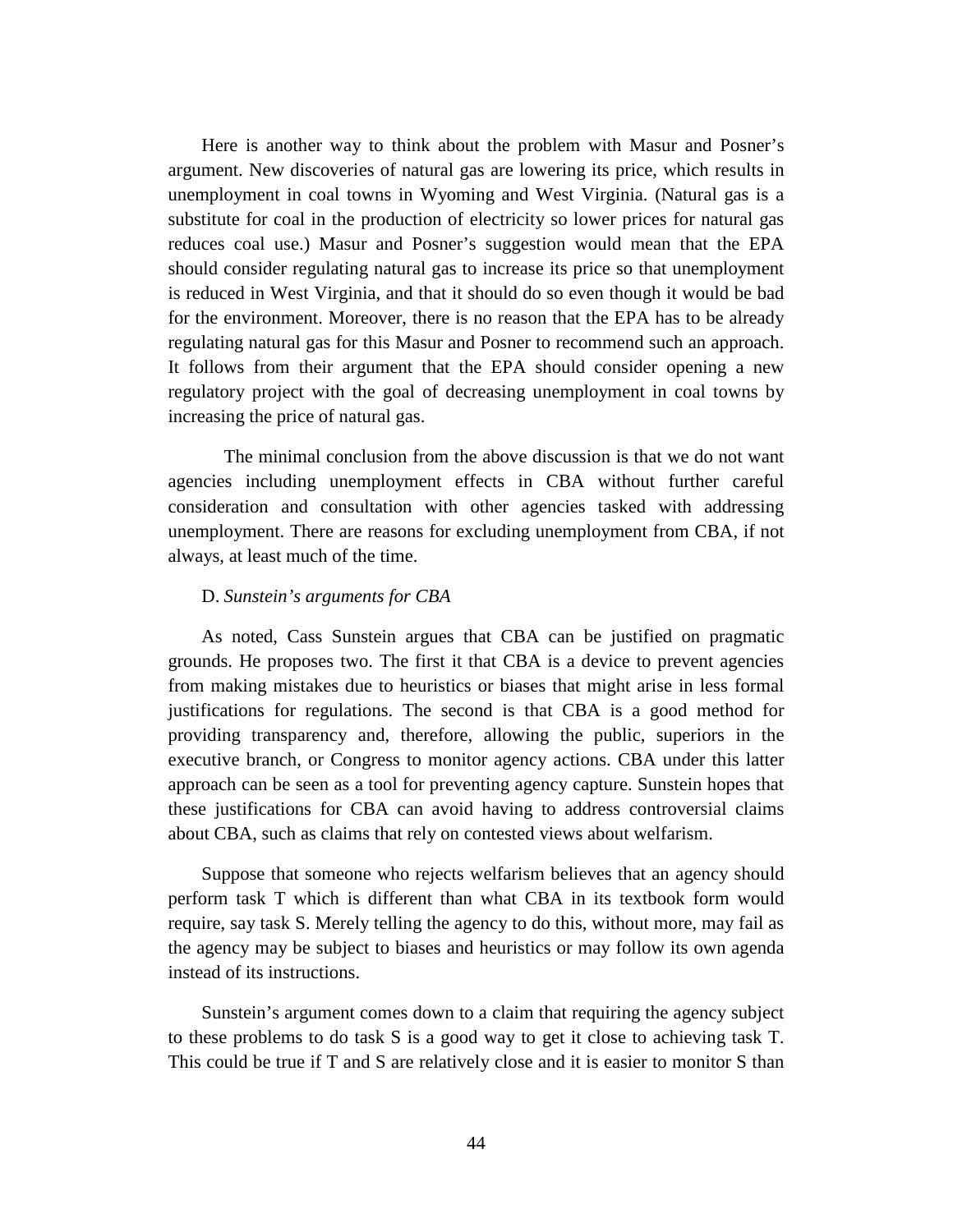T. But if the two tasks are not close or if monitoring T directly is possible, it would not seem to be true. The conclusion is that we cannot avoid resolving arguments about the underlying merits of CBA. Someone who believes that agencies should be doing tasks that are not similar to those that CBA requires is unlikely to think that requiring CBA is a good proxy for getting those tasks done.

Sunstein recognizes this problem and addresses it by arguing that the information needed for CBA is relevant for just about any theory of what the government should be doing even if those theories ultimately recommend a different course of action. For example a theory might conclude that everyone's lives should be valued equally, regardless of income or age. Very strictly applied CBA would value lives based on CV rather than assuming that they are all equal. While the equality theory might not use differential values for life, the range of values and the other information needed for CBA would be important. Therefore, requiring an agency to use CBA would not likely be a substantial deviation from such an alternative theory. Moreover, Sunstein would allow CBA to be applied loosely by allowing other considerations to enter the calculation.  $^{72}$  $^{72}$  $^{72}$ 

These response however is about the substantive merits of various theories of justice. And that is the basic point: to believe CBA is a reasonable procedure, one has to engage in a discussion about the merits. The claim that CBA is a good way to prevent biases and heuristics or that provides the right information for monitoring an agency only works if CBA is a good proxy for the theory of justice that is being pursued. We should not expect people whose theories of justice deviate significantly from welfarism to agree that CBA is a reasonable procedure.

#### **5. Conclusion**

 $\overline{a}$ 

My goal was to consider how considerations of task assignments in a large organization affect views about whether cost-benefit analysis should consider the distributive effects of regulations. Task assignment in a complex organization, unfortunately is a complex task. Businesses constantly reorganize in an attempt to find the best way to gain the advantages of expertise and coordination among their parts. The federal government itself reorganizes and reassigns tasks on a regular basis.

Nevertheless, I believe that there are relatively clear conclusions. Once one considers the design of distributive systems, it is difficult to imagine that we

<span id="page-46-0"></span> $72$  Note on how equity and other things enter in actual CBA and how it is lose – costs must justify the benefits rather than strict maximization.